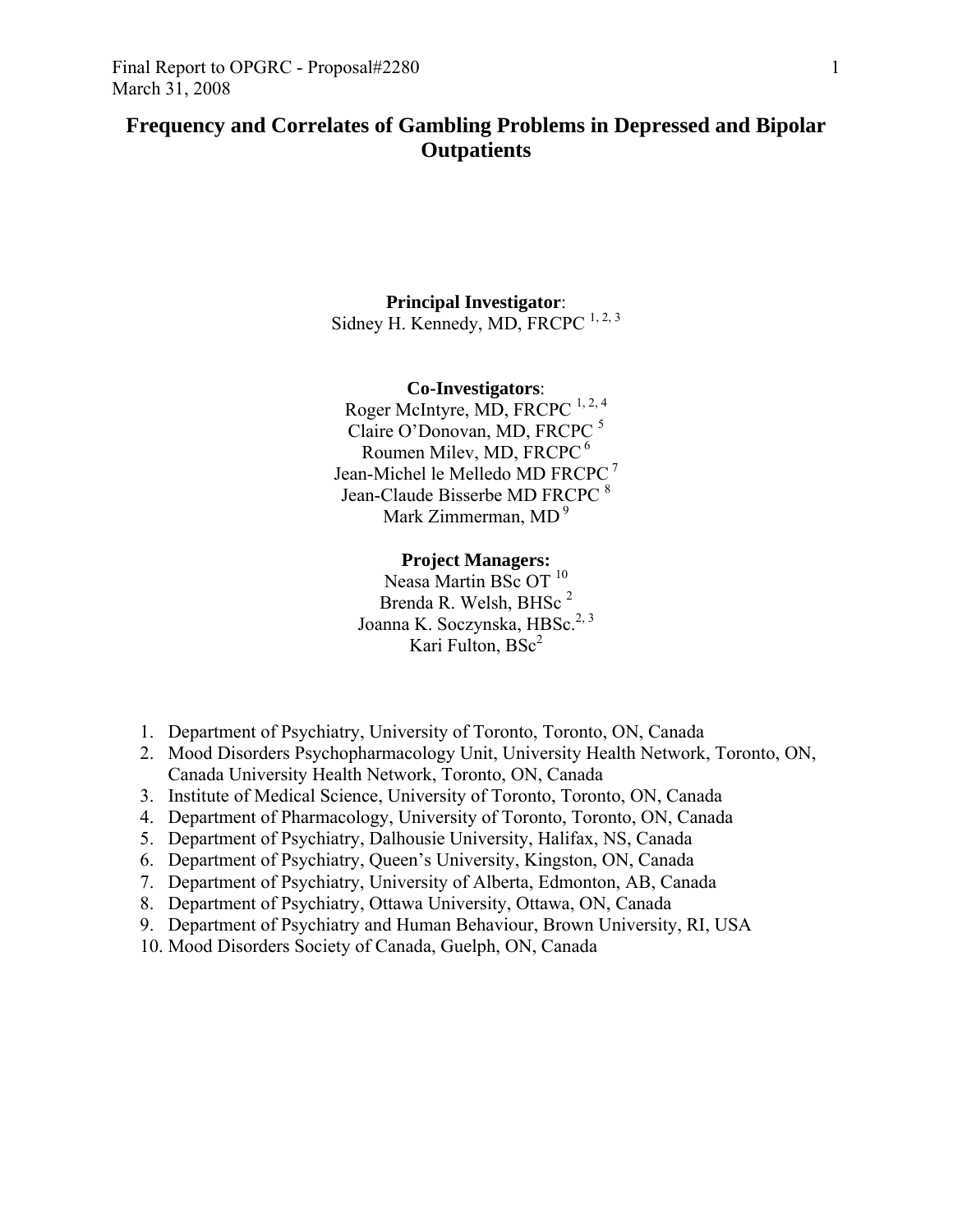# Table of Contents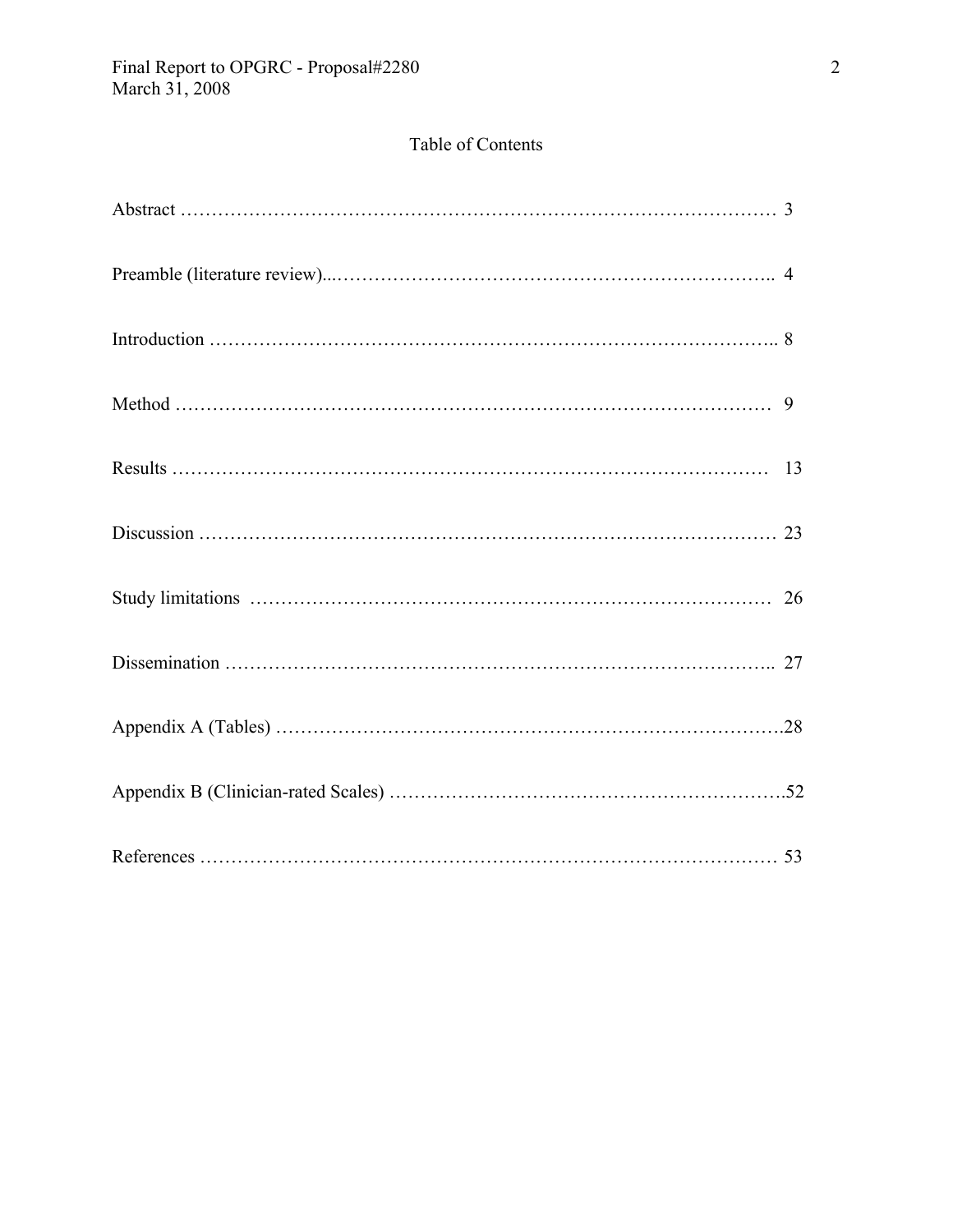#### Abstract

**BACKGROUND:** Problem and pathological gambling are becoming a major public health issue in Canada. Higher rates of psychiatric comorbidities, most notably bipolar disorder and major depressive disorder have been reported in populations of problem and pathological gamblers. While it has also been shown that gamblers tend to exhibit negative mood symptoms, the temporal relationship between the two has not been clearly delineated.

**OBJECTIVE:** This investigation was undertaken to explore the prevalence and associated correlates of gambling problems amongst individuals with mood disorders, as well as to document whether gambling difficulties most often preceded or followed the onset of a mood disorder.

**METHODS:** Individuals (> 18 years of age) meeting criteria for lifetime DSM-IV-TR-defined major depressive disorder (MDD) or bipolar I/II disorder (BD) were recruited from five mood disorder clinics in Canada and one in the United States. Psychiatric diagnosis was confirmed with the Mini International Neuropsychiatric Interview, version 5.0. Past-year problem gambling was assessed with the Canadian Problem Gambling Index (CPGI) while lifetime pathological gambling was assessed with the South Oaks Gambling Screen (SOGS). A current diagnosis of pathological gambling was made if the individual met appropriate DSM-IV criteria. Problem gambling was defined by a score of  $\geq$ 3 on the CPGI (i.e. moderate risk or higher). Lifetime pathological gambling was defined as  $\geq$ 5 on the SOGS.

**RESULTS:** A total of 606 participants were enrolled (mean age=44.77, SD=12.14). Past-year prevalence of problem gambling did not differ significantly between MDD (12.7%) and BD (12.5%) groups. The prevalence of current and lifetime pathological gambling in the total mood disorder group was 5.3% and 9.0%, respectively. Most individuals (68.6%) reported onset of mood disorder prior to problems with gambling and the temporal relationship with illness onset did not differ between MDD and BD groups. A significantly higher proportion of males (61.5%) endorsed a problem with gambling before the onset of a mood disorder versus females (28.9%)  $(p<0.001)$ . Individuals with comorbid current panic disorder (OR=1.96, 95% CI=1.02-3.75), obsessive compulsive disorder (OR=2.36, 95% CI=1.17-4.76), alcohol dependence (OR=5.73, 95% CI=3.08-10.65) and substance dependence (OR=2.051, 95% CI= 1.17-3.58), had a significantly increased odds of problem gambling. Results from a multiple-logistic regression indicate that lifetime alcohol dependence is the strongest predictor of problem gambling (OR=2.49, 95% CI=1.44-4.33) in mood disorders.

**CONCLUSIONS:** These preliminary results confirm the higher prevalence of gambling in both BP and MDD populations compared to community rates. They also address the pathways or risk factors for gambling in the BP and MDD groups.

**Key Words:** gambling, bipolar disorder, major depressive disorder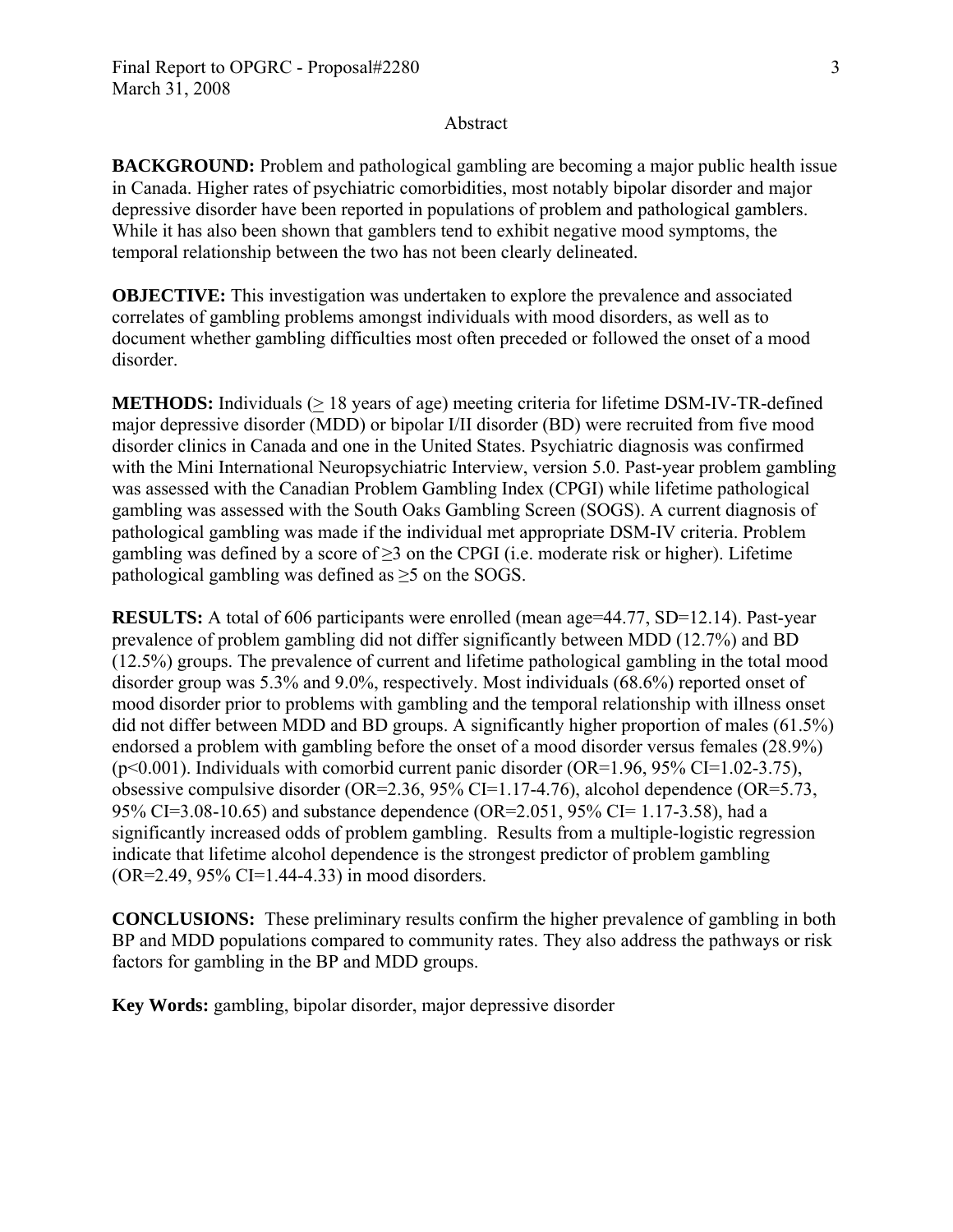#### Preamble

The modern definition of gambling in terms of the maladaptive conditions of pathological and problem gambling is offering up money or a substance of value in a game of chance for a return that is less than certain (Ontario Problem Gambling Research Centre, 2007). This type of gambling comes in many forms. Some modern Western forms include casino gambling, scratchand-win tickets, lotteries, slots, video lottery terminals (VLTs) and card games for money.

Problem and pathological gambling are becoming major public health issues in Canada (Poulin, 2006). According to a Statistics Canada report, 76% of Canadians reported having gambled in 2002 (Statistics Canada, 2003). Gambling is on the rise due to the expansion of legalized gambling outlets in Canada, and the need for the government to increase revenue. New technological advances in the gaming industry are leading to exciting forms of gambling that are highly addictive (ex. VLTs and Online Texas Hold'em Poker). Government directed gambling has increased four-fold during the last decade (Statistics Canada, 2003). In 2003 Canadians spent \$11.8 billion in gambling, and approximately 35% of the money spent on gambling came from problem gamblers (Andresen, 2006). By 2006, this amount had increased to \$15 billion, which is a significant increase in just three years (Canadian Gaming Association, 2007). There is a conflict of interest between the revenue and the welfare of the gamblers themselves. The money spent on gambling in Canada is a double-edged sword – the profit for the provincial and federal coffers is welcome, but the cost to the individuals who lose their money in gambling or become addicts is unwanted.

#### *Definition of Problem and Pathological Gambling*

For many, gambling is an entertaining leisure activity that provides some mental and emotional excitement. For some, however, repetitive and escalated gambling can have serious consequences. Problem gambling involves a pattern of repeated gambling behaviour that disrupts the gambler's life; including, but not limited to family life, occupational functioning, finances, and personal well-being.

Pathological gambling, on the other hand, is classified as an impulse control disorder described in the DSM-IV-TR (American Psychiatric Association, 2000) (see Table 1) along with kleptomania, pyromania, intermittent explosive disorder and trichotillomania. Pathological gambling is an escalated form of gambling and, in addition to being an impulse control disorder, also shares many features with addictions. The pathological gambler is preoccupied with gambling, may have delusions about the chances of winning and often lies to others to conceal gambling behaviour. Sometimes the individual will engage in illegal activity to finance gambling or relieve the desperate financial situation caused by gambling behaviour.

#### *Prevalence of Problem and Pathological Gambling*

The prevalence of gambling behaviour is influenced by many variables including culture, availability of casinos and other gambling outlets, as well as age group. In 1985, the Canadian government gave complete control of casino gambling and of legalized computer, video and slot machine gambling (Korn, 2000) to the provinces. With the rise in legalized gambling in Canada, there has been a noted increase in problem and pathological gamblers. Almost 5% or 1 in 20 Canadians are at risk for problem gambling (Anderson, 2006), and about 2% of Canadians meet the DSM-IV criteria for pathological gambling (Shaffer & Hall, 2001). These figures are higher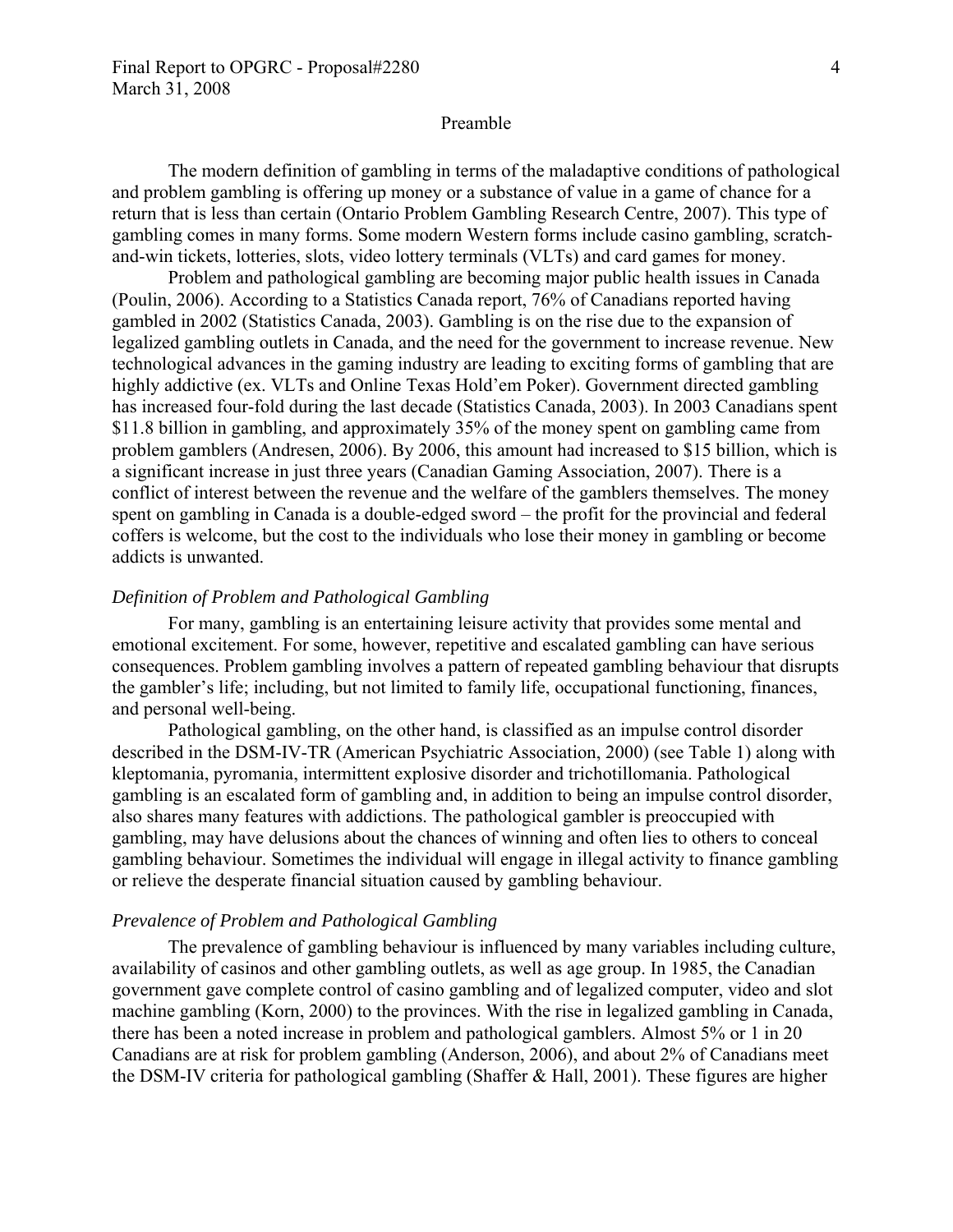### Final Report to OPGRC - Proposal#2280 5 March 31, 2008

in Alberta, the "Gambling Mecca of Canada", where 5.2% of residents are classified as problem gamblers (Alberta Lottery Fund, 2006).

#### *Course of Pathological Gambling*

Typically, pathological gamblers have their first gambling experience in their adolescent years. It has been reported that among adult gamblers, women start later in life but develop problems more rapidly than men (Tavares et al., 2003; Martins et al., 2004). Young people have been shown to be twice as likely to develop serious gambling problems as older individuals (Andresen, 2006). College age students are at particularly high risk, with some estimates of pathological gambling in this population being as high as 3% (Ladouceur, Dubé & Bujold, 1994). It has also been suggested that early onset of gambling is associated with greater severity of gambling and concurrent substance use disorders compared to late onset of gambling (Derevensky & Gupta, 1999; Volberg, 1994). Retrospective studies of adult problem and pathological gamblers reveal that age at onset of gambling is typically before adulthood (Winters, 2002). Lynch, Maciejewski & Potenza (2004) reported that adolescent onset gambling is associated with more severe psychiatric problems.

Communities with greater accessibility and availability of gambling outlets such as casinos and VLTs tend to have more problem and pathological gamblers (Shaffer, LaBrie, & LaPlante, 2004; Volberg, 2004). The development of problem or pathological gambling is gradual; beginning with a "winning phase", followed by a "losing phase" and subsequently a "desperation phase", which may be repeated or end with a forced change in behavior (Custer, 1984).

### *Psychiatric Comorbidities and associated features of Pathological Gamblers*

It has been shown that individuals with psychiatric diagnoses are more likely to be pathological gamblers. Zimmerman, Chelminski, and Young (2006) surveyed 1,709 outpatients in Rhode Island, and found that pathological gamblers are more likely to have other psychiatric diagnoses, particularly alcohol abuse, social phobias, bipolar disorder and of other impulse control disorders. This study found that pathological gamblers had a higher number of psychiatric comorbidities, averaging 4.7 disorders.

The largest population-based survey on psychiatric comorbidity and pathological gambling, the National Epidemiologic Survey on Alcohol and Related Conditions (NESARC), surveyed 43,093 individuals in the United States. Results showed that past-year Pathological Gambling diagnoses were highest among individuals who experienced a manic episode (Petry, Stinson & Grant, 2005). This study also showed significant associations between pathological gambling and disorders of substance use, anxiety, personality and mood disorders.

#### *Substance and Alcohol abuse*

Pathological Gamblers are more likely to have a substance use disorder. Results from the NESARC survey (Petry, Stinson & Grant, 2005) showed that approximately 73% of pathological gamblers had an alcohol use disorder, 38% had a drug use disorder, and 60% had nicotine dependence. Using the Canadian Community Health Survey—Mental Health and Well Being Cycle 1.2 (CCHS-1.2), el-Guebaly and colleagues (2006) evaluated psychiatric comorbidities associated with problem gambling. They found that individuals with a substance use disorder were three times more likely to be problem gamblers.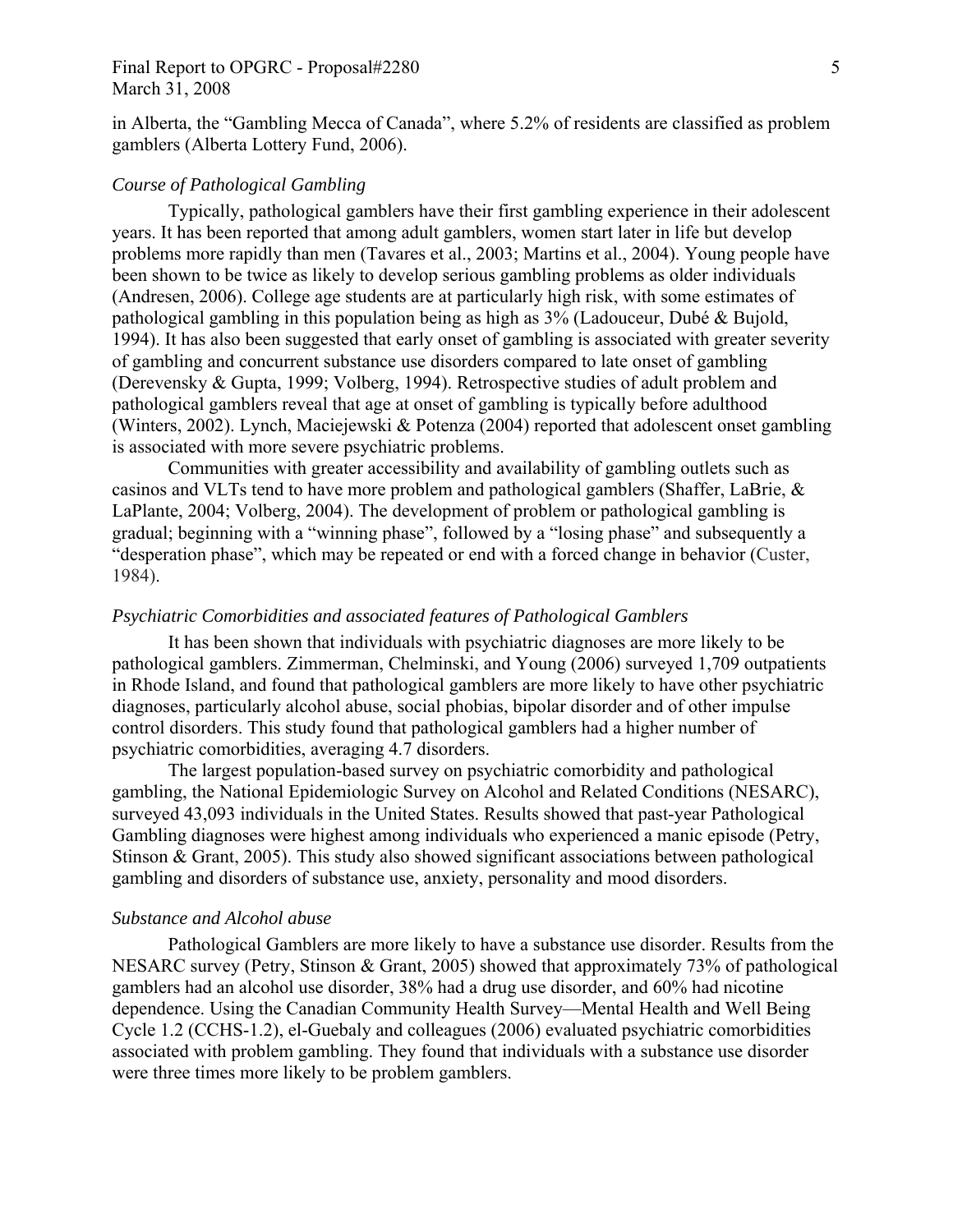## Final Report to OPGRC - Proposal#2280 6 March 31, 2008

### *Anxiety Disorders*

Anxiety disorders are common in gambling populations. In the NESARC survey, approximately 41% of respondents with pathological gambling also had an anxiety disorder while Zimmerman, Chelminski, and Young (2006) found that, in a survey of psychiatric outpatients, 48% of pathological gamblers also had social phobia, 43% had panic disorder with agoraphobia, and also had high rates of posttraumatic stress disorder, specific phobia and generalized anxiety disorder. A high prevalence of anxiety disorders among pathological gamblers has also been reported elsewhere (el-Guebaly et al., 2006; Black & Moyer, 1998). *Personality disorders* 

Henderson (2004) compared psychiatric outpatients with and without gambling problems, and was able to identify specific personality and clinical features associated with the problem gambling group. Avoidant and compulsive personality features were significantly associated with gambling problem status. Also, the Self-Defeating and Dysthymic Disorder scales were positively associated with gambling involvement. In a study to examine the relationship between gambling and personality disorders among 82 pathological gamblers, Steel and Blaszczynski (1998) found that pathological gamblers met criteria for an average of 4.7 personality disorders, with a majority in the dramatic cluster B category from the DSM-III-R classification.

#### *Mood Disorders*

According to the DSM-IV TR, a diagnosis of pathological gambling is not made if the episode is better accounted for by a manic episode. Individuals in a manic state may use gambling to quell some desire to take excessive risks. Gambling behaviour and mood, high or low, are interrelated. Some people use gambling as a way of relieving a depressive mood, while others experience depression as a result of their gambling behaviour. For some, it is a vicious cycle between the two.

Data on gambling behaviour were collected in the Canadian Community Health Survey on Mental Health and Well-Being, conducted by Statistics Canada in 2002. The prevalence of problem gambling as defined by the CPGI (a Canadian measure of past-year problem gambling) was 3.8%. McIntyre and colleagues (2007) found that out of 36,984 respondents, 2.4% met criteria for bipolar I disorder (BDI). Of this subpopulation of individuals diagnosed with BDI, 11.6% also met criteria for problem gambling. The study showed no significant increase in problem gambling among people who met criteria for major depressive disorder (MDD).

According to Statistics Canada (Marshall & Wynne, 2003), one-quarter of problem gamblers report symptoms that are compatible with a diagnosis of MDD at some point in their lives, and one-fifth had contemplated suicide during the previous year. It has been noted that almost universally, pathological gamblers become depressed when their financial difficulties mount (Kim, Grant, Eckert, Faris & Hartman, 2006).

Despite this significant overlap of mood disorders and problem as well as pathological gambling, there have been few explorations of the etiological development and comorbid risk factors. McElroy et al. (1996) estimated pathological gambling comorbidity at approximately 30% in bipolar patients. Comorbidity of problem gambling in mood-disorder patients adversely affects the clinical course and treatment of both disorders. Furthermore, because each disorder is frequently treated in separate specialized clinics, there is a risk that the full-spectrum of the comorbid disorders may be neglected (Ibáñez et al., 2001).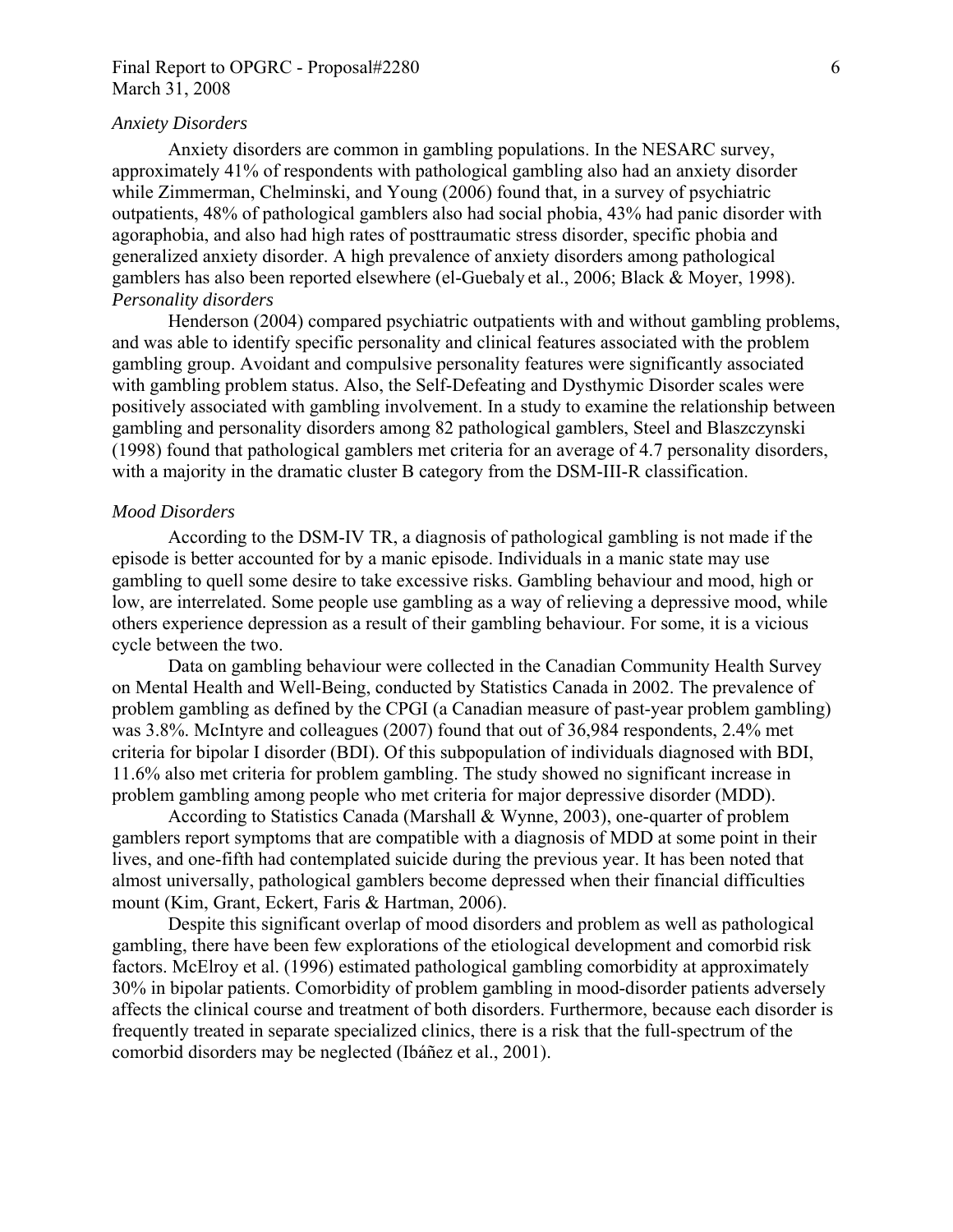## Final Report to OPGRC - Proposal#2280 7 March 31, 2008

#### *Suicide*

Gamblers are more likely to contemplate suicide and make suicide attempts (Pfuhlman & Schmidtke, 2002). It is difficult to estimate the prevalence of suicidal ideation in this population because both problem gambling and suicidal ideation are frequently concealed from health care professionals. The Canada Safety Council (2004) estimates the number of suicides per year due to gambling to exceed 200, and also that for every one of these successful suicides, there are five gamblers who attempt suicide or are hospitalized with self-inflicted injuries.

Newman and Thompson (2007) extracted data from the Canadian Community Health Survey, a Statistics Canada survey of over 38 492 participants, and determined that pathological gamblers were over three times more likely to attempt suicide than other Canadians. Among those who seek treatment for gambling problems, 50% report a history of suicidal thoughts and ideation (Beaudoin & Cox, 1999).

This triad of pathological gambling, depression and substance abuse confers a significantly higher risk for suicide than each disorder alone. Treatment of pathological gambling should include screening and, if indicated, treatment for comorbidities with special attention paid to suicidal ideation.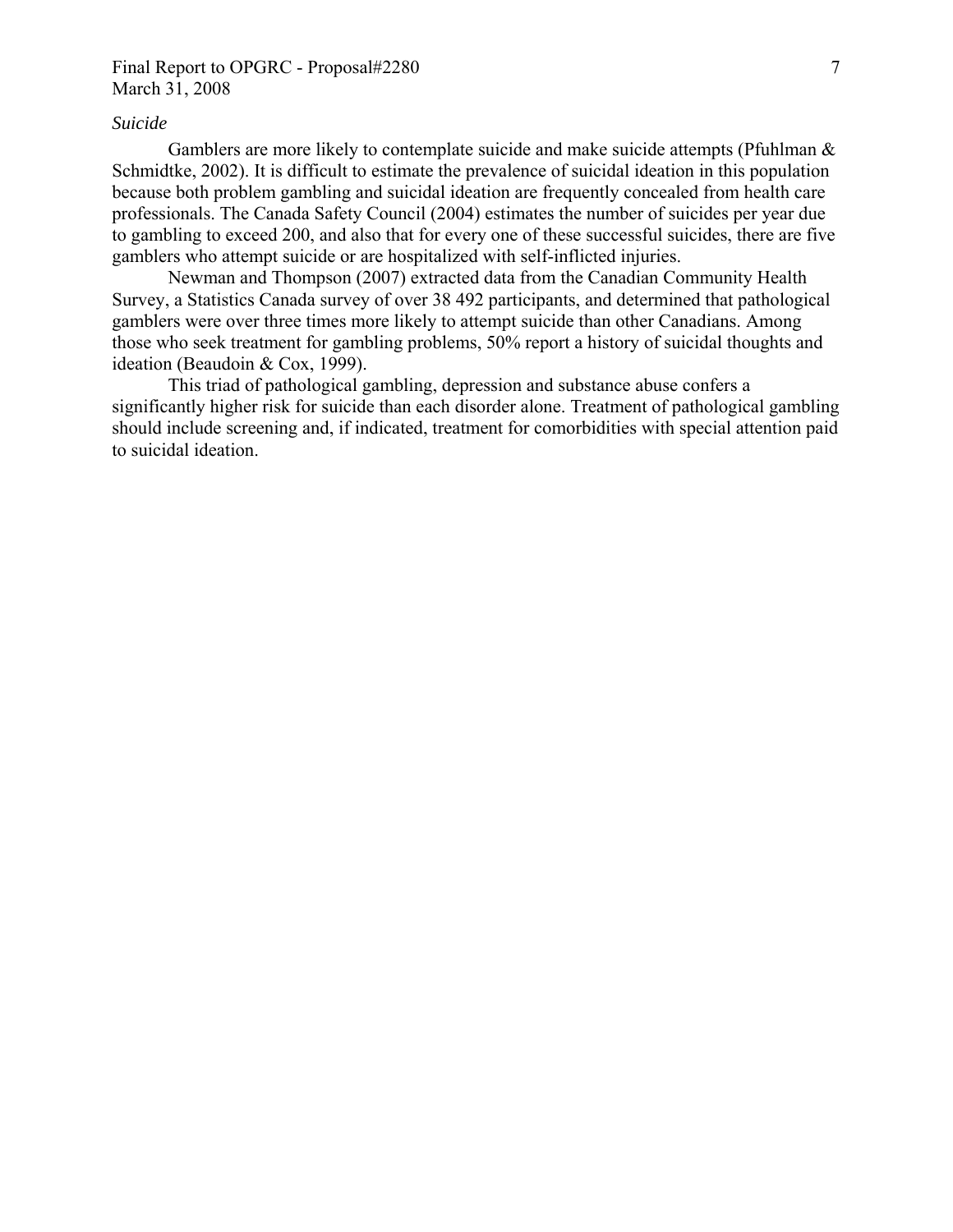#### Introduction

Pathological gambling has largely been a hidden disorder that received little attention in the psychiatric community until recently. Yet, mood disorders and gambling disorders are complexly entangled. While it has been shown that gamblers frequently exhibit mood symptoms as well, the temporal relationship between the two has not been sufficiently studied. Pathological gambling behaviour has an impact on mood, and vice versa.

While studies have shown that problem or pathological gamblers also tend to have mood disorder diagnoses, the prevalence of gambling problems in mood disorder patients has been given considerably less attention. Of the studies that have been conducted, many are limited by their small sample size. Educating mental health professionals as well as patients and their families to address gambling behaviours is an important but neglected public health issue.

Through a unique partnership of consumers/patients and families (Mood Disorders Society of Canada - MDSC) and academic researchers (Canadian Network for Mood and Anxiety Treatments - CANMAT), the mutually-defined objective of this study was to investigate the frequency of gambling in Canadians who are seeking treatment for major depressive disorder or bipolar disorder. This study provides an opportunity to define the prevalence of problem gambling within these psychiatric populations and to highlight currently neglected, but potentially important, compounding factors in the lives of many patients with mood disorders.

#### *Primary Objective*

The primary objective was to determine the prevalence of past-year problem gambling as well as current and lifetime pathological gambling in bipolar disorder (BD) and major depressive disorder (MDD) clinic populations.

#### *Secondary Objectives*

Secondary objectives were the evaluations of (i) sex differences in the rates of problem and pathological gambling, (ii) psychiatric comorbidities within problem and pathological gambling populations, (iii) putative risk factors for gambling pathology, (iv) how gambling problems impact quality of life, (v) the temporal relationship between the onset of mood disorders and problem or pathological gambling and the relationship between the two groups. The final objective sought to examine the influence of anxiety and depressive comorbidity on the prevalence of gambling behaviours in both MDD and BD populations.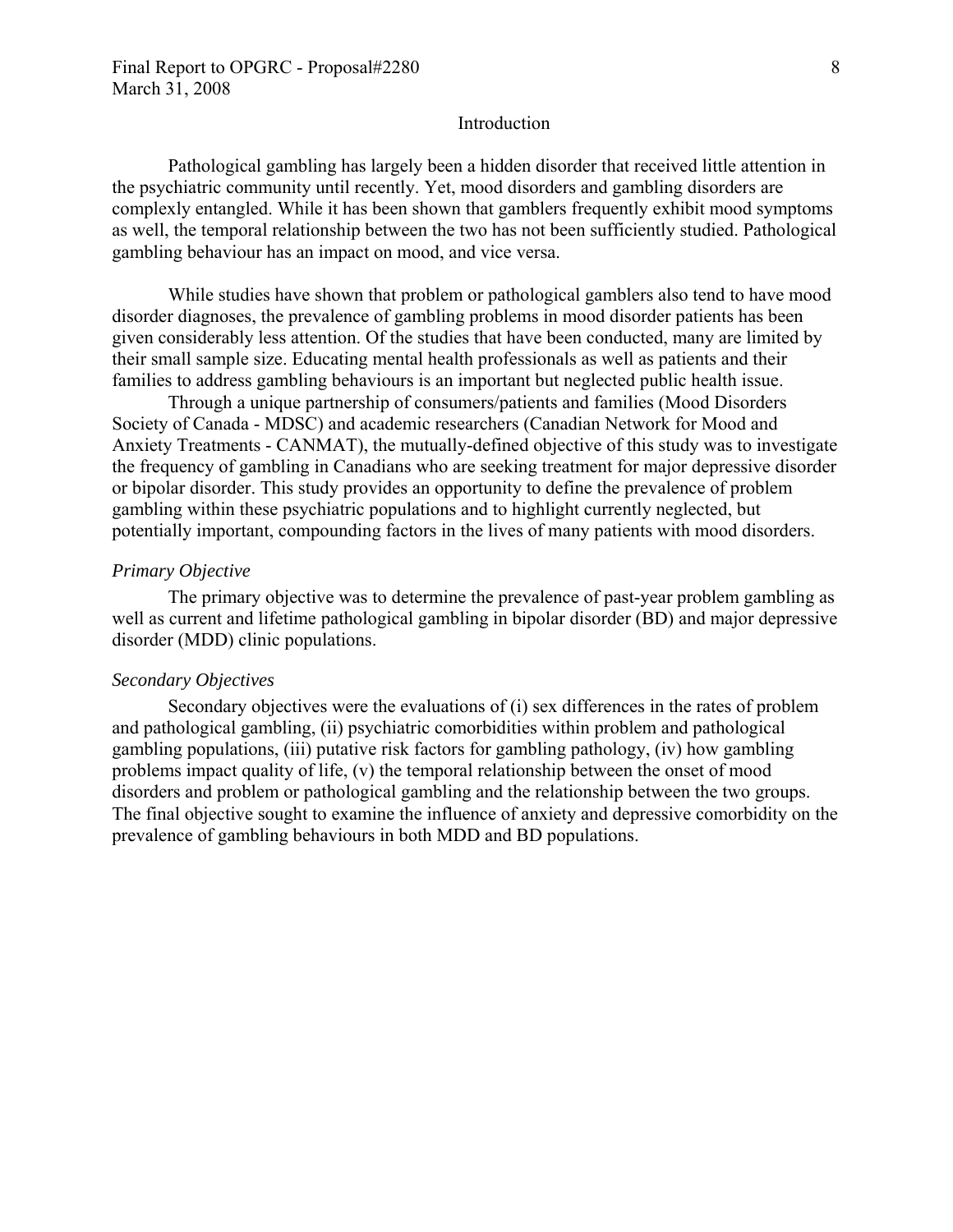#### Method

#### *Sample*

Individuals ( $N=606$ ;  $> 18$  years of age) meeting criteria for lifetime disorder (MDD) or bipolar I/II disorder (BD) defined according to the Diagnostic and Statistical Manual of Mental Disorders, 4<sup>th</sup> Edition (DSM-IV-TR) were recruited.

Participants were recruited from outpatient mood disorder clinics and from those who responded to advertisements posted in local hospitals. The advertisement was in the form of a poster requesting individuals who have a known diagnosis with any mood disorder to take part in a study investigating "lifestyle issues". Subjects were excluded from the study if they met criteria for schizophrenia or other psychotic disorders. Other psychiatric comorbidities (e.g. substance dependence, anxiety) were not exclusionary. The study was approved by local Research Ethics Board for each of the recruiting sites. All enrolled subjects provided written informed consent.

#### *Study Design*

This was a single-visit multi-site study, involving five sites in Canada and one site in the United States. Over sixty percent of subjects were recruited from the three sites in Ontario (See Table 2). Prior to initiation of any site, an inter-rater reliability session was held for all study coordinators and standardised instructions for questionnaire administration were provided for use at each centre.

#### *Measures*

Depressive and hypo/manic symptom severities were assessed respectively using the clinician-rated Hamilton Depression Rating Scale 7-item (HAM-D-7) (McIntyre et al., 2005), and the Young Mania Rating Scale (YMRS) (Young, Biggs, Ziegler & Meyer, 1978). Psychiatric diagnoses were defined with the short-version of the Mini International Neuropsychiatric Interview, version 5.0.0 M.I.N.I.PLUS (Sheehan et al., 1998) for DSM-IV. The structured interview was administered by a trained research coordinator, and included modules for mood and anxiety disorders, alcohol and other substance abuse and dependence. The M.I.N.I.PLUS also has a module for suicide risk assessment that codes the individual as no risk, low risk, moderate risk, or high risk. The modules not included in the shortened version of the M.I.N.I.PLUS were eating disorders (anorexia nervosa, bulimia nervosa), antisocial personality disorder, somatization disorder, hypochondriasis, body dysmorphic disorder, pain disorder, conduct disorder, attention deficit/hyperactivity disorder, adjustment disorders, premenstrual dysphoric disorder and mixed anxiety depressive disorder. The M.I.N.I. has been validated against the Structured Clinical Interview for DSM diagnoses (SCID-P) as well as the Composite International Diagnostic Interview for ICD-10 (CIDI).

#### *Gambling Measures*

A separate clinician-rated module was implemented to diagnose DSM-IV-TR-defined current pathological gambling. A person was classified as a current pathological gambler if he/she scored a minimum of 5 on the DSM-IV checklist (see Table 1). Gambling behaviour was also assessed with two self-report questionnaires; the Canadian Problem Gambling Index (CPGI) (Ferris & Wynne, 2001) and the South Oaks Gambling Screen (SOGS) (Lesieur & Blume, 1987).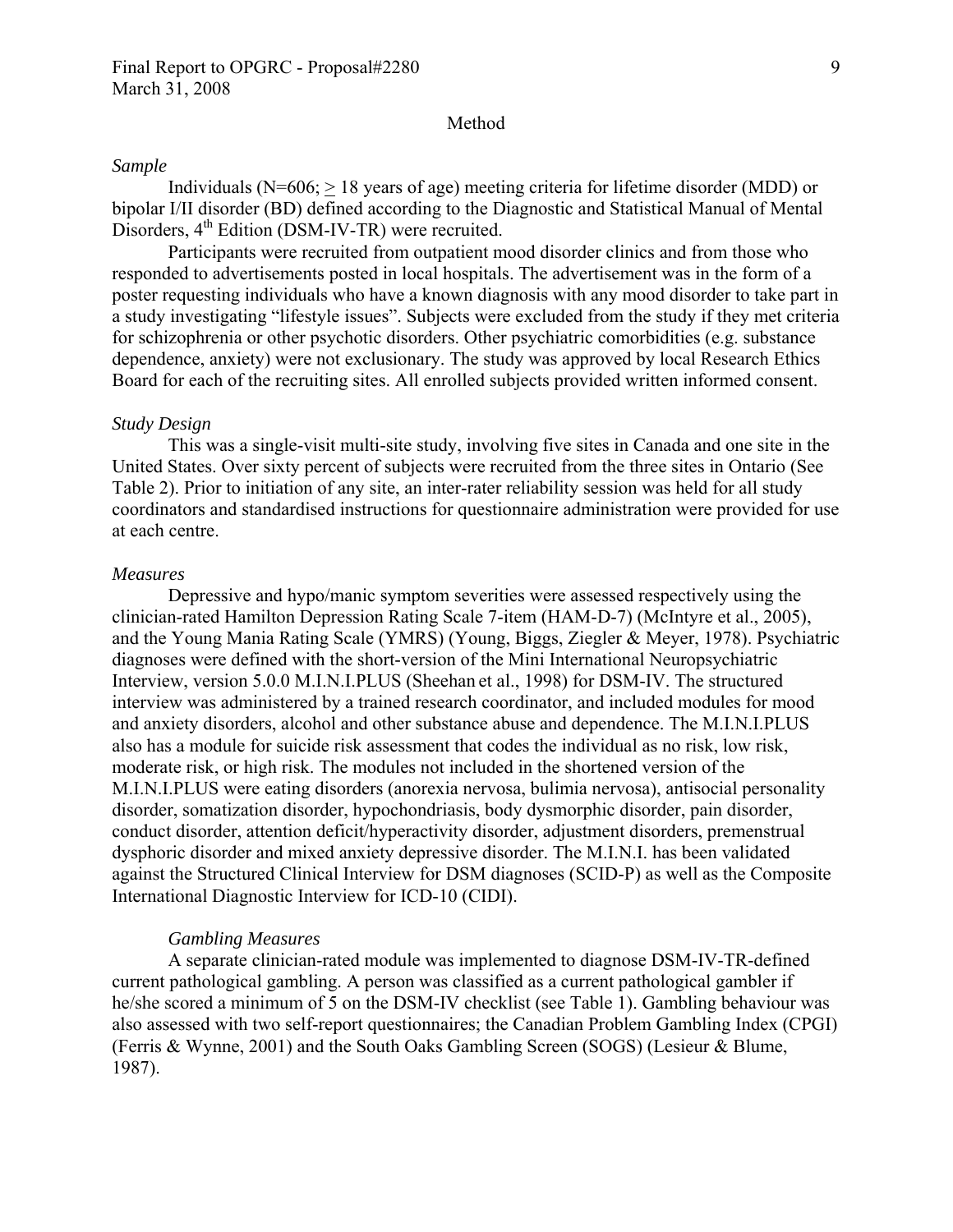## Final Report to OPGRC - Proposal#2280 10 March 31, 2008

The CPGI is a 9-item scale that assesses problem gambling severity in the past year. It is scored using a 4-point Likert scale and yields four categorical outcomes  $(O = Non-problem$ Gambler, 1-2 = Low risk gambler, 3-7 Moderate risk gambler, 8 -27 Problem Gambler). Research on the CPGI has shown a high degree of correlation between the DSM-IV and SOGS and a high degree of internal consistency and reliability (Ferris & Wynne, 2001). The study herein, classified problem gamblers as individuals scoring greater or equal to three on the CPGI. The decision to collapse the levels of moderate risk, and problem gambling was based on the need to increase sample size for statistical analysis, as well as to recognize that there is a spectrum of problem gambling behaviour, that can range from moderate to high levels of gambling pathology. This strategy of combining moderate risk and high risk for problem gambling has been applied elsewhere (McIntyre et al., 2007).

The SOGS is a 20-item questionnaire that assesses lifetime pathological gambling. Scores on the SOGS range from 0-20 with a score of 5 or greater suggesting a potential pathological gambling disorder. Scores on the SOGS have shown high correlations with the DSM-III-R classification of pathological gambling and also has a high degree of internal consistency and reliability (Lesieur & Blume, 1987). The SOGS and the CPGI have been shown to be highly correlated (Ferris & Wynne, 2001).

#### *Temporal Assessment: Which Came First?*

In order to capture the temporal relationship between mood disorder and gambling, two scales were devised: The Temporal Assessment of Mood (TAM) and the Temporal Assessment of Gambling (TAG) (see Appendix B). These two scales provide a chronological account of milestones for onset of mood disorder and gambling problems. Mean age scores were calculated for the TAM and the TAG and subsequently used in the analysis of temporal relationship between mood and gambling pathology.

#### *Other Self-report Measures*

The Trimodal Anxiety Questionnaire (Lehrer & Woolfolk, 1982) (TAQ) is a 36-item self-report questionnaire that was used to separately assess the cognitive, somatic, and behavioural domains of anxiety. The Quick Inventory of Depressive Symptomatology (QIDS- $SR_{16}$ ) (Rush, Carmody & Reimitz, 2000) is a 16-item self-report scale that has been used to assess severity of depression in many depression treatment trials, including the Sequenced Treatment Alternatives to Relieve Depression (STAR\*D) (Wisniewski et al., 2007).

Quality of Life Enjoyment and Satisfaction Questionnaire (Q-LES-Q) is a self-report questionnaire that is used to evaluate current quality-of-life. Higher scores are indicative of greater enjoyment or satisfaction in each domain. The Q-LES-Q has been shown among depressed outpatients and in a community sample to have good test-retest reliability and to discriminate between those who were found to meet criteria for current mental disorder and those who did not (Endicott, Nee, Harrison & Blumenthal, 1993).

The NEO-FFI Personality inventory (Costa, & McCrae, 1992) is a 60-item self-report questionnaire that was developed to generate the five personality domains identified in the Five Factor Model of Personality. The NEO-FFI is a shortened version of the longer NEO PI-R. It is designed to give a quick, reliable and valid measure of Neuroticism, Extraversion, Openness, Agreeableness, and Conscientiousness.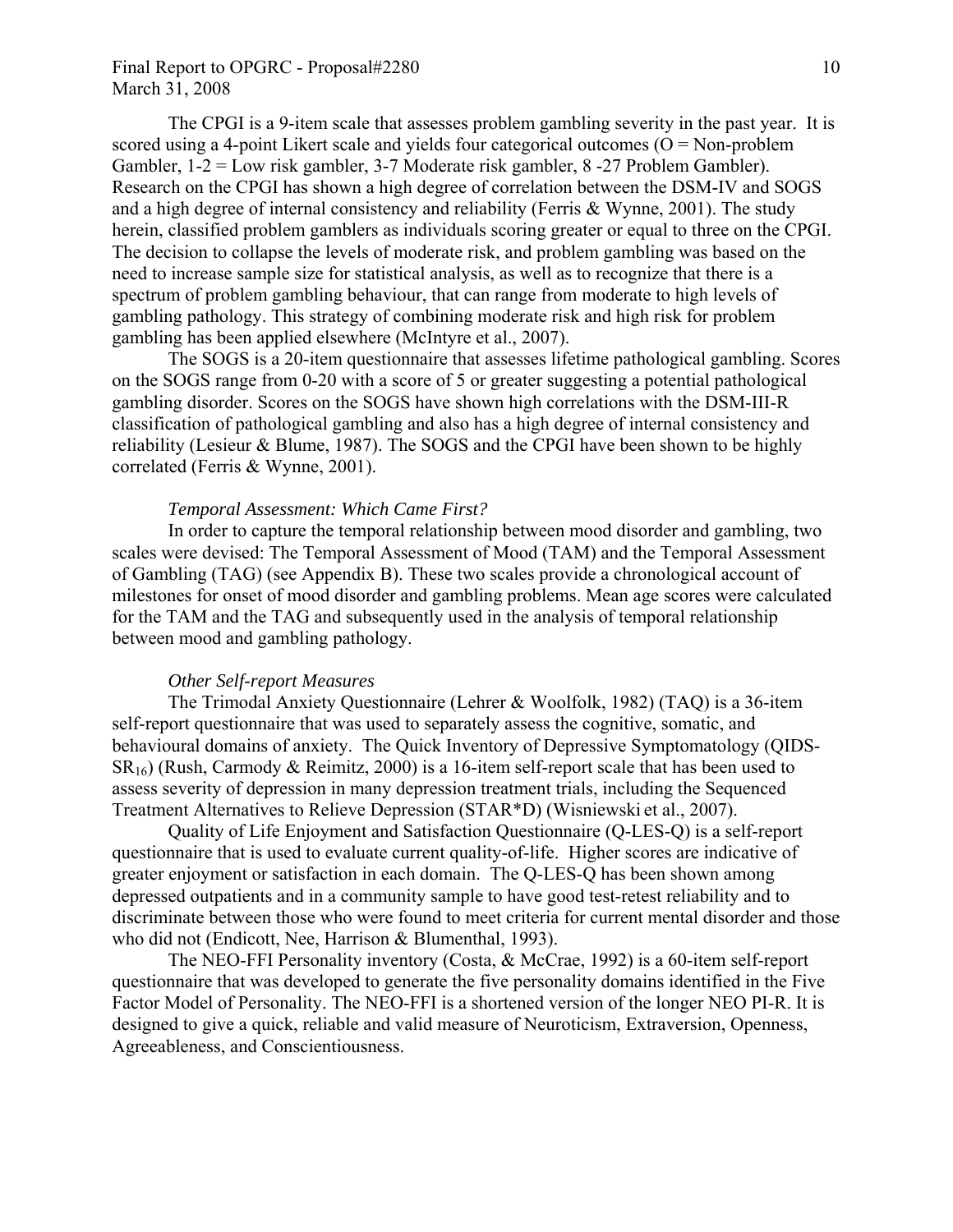## Final Report to OPGRC - Proposal#2280 11 March 31, 2008

### *Statistical Analysis*

The analysis herein focuses on past-year problem gambling, which is defined as moderate or high risk (i.e. CPGI a score of >3), current pathological gambling (i.e. DSM-IV-TR criteria met), and lifetime pathological gambling (i.e. a SOGS score of >5). Analyses were conducted for (i) any mood disorder (including all subjects), (ii) major depressive disorder (MDD), and (iii) bipolar I/II disorder (BD).

Chi-square analysis was employed when evaluating categorical variables and to obtain prevalence rates of gambling problems as well as psychiatric coomorbidities. Logistic regressions were used to obtain odds ratios (ORs) for identifying risk factors (e.g. sociodemographic, comorbidities) associated with gambling. T-tests were implemented to identify differences on continuous variables (e.g. HAMD-7, YMRS, TAQ) between gamblers and nongamblers. Correlational analyses were performed between total scores on each of the gambling measures, and measures of personality (NEO-FFI), anxiety (TAQ), depression (HAM-D-7, QIDS), and mania (YMRS).

Stepwise multiple logistic regressions were performed to identify a set of significant and unique correlates of gambling behaviour. Variables included in the multiple logistic regression were first identified as significant individual covariates associated with gambling. A total of nine separate multiple logistic regressions were applied for each of the gambling measures (i.e. CPGI, SOGS, and DSM-IV) across three mood disorder groups (i) any mood disorder, (ii) MDD, and (iii) BD groups

The variables included in the 'any mood disorder' group for CPGI and SOGS were: education, ethnicity, lifetime alcohol dependence, lifetime substance dependence, current social phobia, current panic disorder, current oppressive compulsive disorder, personality measure of neuroticism, and quality of life. The variables included in the analysis with the DSM-IV criteria for pathological gambling were: ethnicity, specific phobia, current oppressive compulsive disorder, lifetime alcohol dependence, lifetime substance dependence, total Q-LES-Q score, total HAMD-7 score, total YMRS score, personality measures of Neuroticism, Agreeableness, Conscientiousness, TAQ. The QIDS was excluded from the regression because it was highly correlated  $(r > 0.7)$  with the HAMD-7.

The multiple logistic regressions for the MDD group with all three outcome measures of gambling included the following common variables; Neuroticism, Openness, Agreeableness, Conscientiousness, QLESQ, and lifetime alcohol dependence. Additional variables of education, TAQ, and HAMD-7 were included in the CPGI analysis. Ethnicity but not education were included in the SOGS analysis, as well as, lifetime substance dependence, and individuals who met criteria for any current anxiety disorder. The DSM-IV criteria included lifetime substance dependence as the additional variable.

The multiple logistic regression for the BD group included common variables of Agreeableness, lifetime alcohol dependence, and lifetime substance dependence on all three outcome measures. The CPGI group also included sex, ethnicity, conscientiousness, TAQ, QLESQ, and HAMD-7. The SOGS group also contained sex, Agreeableness, Conscientiousness, QLESQ, and HAMD-7. Finally, the DSM-IV group included TAQ as the only additional variable.

Data were captured using a standardized case report form and scanned with automated software (TELEFORM Version 8). Statistical analysis was conducted using SPSS for Windows, Version 13.0 (Chicago, IL). All tests were two-tailed with statistical significance set at  $p<0.05$ .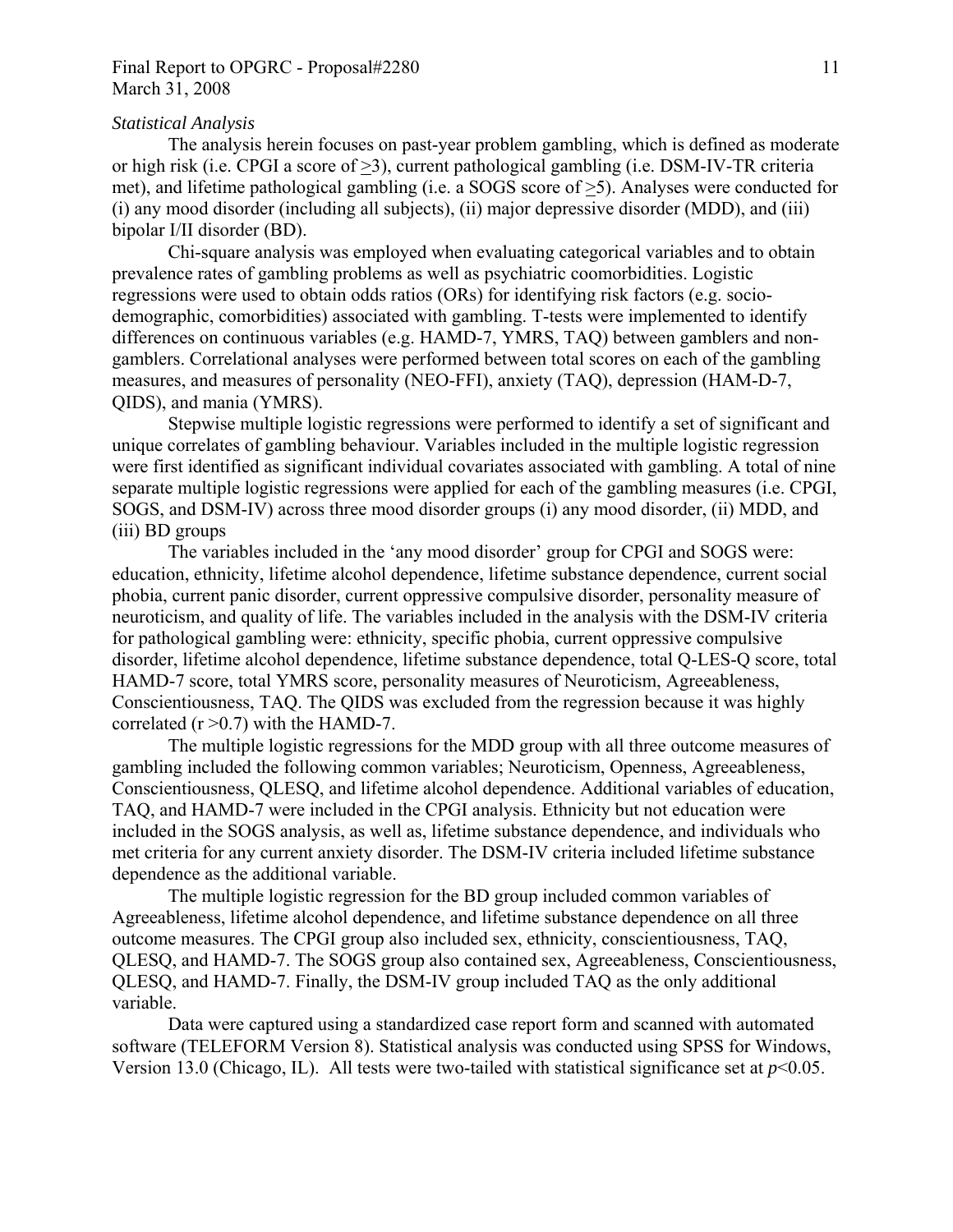#### *Missing Data*

 A small number of self-report and clinician rated scales were found to be incomplete in the analysis stage of the study. Subjects with a missing data point, such as one item on the selfreported CPGI or SOGS were still included in the analysis, although that data point was excluded. Thus the overall total score of the self-report scales with missing data may skew results to the lower end of the spectrum. Also, if one item on the M.I.N.I.PLUS was not completed, the other modules were still incorporated in the analysis.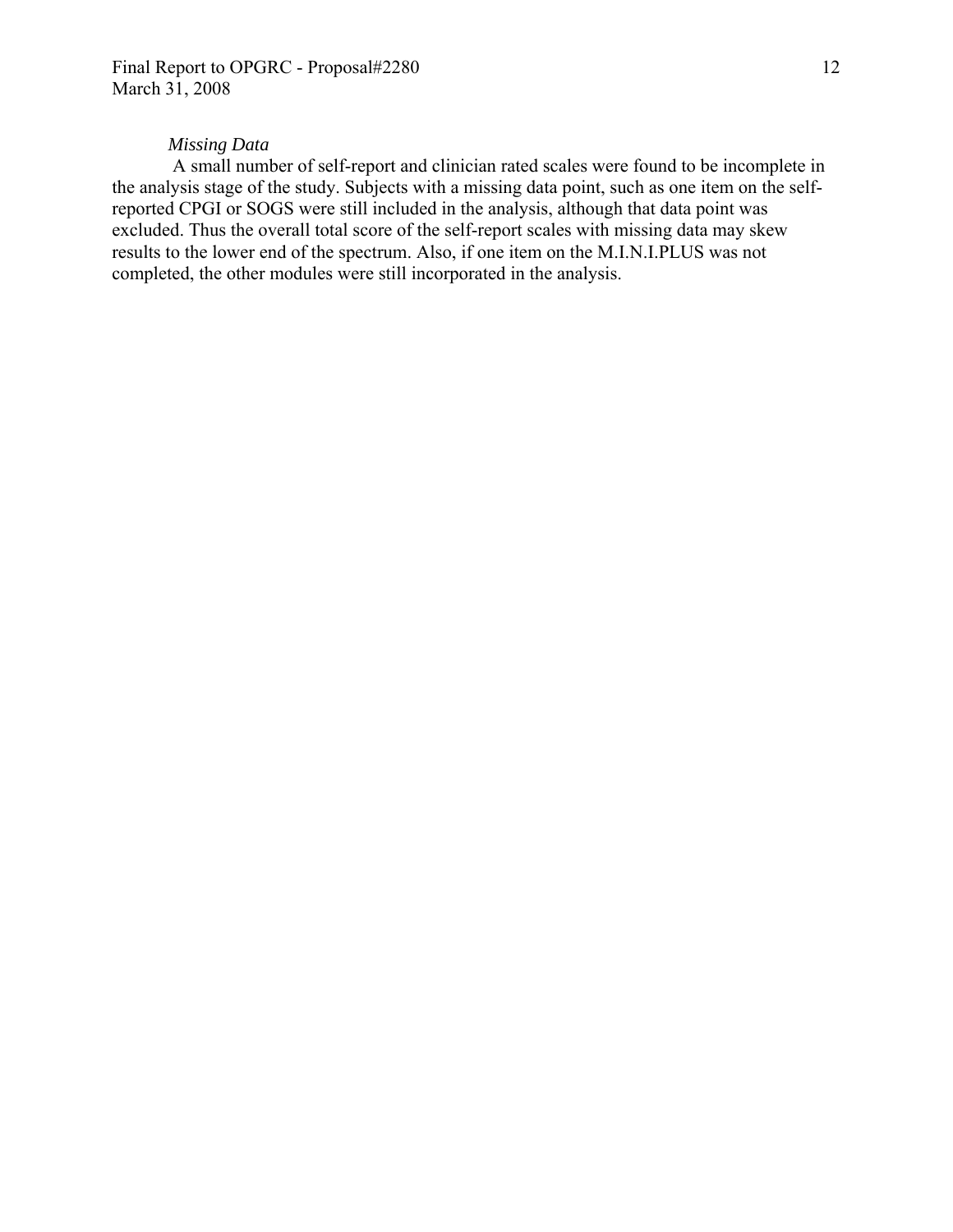#### Results

*Prevalence of Problem Gambling among participants with Psychiatric Comorbidities* 

A total of 606 respondents were enrolled, of whom 27 withdrew consent, leaving a sample of 579 (female:  $n=380$ , male:  $n=198$ ) for analysis (mean age=44.77, SD=12.14). A positive screen for lifetime bipolar disorder (BD) was identified in 52.3% (BDI=227, BDII=77) of the subjects while 47.50% (n=275) screened positive for major depressive disorder (MDD).

The prevalence of past-year problem gambling for the total mood disorder sample was 12.5% (n=69), while the prevalence of lifetime pathological gambling was 9.0 % (n=50), and current pathological gambling was 5.3% (n=31). There were no significant differences in the prevalence rates of gambling by the type of mood disorder diagnosis. (See Table 3)

There were no significant differences in the prevalence of lifetime and current pathological gambling between any of the six study sites. However, the prevalence of past-year problem gambling was significantly higher for Ottawa, Toronto, and Edmonton respectively (Ottawa=19.6%, Toronto=18.0%, Edmonton=16.0%, Kingston=10.0%, Halifax=4.3%, Rhode Island=4.1%) ( $\chi^2$ =19.262, df=5, p=0.002).

The prevalence of problem gambling and pathological gambling was not significantly different between males and females with a mood disorder. In the BD group, there was a significant difference in the prevalence of past-year problem gambling and lifetime pathological gambling between males (18.92% and 14.29%, respectively) and females (8.33% and 5.46%, respectively) (see Table 4). This was not the case with MDD. There were also no significant differences in the prevalence of current pathological gambling between males and females.

The prevalence of gambling problems was significantly associated with several sociodemographic characteristics in individuals with a mood disorder (see Tables 5,6,7). Rates of past-year problem gambling were significantly higher amongst individuals with less than high school education (10.94% vs.  $8.37\%$ ) and high school diploma only (29.69% vs. 14.81%) in individuals with any mood disorder. Rates of lifetime pathological and current pathological gambling did not reach statistical significance with respect to the level of educational attainment.

A separate analysis controlling for diagnosis (i.e. MDD vs. BD) revealed that individuals with MDD who have a high school education only were significantly more likely to meet criteria for past-year problem gambling (37.5% vs. 15.63%); the results were not significant for individuals with BD. Neither did the prevalence of lifetime and current pathological gambling differ by level of educational attainment in MDD or BD. The rates of gambling problems were significantly higher in non-Caucasian ethnic groups on all three measures of gambling behaviour in individuals with any mood disorder  $(p<0.05)$ . Due to insufficient sample size in the non-Caucasian group, separate analyses could not be performed by the type of mood disorder. The prevalence of gambling problems was not significantly associated with income, employment, or marital status for individuals with any mood disorder, MDD, and BD.

#### *Characterizing the age of onset of mood disorder symptoms and gambling problems*

The age at onset of gambling problems and mood symptoms are presented in Table 8 and Table 9. Individuals with BD had a significantly lower mean age of illness onset as compared to MDD (M=27.53 SD=10.05 vs. M=29.53 SD=11.18; p=0.025). There was a trend towards an earlier age of onset of gambling problems for individuals with BD versus MDD ( $p=0.056$ ).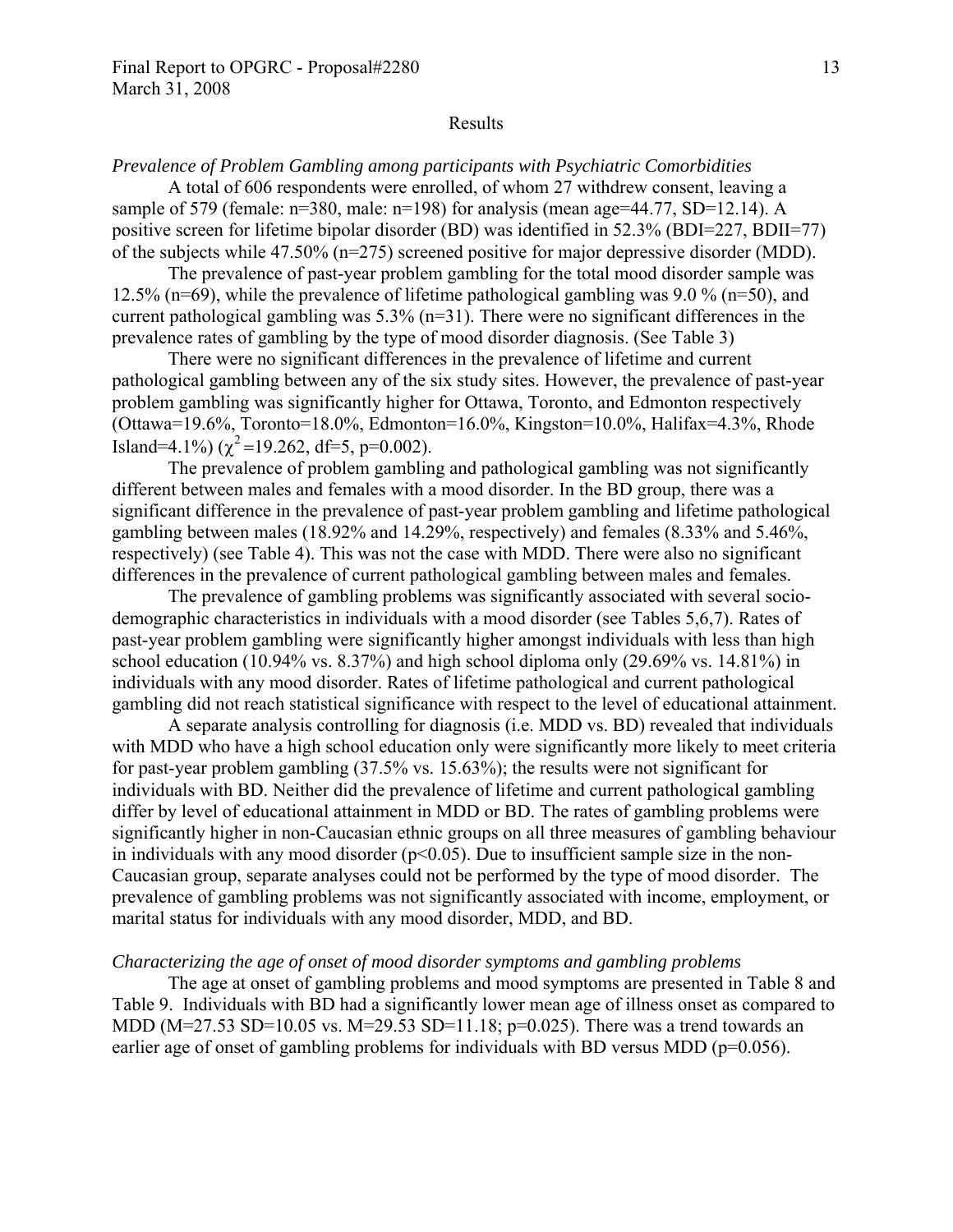### *Temporal Assessment of Mood*

Sex differences were found in the age of onset of significant mood symptoms (see Table 10). The mean age at onset of mood symptoms as measured by the TAM was significantly younger for females (M=27.60 SD=10.08) compared to males (M=30.24 SD=11.49) (p<0.05). For individuals with any mood disorder, an analysis of itemized components of the TAM indicates that although there was no significant difference between males and females in the age at which they first noticed a disturbance in their mood, females reported mood symptoms first causing problems in their life at an earlier age. Females also sought help and received a diagnosis as well as treatment for their mood disorder at an earlier age; this remained significant when evaluating MDD and BD groups separately.

#### *Temporal Assessment of Gambling*

Sex differences were found in the mean age at onset of gambling problems in individuals with a mood disorder as measured by the TAG (see Table 11). For all individuals with a mood disorder, males had a significantly earlier age of onset of gambling problems than females  $(M=28.34, SD=8.79 \text{ vs. } M=34.06, SD=11.35; p=0.002)$ . Males with any mood disorder bet more than they could really afford, gambled with larger amounts of money to get the same feeling of excitement, felt that they might have a problem with gambling, and felt guilty about the way the gambled at an earlier age than females.

A separate analysis including individuals with MDD only, indicates that males had a significantly lower mean age at onset of gambling problems than females (M=28.48, SD=7.36 vs. M=36.20, SD=11.21; p=0.007). Similarly to any mood disorder, males with MDD reported an earlier mean age at which they bet more than they could really afford, felt guilty about the way that they gamble, and felt they might have a problem with gambling than females. Unlike any mood disorder, males with MDD reported having health problems including stress and anxiety due to their gambling at an earlier age than females (see Table 12).

Males with BD did not differ with respect to the onset of mean age of gambling problems from females (see Table 13). However, in an itemized analysis of the TAG, males reported gambling with larger amounts of money to get the same feeling of excitement at a significantly younger age than females (M=25.61, SD=9.543 vs. M=34.75, SD=9.313; p=0.008.) No significant differences were found on any other item on the TAG between males and females, though the trend was for earlier age of onset of gambling problems for males compared to females.

#### *Temporal Relationship between Gambling and Mood Disorders: Which Came First?*

Based on subjective reporting on the TAG, a total of 137 subjects reported a lifetime negative experience with gambling. Most individuals (68.6%) reported the onset of mood disorder prior to problems with gambling (see Table 14). A separate analysis restricting the sample to individuals meeting criteria for past-year, lifetime, and current gambling problems revealed that the onset of mood disorder preceded the onset of gambling pathology in more than 70% of the cases (i.e. 70.97%, 73.91%, and 73.33%, respectively).

Both non-parametric and parametric tests show that individuals who reported a problem with gambling prior to the onset of a mood disorder did not significantly differ in the severity of gambling pathology as measured by the CPGI, SOGS, and DMS-IV-TR rating scales when compared to individuals with the onset of mood disorder prior to gambling.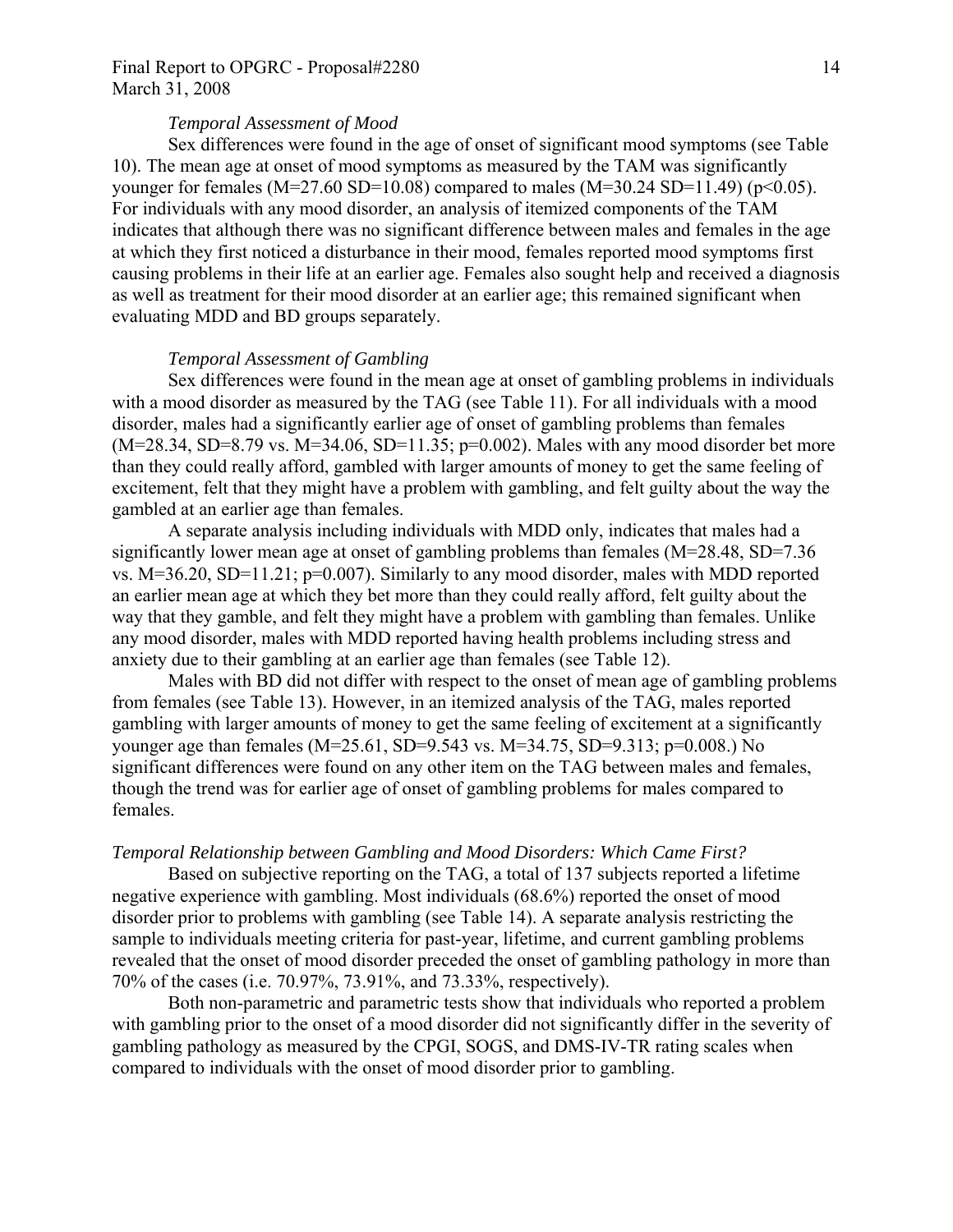## Final Report to OPGRC - Proposal#2280 15 March 31, 2008

No significant differences between MDD and BD were found in the temporal relationship between gambling and mood disorder with 66.13% versus 70.67% of individuals reporting mood disorder onset prior to problems with gambling respectively  $(p=0.569)$  (see Table 14). After excluding individuals who did not meet criteria for past-year problem gambling, lifetime pathological gambling, or current pathological gambling, the temporal relationship continued to show non-significant findings between MDD and BD groups.

### *Socio-demographic characteristics*

A significantly higher proportion of males (48.08% vs. 21.18%) reported problems with gambling before the onset of a mood disorder  $(X^2=10.841, p=0.001)$ . A separate analysis by type of mood disorder demonstrates that this was largely accounted for by the MDD subgroup with a significantly higher proportion of males ( $n=13$ ; 68.42% vs.  $n=8$ ; 18.60%) reported gambling problems prior to the onset of MDD  $(X^2=14.600, p<0.001)$ ; this difference was not significant for individuals with BD (36.36% vs. 23.81%;  $X^2 = 1.405$ , p= 0.236) (see Table 15).

There were no significant differences between individuals who reported gambling problems prior to a mood disorder and those who reported gambling problems following a mood disorder in terms of educational attainment, ethnic background, marital status, employment status, or annual income.

#### *Clinician-rated psychiatric comorbidities*

A series of analyses were performed to determine if individuals who reported gambling problems prior to mood symptoms (gambling first) differed in psychiatric comorbidities from individuals who reported mood symptoms prior to gambling problems (mood first). The "mood first" group were at greater risk for suicide  $(73.91\% \text{ vs. } 51.22\%; \text{ p=0.010})$ . This finding remained significant for individuals with MDD ( $p=0.029$ ), but not for individuals with BD  $(p=0.156)$ .

Individuals who reported "gambling first" and met criteria for past-year problem gambling had higher rates of current panic disorder (38.89%) versus "mood first" (16.28%) (p=0.055). The "mood first" group also had a trend towards higher rates of lifetime substance dependence (40.91%) as compared to those with reporting "gambling first" (16.67%) ( $p=0.067$ ). A separate analysis of individuals with BD who met criteria for past-year problem gambling showed higher rates of lifetime panic disorder in those with "gambling first" (85.71%) compared to those with "mood first"  $(44.00\%)$  (p=0.05). Also, the data available indicated that individuals with BD who reported "gambling first", had higher rates of lifetime alcohol dependence (100%) compared to those who reported "mood first" (60.00%) p=0.044). An analysis of individuals with MDD did not reveal any differences in psychiatric comorbidities between "mood first" and "gambling first".

Individuals meeting criteria for lifetime pathological gambling and who reported "gambling first" also had higher rates of current panic disorder (25.00%) versus "mood first" (3.03%) (p=0.022). Furthermore, individuals with "gambling first" had higher rates of current generalized anxiety disorder (GAD) (58.33% vs. 21.21%) (p=0.017). A separate analysis of individuals with MDD showed that, among those who met criteria for lifetime pathological gambling, those reporting "gambling first" had higher rates of current GAD (71.43%) compared to those reporting "mood first" (25.00%) p=0.036. Also, individuals with MDD who reported "gambling first" had higher rates of current panic disorder (28.57%) compared to those reporting "mood first" (0.00%) p=0.030. These results were not significant for individuals with BD.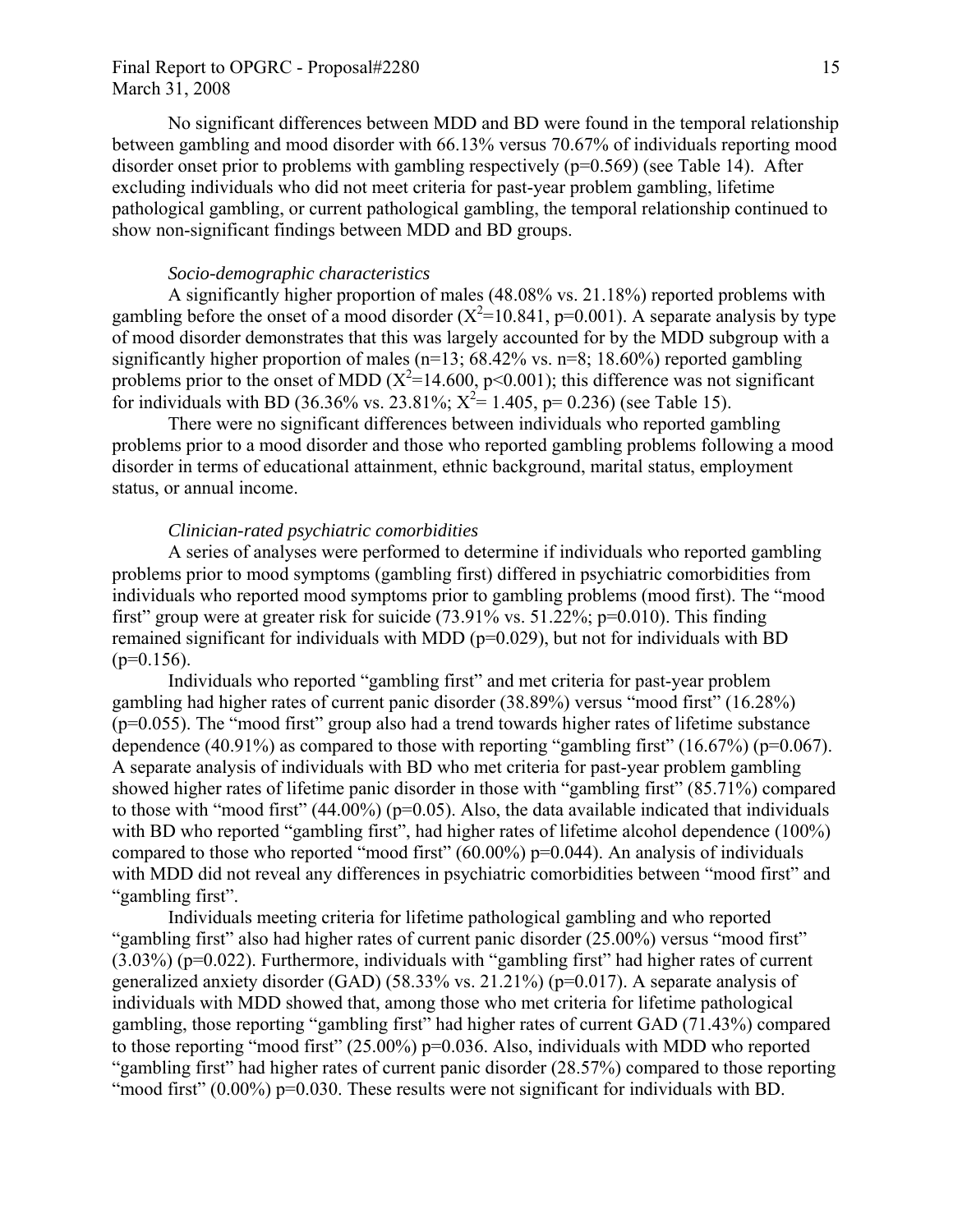## Final Report to OPGRC - Proposal#2280 16 March 31, 2008

Amongst individuals meeting criteria for current pathological gambling and reporting "mood first", higher rates of lifetime substance dependence (54.55% vs. 12.50%) (p=0.040) were found. Similarly to lifetime pathological gamblers, current pathological gamblers reporting "gambling first" also had higher rates of current panic disorder  $(37.50\% \text{ vs. } 4.76\%)$  (p=0.022). Due to insufficient sample size, separate analyses for MDD and BD for individuals with current pathological gambling were not performed.

## *Self-report personality and anxiety*

Individuals who reported "gambling first" scored higher on the personality measure of openness (M=27.53, SD=6.27 vs. M=31.32, SD=6.24) ( $p=0.002$ ), whereas individuals who reported "mood first" scored higher on anxiety as measured with the TAQ (M=149.01, SD=57.71 vs. M=125.37, SD=55.028) ( $p=0.030$ ). A sub-analysis of behavioural, cognitive, and somatic aspects of anxiety on the TAQ indicates that severity of somatic symptoms was significantly higher in individuals with "mood first" (M=60.09, SD=28.80479 vs. M=46.44, SD=28.25; p=0.013) compared to those with "gambling first". A separate analysis selecting individuals who met diagnostic criteria for problem or pathological gambling did not reveal any differences in measures of personality or anxiety with respect to the temporality of illness onset.

A separate analysis of individuals with MDD revealed that those reporting "mood first" scored higher on the self-reported anxiety scale (TAQ) (M= 152.44, SD= 58.436 vs. M= 121.55, SD= 53.967) ( $p=0.054$ ) and the subscale of somatic aspects of anxiety ( $M=62.62$ , SD=28.930 vs. M=41.15, SD= 28.930 ) (p=0.007). Individuals with MDD and "mood first", scored higher on the self-reported depression scale (QIDS) (M=14.70, SD= 5.712) compared to those reporting the onset of "gambling first" (M=11.20, SD= 5.625) p=  $0.028$ .

An analysis of the BD group revealed that those reporting "gambling first" scored higher on the personality measure of agreeableness ( $M= 31.33$ ,  $SD= 6.923$  vs.  $M= 27.74$ ,  $SD= 6.812$ )  $(p=0.047)$  and openness (M=33.14, SD=5.082 vs. M=27.82, SD=6.278) (p= .001) compared to individuals reporting "mood first".

#### Comorbidities

## *Psychiatric Comorbidities*

Psychiatric comorbidities are presented in chi-square and odds ratio form in Tables 16- 21. Individuals with a mood disorder meeting the CPGI criteria for past-year problem gambling had significantly increased odds of current panic disorder (OR=1.96, 95% CI=1.02-3.75), current specific phobia (OR=2.36, 95% CI=1.17-4.76), current obsessive-compulsive disorder (OCD) (OR=1.86, 95% CI=1.01-3.65), current (OR=5.73, 95% CI=3.08-10.65) as well as lifetime alcohol dependence ( $OR=3.02$ ,  $95\%$  CI=1.80-5.07), and lifetime substance dependence  $(OR=2.05, 95\% CI=1.17-3.58)$  (see Table 19). An increased odds of current OCD (OR=2.67, 95% CI=1.13-6.31) as well as current (OR=2.92, 95% CI=1.05-8.09) and lifetime alcohol dependence (OR=2.12, 95% CI=0.99-4.51) remained significant for individuals with MDD, while those with BD had a significantly increased odds of current specific phobia (OR=2.96, 95% CI=1.08-8.15) as well as current (OR=9.33, 95% CI=4.12-21.13) and lifetime alcohol dependence (OR=4.34, 95% CI=2.04-9.23) along with current (OR=4.00, 95% CI=1.40-11.44) and lifetime substance dependence (OR=2.89, 95% CI=1.39-6.00).

Lifetime pathological gambling as measured by the SOGS questionnaire was not associated with increased odds of any of the anxiety disorders measured, but was associated with increased odds of current (OR=4.84, 95% CI=2.44-9.59) and lifetime alcohol dependence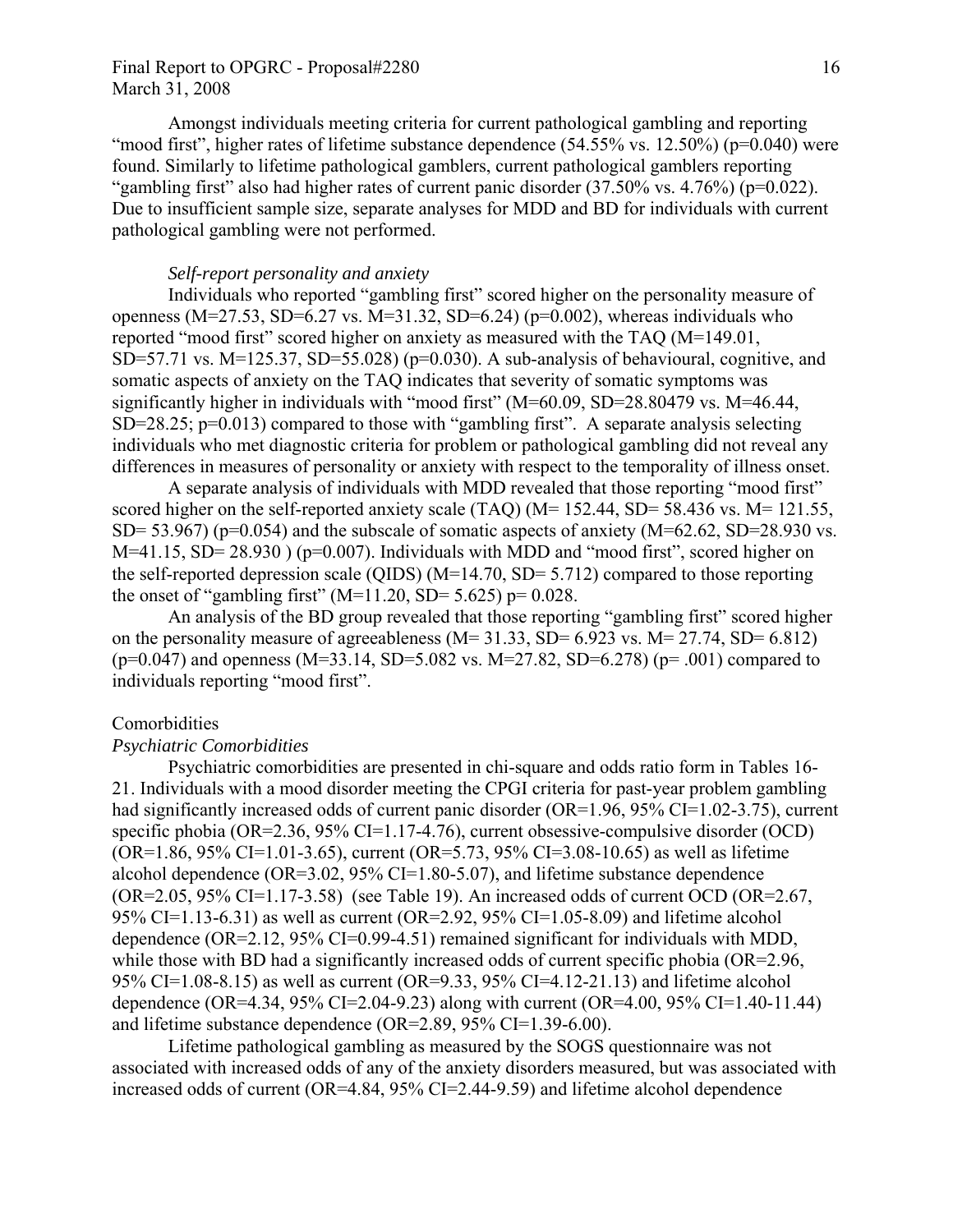## Final Report to OPGRC - Proposal#2280 17 March 31, 2008

 $(OR=3.37, 95\% CI=1.84-6.17)$ , as well as lifetime substance dependence  $(OR=2.95, 95\%$ CI=1.60-5.41). These results remained significant for individuals with MDD and BD (see Table 20).

Individuals with current pathological gambling as measured by the DSM-IV criteria had increased odds of OCD (OR=2.52, 95% CI=1.12-5.68), specific phobia (OR=3.23, 95%)  $CI=1.32-7.92$ ), current (OR=4.92, 95% CI=2.19-11.06) and lifetime alcohol dependence  $(OR=5.20, 95\% CI=2.35-11.52)$  as well as lifetime substance dependence  $(OR=3.09, 95\%$ CI=1.47-6.51) (see Table 21). Individuals with MDD who met criteria for current pathological gambling also had higher odds of current (OR=3.95, 95% CI=1.17-13.38) and lifetime alcohol dependence (OR=4.54,  $95\%$  CI=1.59-12.96), and lifetime substance dependence (OR=3.18,  $95\%$ )  $CI=1.09-9.22$ ). Individuals with BD had increased odds of current (OR=6.17, 95% CI=2.04-18.60) and lifetime alcohol dependence (OR=6.93, 95% CI=1.91-25.13), lifetime substance dependence (OR=3.16, 95% CI=1.10-9.06), as well as current specific phobia (OR=5.43, 95%)  $CI=1.57-18.78$ ).

 Overall, the total number of current psychiatric comorbidites was significantly correlated with the total scores on the past-year problem gambling, lifetime pathological gambling, and current pathological gambling scales for individuals with a mood disorder (r=0.179, 0.127, 0.171 respectively; p<0.005). The significant correlations with the number of comorbidities and total scores on the past-year problem gambling, lifetime pathological gambling, and current pathological gambling scales persisted for individuals with MDD (r=0.191, 0.151, 0.204, p<0.05). For individuals with BD, the total score on the past-year problem gambling and the current pathological gambling scales were significantly correlated with the total number of comorbidities ( $r=0.168$ , 0.142;  $p<0.05$ ) while lifetime pathological gambling was not significant  $(p=0.066)$ .

Past-year problem gamblers had significantly more current psychiatric comorbidities than non-problem gamblers (M=2.203, SD=2.040 vs. M=1.432, SD=1.633, p<0.005). A separate analysis of individuals with MDD showed that past-year problem gamblers had more current psychiatric comorbidites than non-problem gamblers (M=2.121, SD=2.073 vs. M=1.480,  $SD=1.567$ ;  $p=0.096$ ), but this result did not reach significance. An analysis of individuals with BD showed that past-year problem gamblers had significantly more current psychiatric comorbidities than non-problem gamblers  $(M=2.278, SD=2.040 \text{ vs. } M=1.390, SD=1.692;$ p<0.005).

 Lifetime pathological gamblers had an average of 1.9 current psychiatric comorbidities, however this was not significantly higher than non-pathological gamblers in individuals with any mood disorder, MDD or BD.

Current pathological gamblers had significantly more current psychiatric comorbidities than non-problem gamblers (M=2.452, SD=2.063 vs. M=1.472, SD=1.661;  $p<0.005$ ). A separate analysis of individuals with MDD showed that current pathological gamblers had more current psychiatric comorbidites than non-problem gamblers (M=2.500, SD=2.251 vs. M=1.475, SD=1.571; p=0.092) but this result did not reach significance. An analysis of individuals with BD showed that current pathological gamblers had significantly more current psychiatric comorbidities than non-problem gamblers  $(M=2.400, SD=1.920$  vs.  $M=1.469, SD=1.741$ ; p<0.05).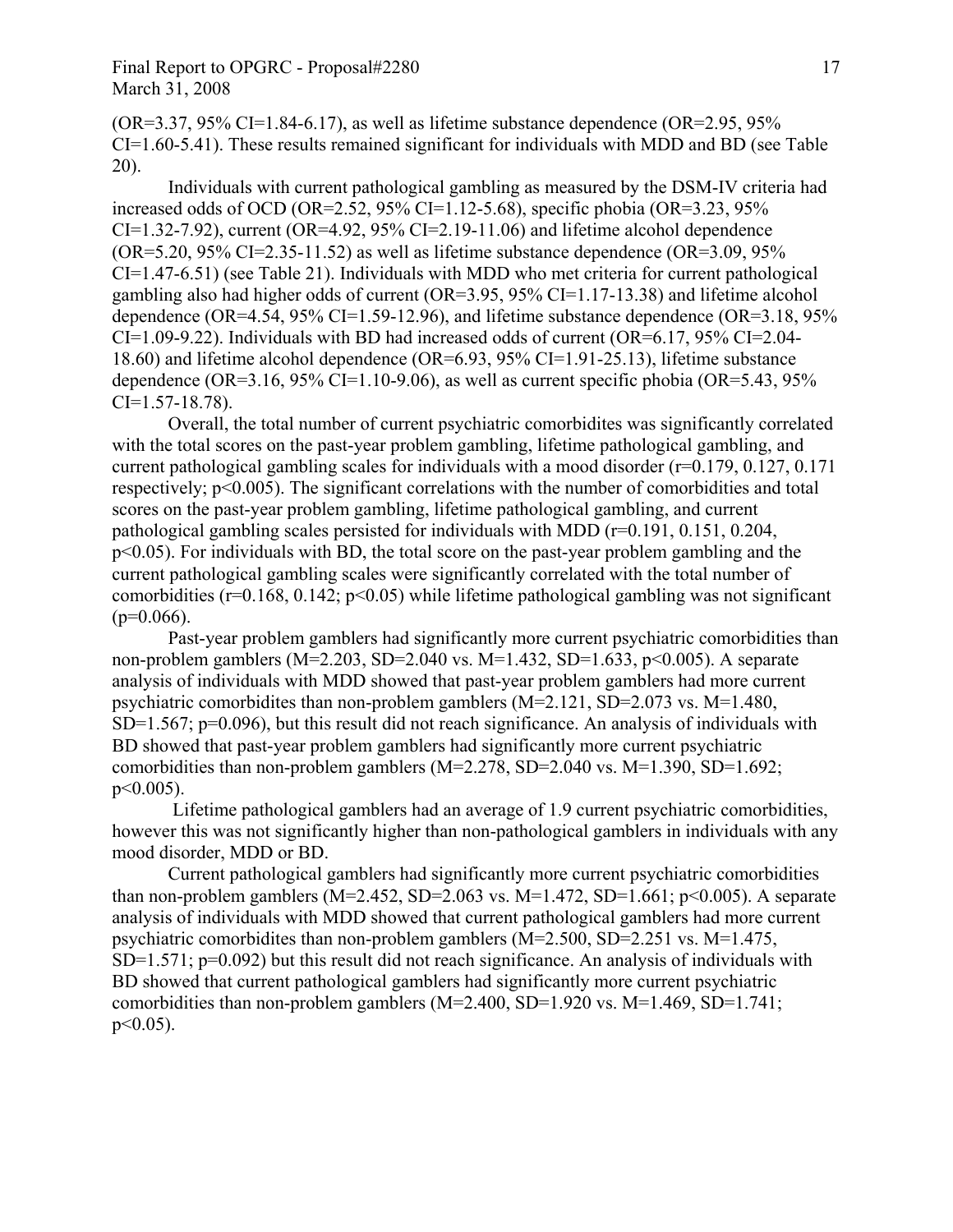## Final Report to OPGRC - Proposal#2280 18 March 31, 2008

#### *Suicide risk comorbidity*

The total scores on the suicide risk assessment indicate significant correlations with pastyear problem gambling, lifetime pathological gambling, and current pathological gambling  $(r=0.175, 0.151, 0.200,$  respectively;  $p<0.0005$ ). A separate analysis of individuals with MDD, indicates significant correlations between suicide risk and past-year problem gambling, lifetime pathological gambling and current pathological gambling (r=0.230, 0.157, 0.234, respectively; p<0.05). An analysis of individuals with BD indicates significant correlations between suicide risk and past-year problem gambling, lifetime pathological gambling and current pathological gambling ( $r=0.122$ , 0.146, 0.169, respectively;  $p<0.05$ ).

Individuals with a mood disorder and meeting criteria for past-year problem gambling had increased risk for suicide (OR= 2.05, 95% CI=1.18-3.57). A separate analysis of individuals with MDD and BD showed a significantly increased risk for suicide in MDD only (OR=2.49, 95% CI=1.10-5.67). Similarly, individuals meeting criteria for lifetime pathological gambling with any mood disorder (OR=2.32, 95% CI=1.20-4.49) and MDD (OR=3.43, 95% CI=1.22- 9.63) had increased risk for suicide. Individuals with a mood disorder meeting the DSM-IV-TR criteria for current pathological gambling also had increased risk for suicide (OR=3.00, 95%CI=1.20-7.43).

#### *Anxiety comorbidity*

 The total scores on the past-year problem gambling measure (CPGI) were significantly positively correlated with the total score and behavioural, cognitive and somatic subscales of the self-reported anxiety measure  $(TAO)$  ( $p<0.005$ ). Individuals meeting criteria for past year problem gambling scored significantly higher on the overall total of the TAQ self-report scale of anxiety (M=147.26, SD=54.983 vs. M=121.27, SD=58.731;  $p$ <0.005) and all of its subscales (behavioural (M=49.57, SD=19.792 vs. M=41.62, SD=21.629; p<0.005), cognitive (M=39.47, SD=13.348 vs. M=32.04, SD=15.445; p<0.005), and somatic (M=58.22, SD=27.691 vs. M=47.61, SD=28.608; p<0.005) as compared to non-problem gamblers. These results remained significant when selecting for individuals with MDD ( $p<0.05$ ). Individuals with BD scored significantly higher on only the somatic subscale (M=57.49, SD=26.797 vs. M=46.46,  $SD=30.320$ ;  $p<0.05$ ), while the overall anxiety score and cognitive and behavioural subscales trended towards significance.

 Similarly to past-year problem gambling, the total scores on the lifetime pathological gambling measure (SOGS) were significantly positively correlated with the total score and behavioural, cognitive and somatic subscales of the self-reported anxiety measure (TAQ) (p<0.005). Individuals meeting criteria for lifetime pathological gambling scored higher on the mean TAQ anxiety scale as well as all subscales (behavioural, cognitive, and somatic), (p<0.05). When selecting solely individuals with MDD, differences on neither the mean TAQ score nor any of its subscales reached significance. When selecting for individuals with BD, higher scores for lifetime pathological gamblers were found on the measure of cognitive (M=39.16, SD=12.409 vs. M=31.56, SD=16.131;  $p<0.01$ ) anxiety compared to non-gamblers.

 The total scores on the DSM-IV-TR criteria for pathological gambling were significantly positively correlated with the total score and behavioural, cognitive and somatic subscales of the self-reported anxiety measure (TAQ) (p<0.005). Individuals meeting the DSM-IV-TR criteria for pathological gambling scored higher on the overall TAQ score, as well as the subscales of behavioural, cognitive and somatic symptoms of anxiety  $(p<0.05)$ . These results remained significant in individuals with MDD. Individuals with BD and current pathological gambling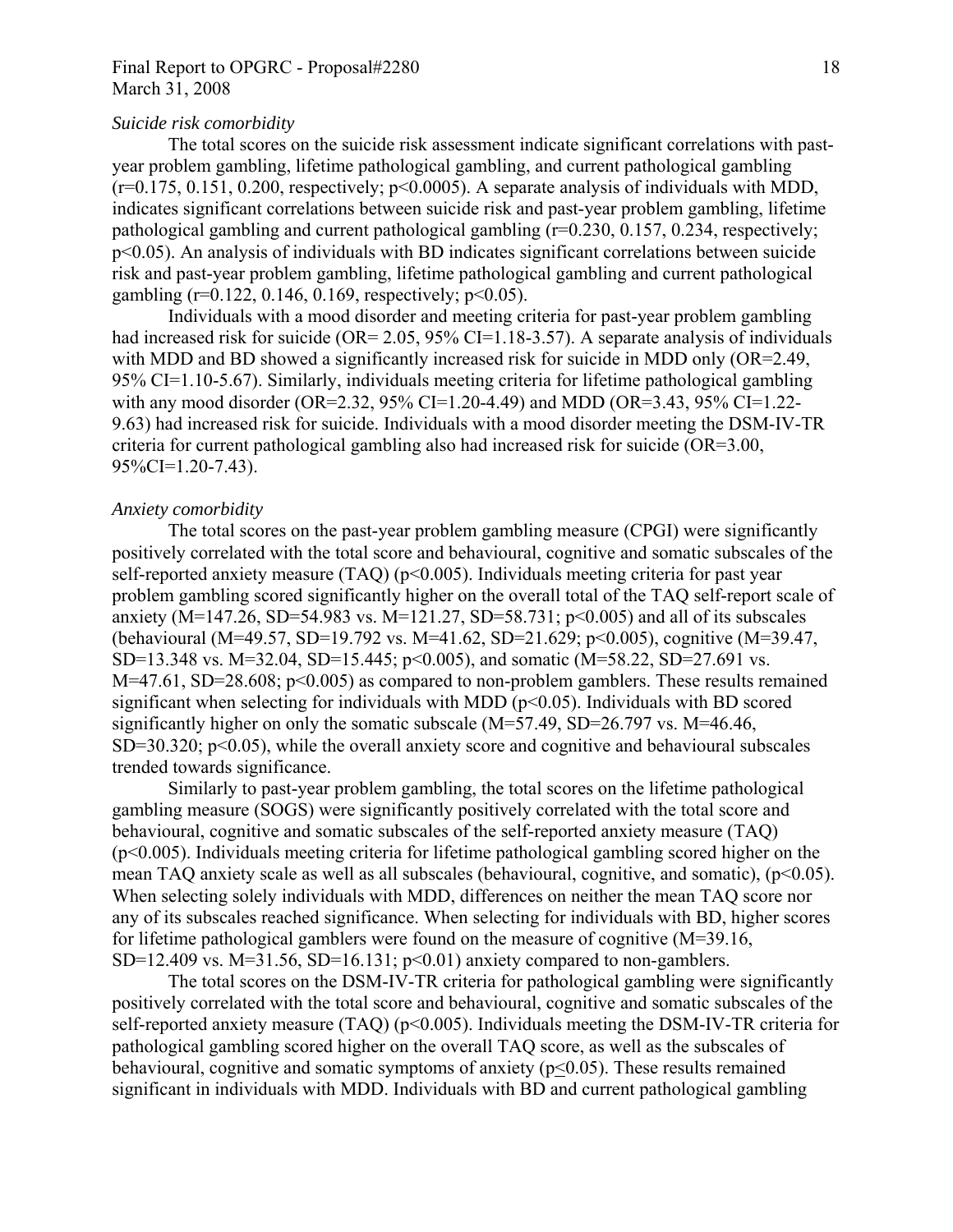## Final Report to OPGRC - Proposal#2280 19 March 31, 2008

scored significantly higher on the TAQ total score, the subscale of cognitive and behavioural anxiety.

#### *Quality of Life*

The total scores on the past-year problem gambling (CPGI), the lifetime pathological gambling (SOGS) and the DSM-IV-TR criteria for pathological gambling were significantly negatively correlated with the total score on the self-reported quality of life scale (Q-LES-Q) (p<0.05). Individuals meeting criteria for past-year problem gambling had lower reported quality of life than those without past-year problem gambling (M=26.46, SD=11.819 vs. M=33.43, SD=12.788; p<0.0005). This finding remained significant for individuals with MDD and BD. Those meeting criteria for lifetime pathological gambling also had lower reported quality of life compared to those not meeting criteria  $(M=26.66, SD=13.320$  vs.  $M=33.25, SD=12.629$ ;  $p=0.0005$ ). This finding remained significant for individuals with MDD and BD ( $p<0.05$ ). Those meeting the DSM-IV criteria for current pathological gambling also had lower mean scores on the quality of life measure  $(M=26.10, SD=12.070 \text{ vs. } M=32.98, SD=12.776; p<0.005)$ . These results remained significant for individuals with MDD ( $p=0.01$ ) but not BD ( $p=0.111$ ).

## *Self-reported Depression*

The total scores on the past-year problem gambling (CPGI) measure, the lifetime pathological gambling measure (SOGS) and the DSM-IV-TR criteria for pathological gambling were significantly positively correlated with the total score on the self-reported depression scale  $(QIDS)$  ( $p<0.05$ ). Individuals meeting criteria for past-year problem gambling had a higher mean score on the QIDS than those without past-year problem gambling  $(M=13.75, SD=5.184$  vs.  $M=10.90$ , SD=6.080; p<0.005). This finding remained significant for individuals with MDD  $(p<0.0005)$  but not BD ( $p=0.055$ ). Those meeting criteria for lifetime pathological gambling also had higher reported levels of self-reported depression compared to those not meeting criteria  $(M=13.38, SD=5.735 \text{ vs. } M=11.02, SD=6.065; p=0.009)$ . This finding trended toward significance for individuals with MDD ( $p=0.058$ ) and BD ( $p=0.064$ ). Those meeting the DSM-IV criteria for current pathological gambling also had higher mean scores on the self-report depression measure (M=14.10, SD=5.294 vs. M=11.09, SD=6.072; p=0.009). These results remained significant for individuals with BD ( $p<0.05$ ) but not MDD ( $p=0.113$ ).

#### *Clinician-rated Depression*

The total scores on the past-year problem gambling measure (CPGI), the lifetime pathological gambling measure (SOGS) and the DSM-IV-TR criteria for pathological gambling were significantly positively correlated with the total score on the clinician-reported depression scale (HAM-D-7) ( $p<0.005$ ). Individuals meeting criteria for past-year problem gambling had a higher mean score on the HAM-D-7 than those without past-year problem gambling (M=9.00, SD=5.573 vs. M=6.51, SD=5.616;  $p<0.005$ ). This finding remained significant for individuals with MDD ( $p<0.05$ ) and those with BD ( $p<0.05$ ). Those meeting criteria for lifetime pathological gambling also had higher clinician rated levels of depression compared to those not meeting criteria (M=8.52, SD=6.089 vs. M=6.62, SD=5.592; p<0.05.). This finding did not reach significance for individuals with MDD ( $p=0.292$ ), but individuals with BD and lifetime pathological gambling did score significant higher on the clinician-rated depression scale (p=0.028). Those meeting the DSM-IV criteria for current pathological gambling also had higher mean scores on the self-report depression measure (M=9.39, SD=5.637 vs. M=6.77, SD=5.678;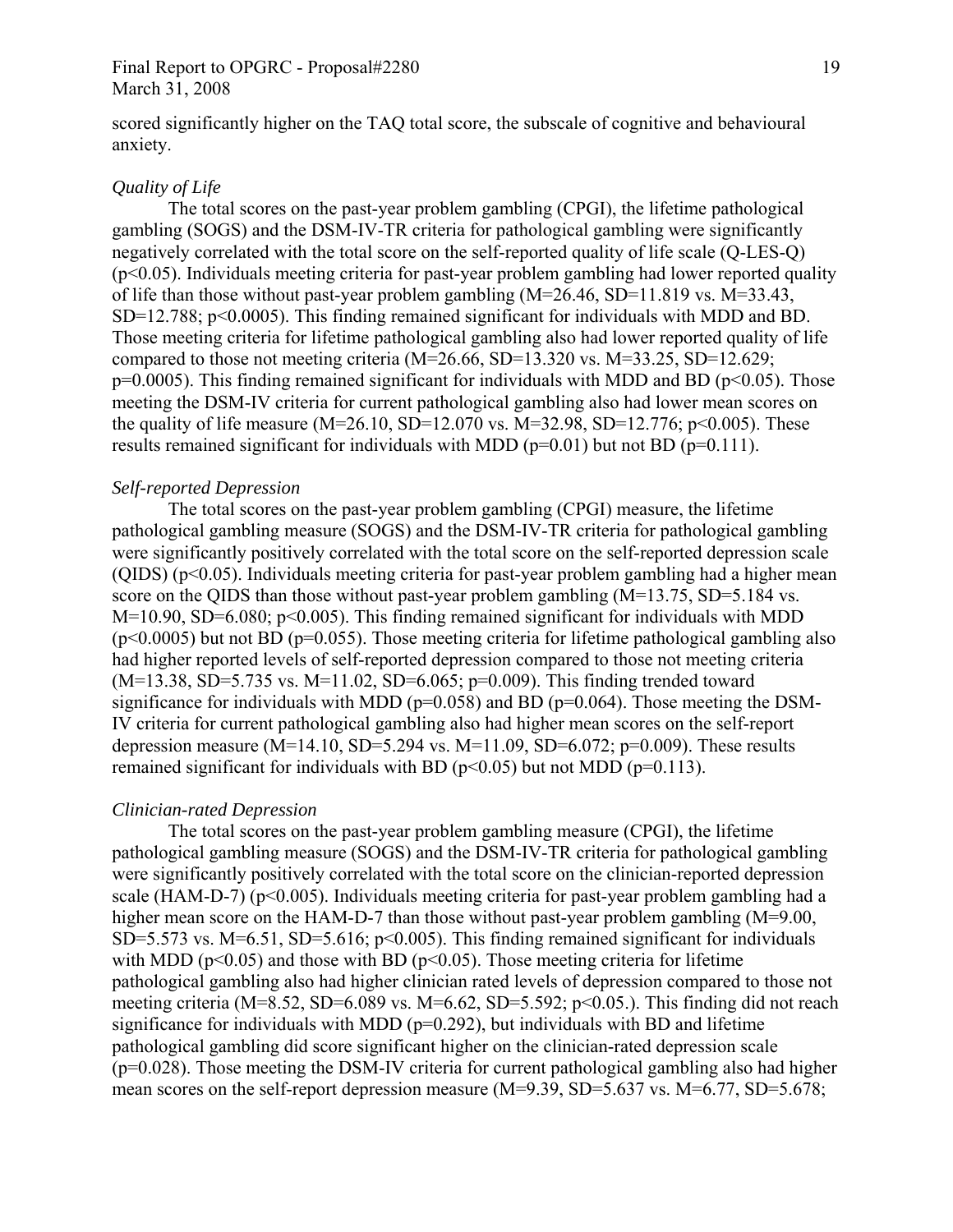### Final Report to OPGRC - Proposal#2280 20 March 31, 2008

 $p<0.05$ .). These results trended toward significance for individuals with MDD ( $p=0.065$ ), but not for BD ( $p=0.111$ ).

#### *Clinician-rated Mania*

 The total scores on the DSM-IV-TR criteria for pathological gambling were significantly positively correlated with the total score on the clinician-reported mania scale (YMRS) ( $p<0.05$ ). Significant correlations between past-year problem gambling and lifetime pathological gambling were not found.

#### *Self-reported Personality*

The total scores on the past-year problem gambling measure (CPGI) were significantly positively correlated with the subscale of Neuroticism, and significantly negatively correlated the measures of Openness, Agreeableness, and Conscientiousness subscales of the self-reported personality measure (NEO-FFI) ( $p<0.05$ ). Individuals meeting criteria for past year problem gambling had significantly higher scores on the subscale of Neuroticism (M=31.52, SD=6.781 vs.  $M=29.03$ ,  $SD=8.704$ ;  $p<0.01$ ), and significant lower scores on the subscales of Agreeableness (M=27.04, SD=6.614 vs. M=31.67, SD=6.277; p<0.0005) and Conscientiousness (M=24.57, SD=7.068 vs. M=28.35, SD=7.795;  $p<0.0005$ ), compared to non-problem gamblers. These results remained significant when selecting for individuals with MDD ( $p<0.05$ ), with the addition of Openness (M=25.242, SD=5.540 vs. M=27.94, SD=6.299; p<0.05), which was significantly lower in past-year problem gamblers. Individuals with BD had significantly lower scores on only the Agreeableness (M=26.306, SD=6.663 vs. M=31.65, SD=6.605; p<0.0005) and Conscientiousness subscales (M=25.167, SD=7.443 vs. M=28.609, SD=7.861; p<0.0005).

The total scores on the lifetime pathological gambling measure (SOGS) were significantly positively correlated with the personality subscale of Neuroticism, and significantly negatively correlated with the measures of Agreeableness, and Conscientiousness subscales of the self-reported personality measure (NEO-FFI)  $(p<0.01)$ . Individuals meeting criteria for lifetime pathological gambling scored significantly higher the subscale of Neuroticism  $(M=32.06, SD=7.671$  vs.  $M=29.07, SD=8.567; p<0.05)$ , and significant lower on the subscales of Agreeableness (M=27.84, SD=6.316 vs. M=31.41, SD=6.450; p<0.0005), and Conscientiousness (M=23.69, SD=6.899 vs. M=28.32, SD=7.737; p<0.0005), as compared to non-pathological gamblers. Lifetime pathological gamblers with MDD scored significantly lower on the subscales of Openness (M=24.52, SD=5.696 vs. M=28.00, SD=6.266; p=0.01), Agreeableness ( $M=28.39$ ,  $SD=5.998$  vs.  $M=31.50$ ,  $SD=6.048$ ;  $p<0.05$ ) and Conscientiousness  $(M=24.04, SD=7.571 \text{ vs. } M=27.93, SD=7.642; p<0.05)$  compared to non-pathological gamblers. Individuals with BD scored significantly lower on only the Agreeableness (M=27.35, SD=6.663 vs. M=31.33, SD=6.795;  $p<0.005$ ), and Conscientiousness subscales (M=23.38, SD=6.382 vs. M=28.66, SD=7.819; p<0.005), only.

The total scores on the current pathological gambling (DSM-IV-TR) were significantly positively correlated with the subscale of Neuroticism, and significantly negatively correlated the measures of Openness, Agreeableness, and Conscientiousness subscales of the self-reported personality measure (NEO-FFI)  $(p<0.05)$ . Individuals meeting criteria for current pathological gambling scored significantly higher the subscale of Neuroticism (M=32.70, SD=7.140 vs. M=29.16, SD=8.556; p<0.05), and significant lower on the subscales of Openness (M=25.23, SD=5.782 vs. M=28.79, SD=6.550; p<0.005), Agreeableness (M=26.90, SD=6.520 vs. M=31.32, SD=6.431; p<0.0005), and Conscientiousness (M=25.00, SD=6.888 vs. M=28.04,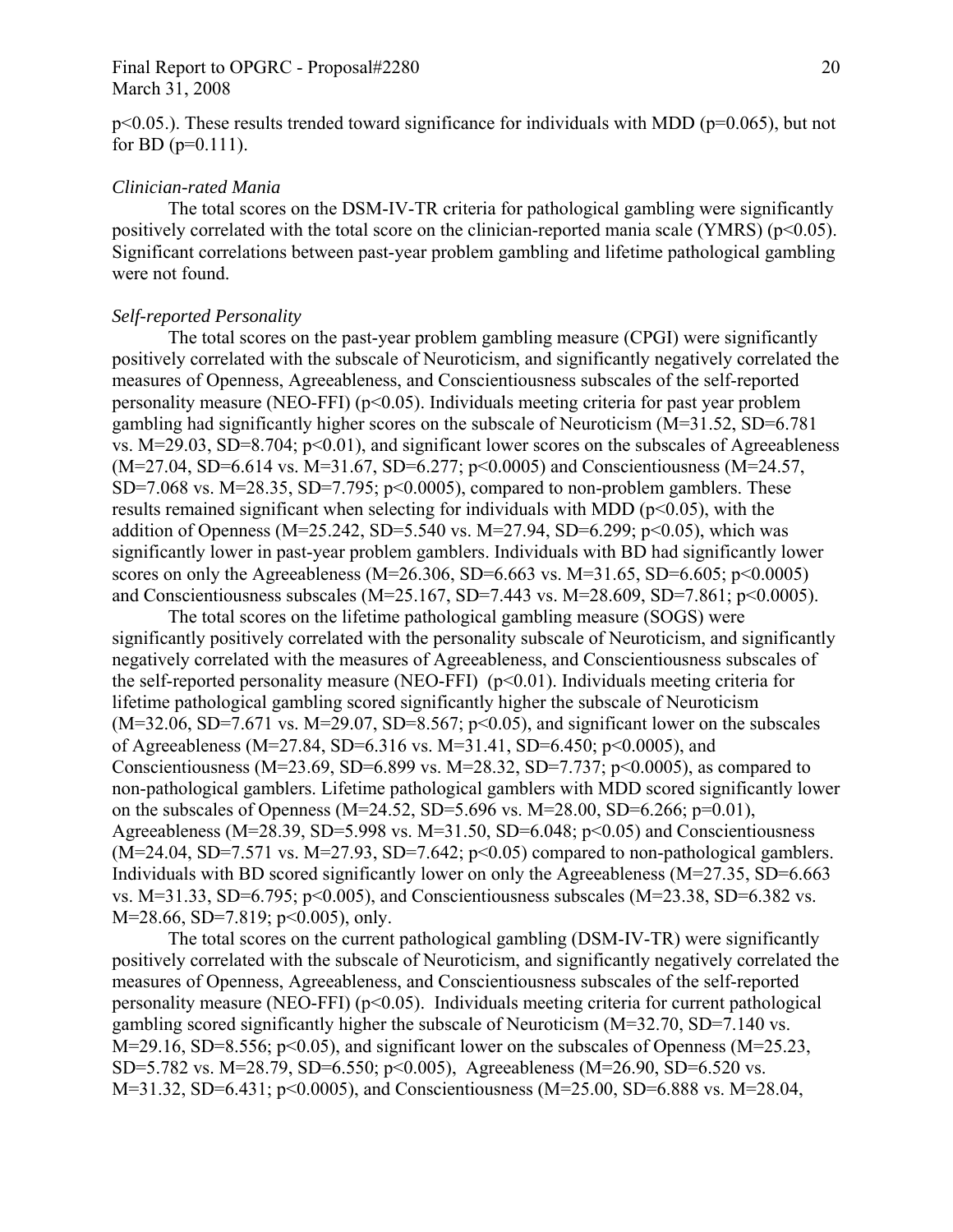$SD=7.797$ ;  $p<0.05$ ), as compared to non-pathological gamblers. These results remained significant when selecting for individuals with MDD ( $p<0.05$ ). Individuals with BD scored significantly lower on only the Agreeableness (M=26.40, SD=7.149 vs. M=31.22, SD=6.777; p<0.01) subscale.

## Predictors of Gambling Problems in Mood Disorders

## *Predictors of Past-year Problem Gambling*

Results from a multiple-logistic regression indicate past-year problem gambling was significantly associated with that lifetime alcohol dependence (OR=2.751, 95% CI=1.606-4.713), self-reported depressive symptoms (OR=1.073 95%CI=1.024-1.125), not having a greater than high school education (OR=2.133 95%CI=1.49-3.957), and of being of non-Caucasian ethnicity (OR=2.296 95%CI=1.210-4.357) in individuals with any mood disorder.

When individual with MDD were analyzed separately in a multiple-logistic regression, the results indicate that quality of life (OR=0.934 95% CI=0.897-0.972) and a personality measure of agreeableness (OR=0.910 95% CI-0.851-0.973) persisted as significant predictors of past-year problem gambling, indicating a potential protective factor of gambling pathology. In BD past-year problem gambling was also significantly associated with personality measures of agreeableness (OR=0.876 95% CI=0.823-9.32) and lifetime alcohol dependence (OR=3.691 95% CI=1.60-8.497)

### *Predictors of Lifetime Pathological Gambling*

Results from a multiple-logistic regression indicate lifetime pathological gambling was significantly associated with that lifetime alcohol dependence (OR=2.668, 95% CI=1.289- 5.125), being of non-Caucasian ethnicity (OR=2.289 95%CI=1.191-4.796), and was trending towards significance for lifetime substance dependence (OR=1.952 95%CI=0.998-3.816) in individuals with any mood disorder.

The predictors of lifetime pathological gambling that persist in a multiple logistic regression in individual with MDD lifetime alcohol dependence (OR=4.956 95% CI=1.885- 13.028) followed by personality variables (i.e. openness and conscientiousness) as measured with the NEO (OR=0.882, 95% CI=0.814-0.956 and OR=0.920 95% CI=0.860-0.983). On the other hand, lifetime pathological gambling in individuals with BD was significantly associated with lifetime substance dependence (OR=2.976 95% CI=1.276-6.943) and conscientiousness (OR=0.921 95% CI=0.872-0.973) were significant predictors of in a multiple logistic regression.

#### *Predictors of Current Pathological Gambling*

Results from a multiple-logistic regression indicate current pathological gambling was significantly associated with that lifetime alcohol dependence (OR=5.084, 95% CI=2.276- 11.357), being of non-Caucasian ethnicity (OR=2.268 95%CI=1.019-5.503), and meeting criteria for current specific phobia (OR=2.903 95%CI=1.143-7.374) in individuals with any mood disorder.

When individual with MDD analyzed separately in a multiple-logistic regression, the results indicate that comorbid lifetime alcohol dependence was the strongest predictor of current pathological gambling (OR=4.280 95% CI=1.343-13.646), followed by anxiety as measured with the TAQ (OR=1.013 95% CI=1.002-1.025) and a personality measure of openness (OR=0.853 95% CI=0.770-0.946). In individuals with BD, lifetime alcohol dependence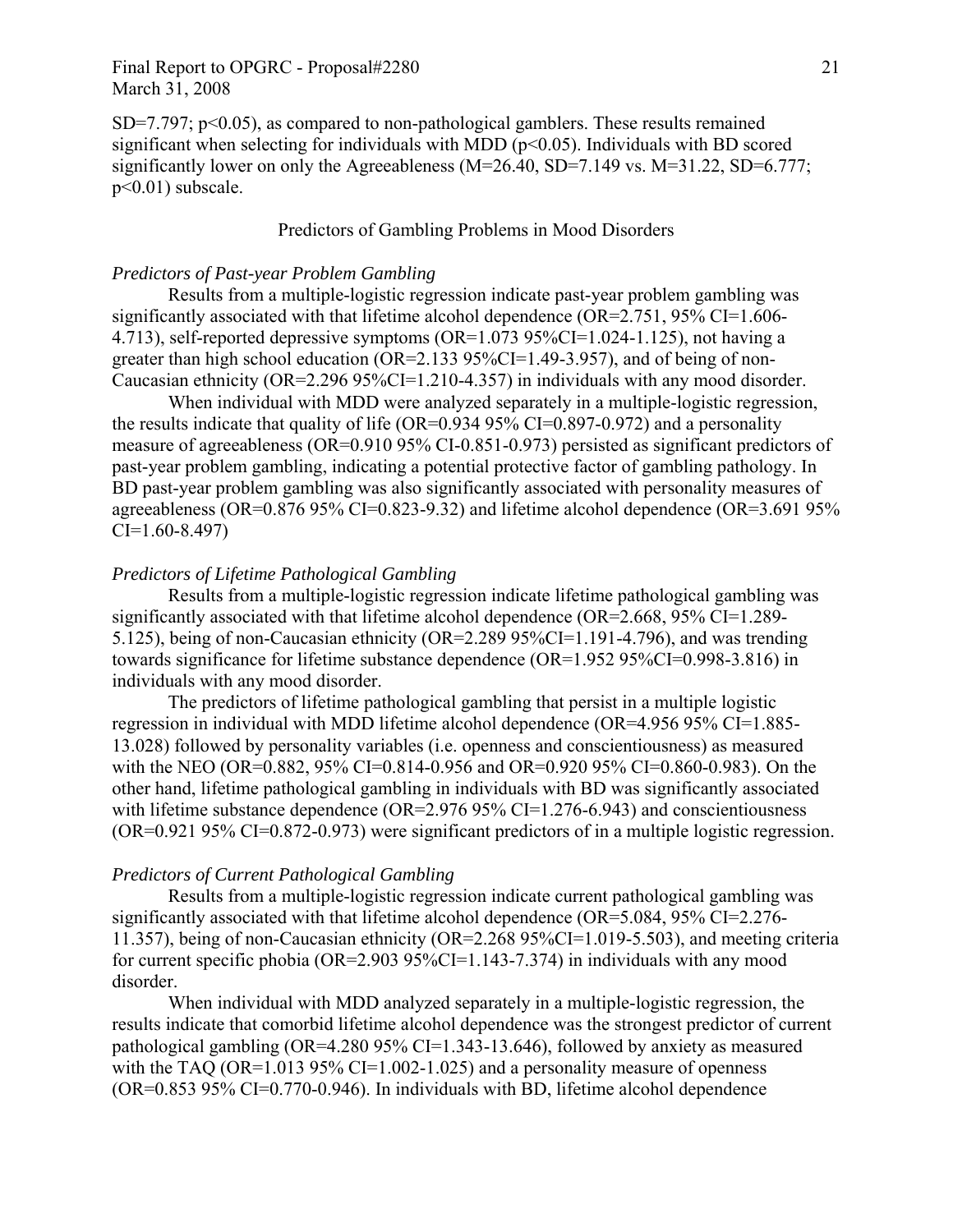(OR=10.019 95%CI=2.199-45.662) was the only significant predictor of current pathological gambling behaviour after controlling for multiple confounders. Current Alcohol dependence was also a highly associated with current pathological gambling (OR=6.377 96%CI=2.031-20.018).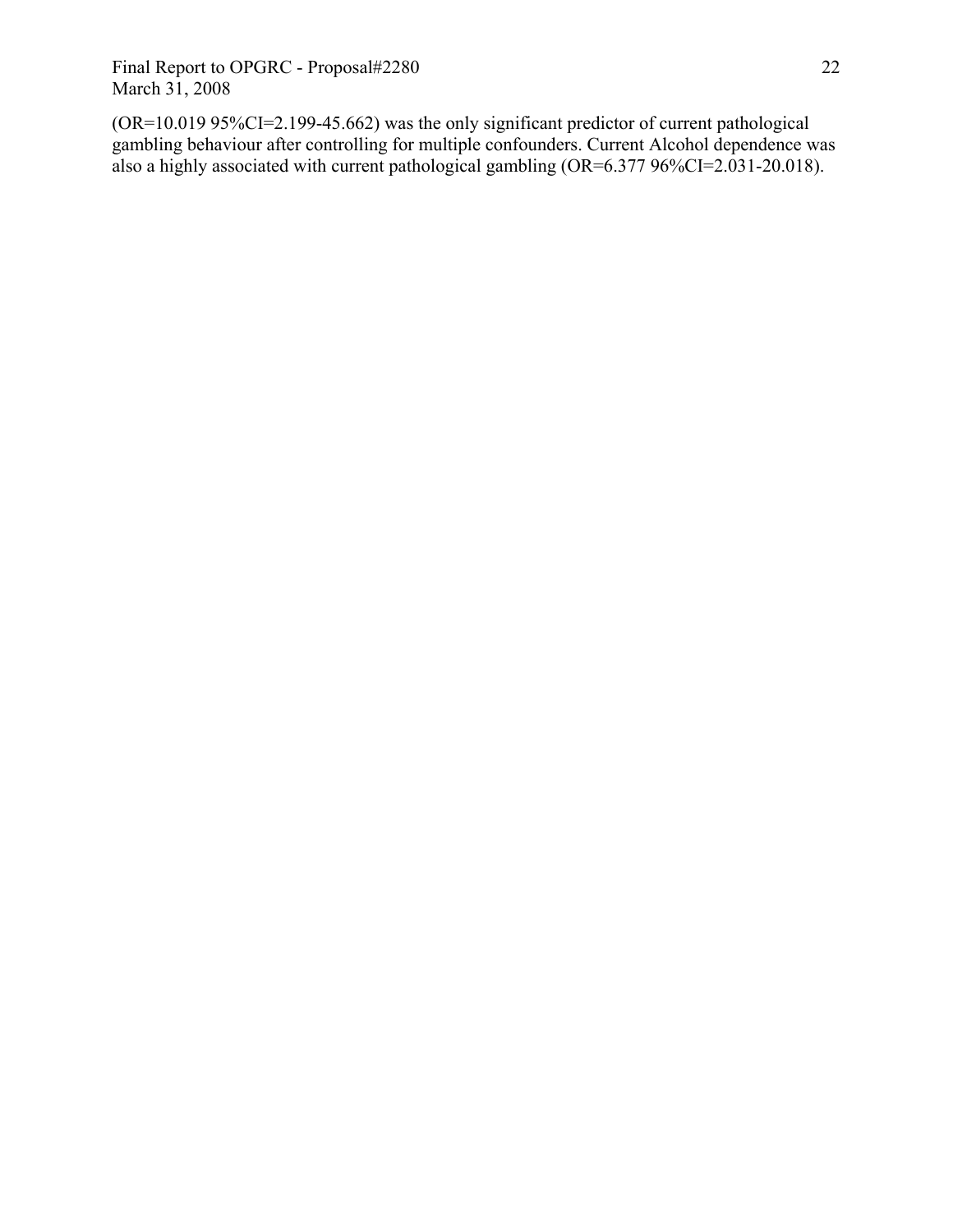### Discussion

This study confirmed a high prevalence of problem and pathological gambling in clinicbased mood disorder patients. The prevalence of past-year problem gambling was equally high in both bipolar (12.5%) and major depressive disorder (12.7%) populations. The rate of gambling was more than twice as high in men with BD (18.9%) compared to women with BD (8.3%), although men and women did not differ in rates of gambling in the MDD population. Patterns were similar for lifetime and current pathological gambling, although rates were considerably lower. Community rates for problem gambling in Canada are estimated at less than 5% (Andresen, 2006), while pathological gambling rates are less than 2% (Shaffer & Hall, 2001). The results of this study document more than twice the prevalence of problem gambling in the mood disorder population. This study found more than two and a half times the prevalence of pathological gambling in the mood disorder population compared to the Canadian community as a whole.

Problem gamblers distinguished themselves from non-problem gamblers by having a lower level of educational attainment. Findings from other studies have also shown that problem gamblers are more likely to have lower level of educational attainment (McIntyre et al., 2007) while individuals with post-graduate degrees have the lowest participation rates for gambling. There were no differences in income, employment status or marital status between gamblers and non-gamblers in either mood disorder population in this study.

Two of the three Ontario sites and the Alberta site had the highest prevalence of problem gambling in the past year (Ottawa=19.6%, Toronto=18.0%, Edmonton=16.0%), while Halifax (4.3%) and Providence (4.1%) had the lowest rates with Kingston (10%) in between. This may be in part due to the availability of gambling outlets such as VLTs and permanent casinos in these areas. For instance, Alberta is estimated to have the highest prevalence of pathological gamblers in Canada, and also the highest numbers of VLTs (Alberta Lottery Fund, 2006). This study did not examine the prevalence of gambling behaviour in Manitoba or Saskatchewan, which both have large populations of problem gamblers (Cox, Yu, Afifi & Ladouceur, 2005).

 There were also significant differences between gamblers and non-gamblers in several areas of comorbidity. The most consistent distinguishing feature across all three gambling measures was alcohol dependence and this was true in both BD and MDD groups. The gambling populations were also more than twice as likely to display suicidal ideation and had higher rates of OCD and specific phobias compared to non-gamblers.

Using the Five-Factor Model of Personality, the study also showed a consistent profile of high Neuroticism, low Openness, low Agreeableness and low Conscientiousness in the gambling populations compared to non-gambling population, although the high level of Neuroticism was largely accounted for by the BD population. There is a paucity of data available in the gambling literature quantifying the five-factor model of personality and gambling behaviour. These findings have implications for identifying individuals at high risk for gambling pathology, as well as generating hypotheses regarding the etiology of gambling behaviour.

 In this study the temporal relationship between onset of gambling behaviour and onset of mood disorder was also examined, with 70% of individuals reporting onset of mood disorder before gambling problems. The onset of gambling behaviour occurred earlier in men with MDD compared to women but this sex difference was not present in the BD population. Individuals in the "mood first" group had higher rates of substance dependence while individuals with "gambling first" had higher rates of anxiety disorders like panic disorder and GAD. Individuals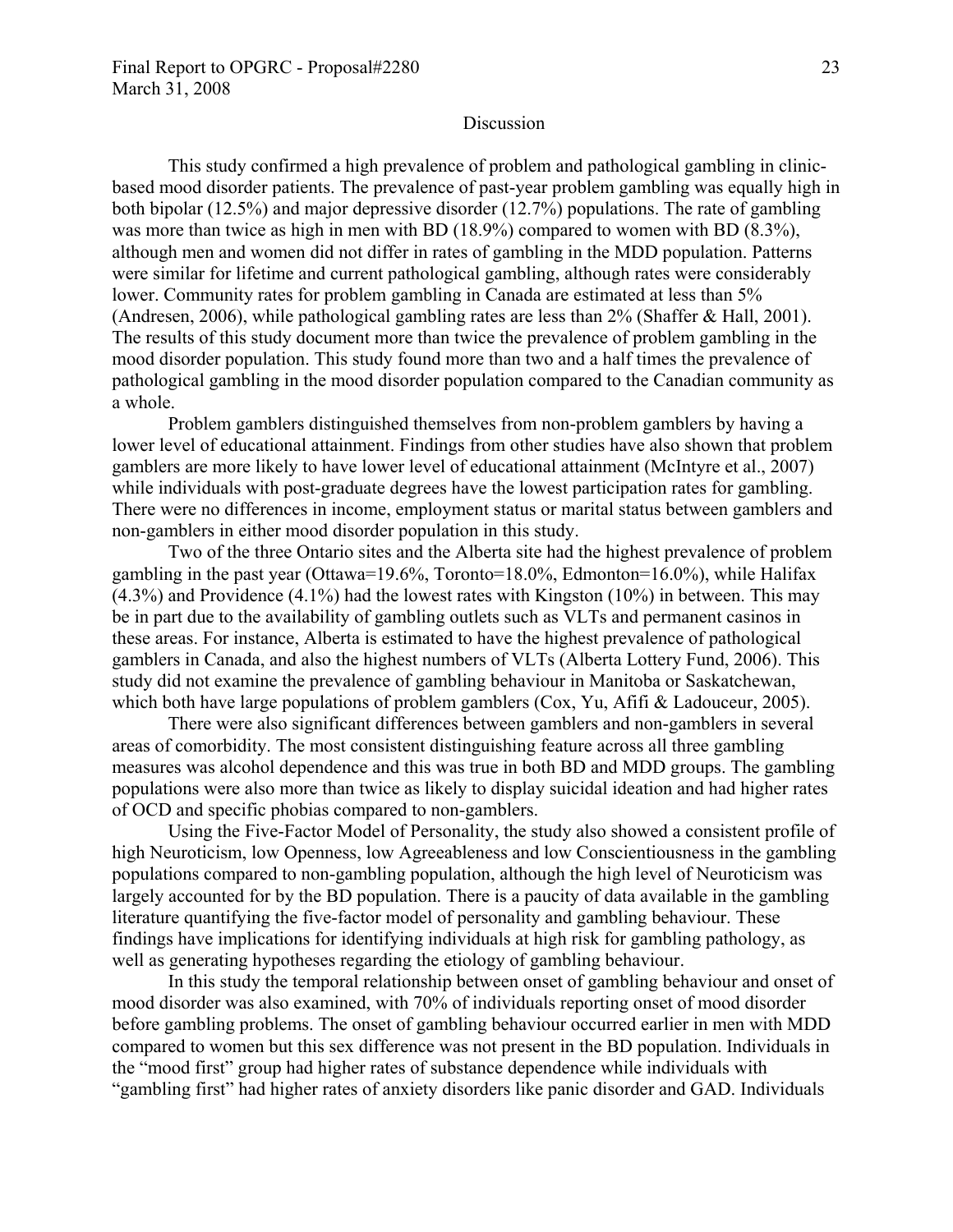with MDD in the "mood first" group were also more likely to report suicidal ideation. Individuals with BD who reported "gambling first" also had higher scores on the personality measure of Openness in the five-factor personality inventory.

 People meeting criteria for problem or pathological gambling also had lower selfreported quality of life. The three gambling scales were significantly negatively correlated with scores on the Q-LES-Q. These results corroborate a lower quality of life in gambling sufferers reported by Grant and Kim (2005). The Banff Consensus (Walker, Toneatto, Potenza, Petry, Ladouceur, et al, 2006), an expert panel invited by the Alberta Gambling Research Institute, confirmed quality of life as an important element to measure problems caused by gambling. Ultimately, it is quality of life that determines whether gambling behaviour is pathological for the individual partaking in gambling activities. This study confirms that quality of life is indeed an issue that needs to be addressed by clinicians for individuals with problem and pathological gambling.

Individuals with problem or pathological gambling had higher self-reported anxiety (behavioural, cognitive, and somatic) than non-problem or non-pathological gamblers. The scores on the three gambling measures were significantly negatively correlated with scores on the self-reported anxiety measure, the TAQ. These results substantiate the evidence from a previous report (Zimmerman, Chelminski & Young, 2006) that anxiety is often an important component of problem and pathological gambling behaviour.

 Individuals meeting criteria for problem or pathological gambling also had higher levels of clinician-rated depression, as quantified with the HAM-D-7 and self-reported levels of depression as measured by the QIDS. Particularly relevant is the inference that as gambling difficulties mount, so do symptoms of depression. This indicates the importance of exploring potential gambling behaviour in individuals with depression and, in addition, to address the level of depression in individuals with problem or pathological gambling.

 The total score on the clinician-rated DSM-IV-TR checklist of current pathological gambling behaviour was significantly correlated with the clinician-rated manic symptoms in individuals with BD. This may be indicative of higher mood and greater impulsivity in this group, as shown elsewhere in the gambling literature (Steel & Blaszczynski, 1998).

 There were a number of strengths to this study including the large sample size, administration of in-person interviews and the use of reliable diagnostic instruments and symptom scales. The results of this study lend support to the argument that problem and pathological gambling share features with addictions, as well as personality traits of impulsivity. The question remains, why does the mood disorder population have higher incidences of problem and pathological gambling? It is possible that individuals with depression use gambling to quell symptoms of low mood. Some individuals with problem or pathological gambling become depressed due to decreased quality of life and financial ruin Results from this study indicate that in most cases (ie. approximately 70%), participants had experienced a mood episode prior to a problematic gambling episode. However, men with major depressive disorder had significantly lower age of onset of gambling pathology than women. This corroborates results found elsewhere that document an earlier age of onset of gambling in males (Martins, Tavares, da Silva Lobo, Galetti & Gentil, 2004).

 There are many features of gambling behavior that are commonly encountered in individuals with bipolar disorder. For example, impulsivity is a frequent symptom in states of hypo/mania and often represents an enduring feature in remitted bipolar populations. Gambling may represent a feature of impulsivity and may reflect a more fundamental abnormality in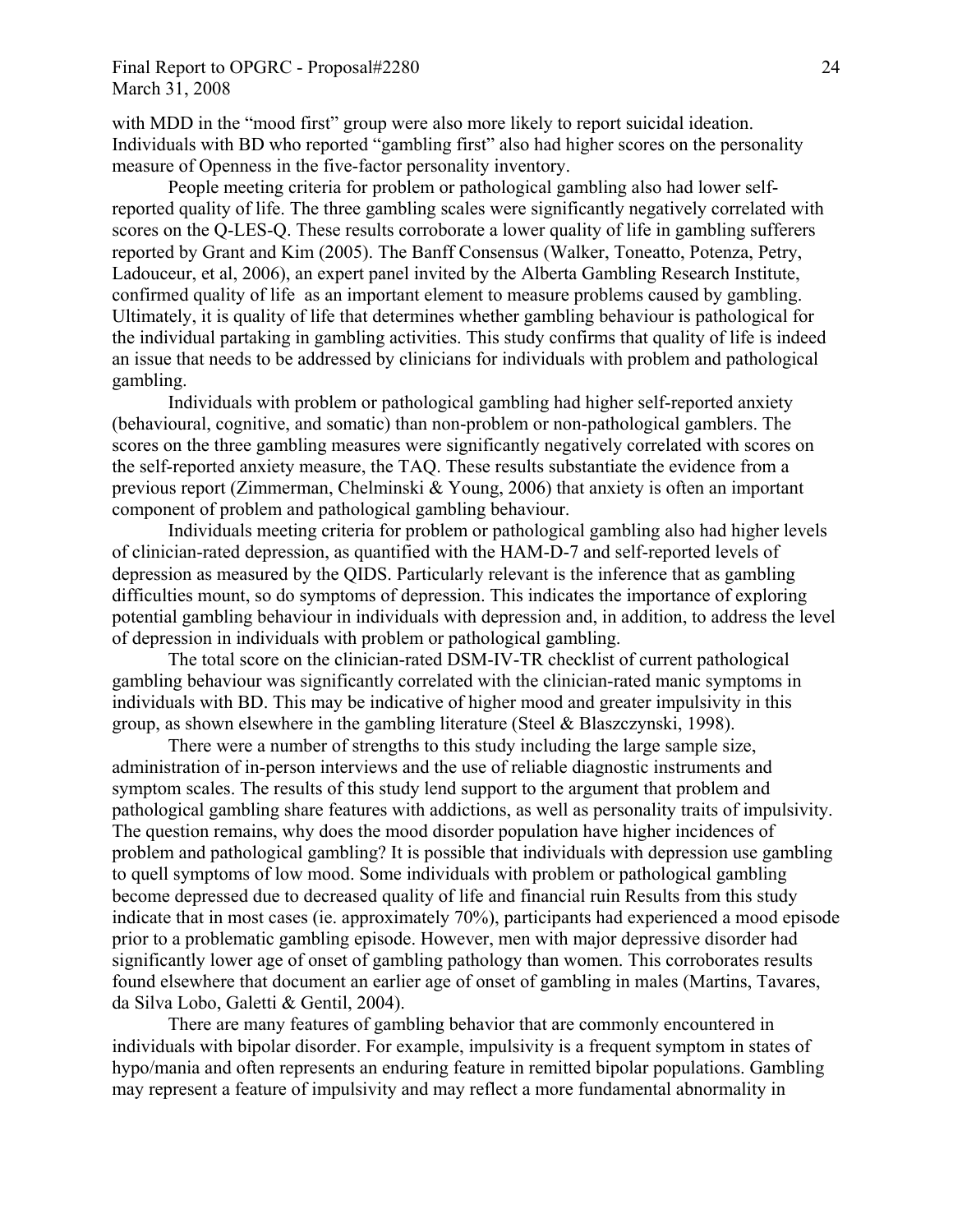## Final Report to OPGRC - Proposal#2280 25 March 31, 2008

aberrant reward behaviours (e.g. substance use disorders and compulsive overeating) (McIntyre et al., 2007b).

This study has public policy implications. Lessons in healthy public policy development can be learned from successful tobacco control strategies. Given the high comorbidity of gambling and alcohol and substance dependence, consideration should be given to limiting the availability of alcohol in gambling outlets such as casinos. Also, the number of video lottery terminals (VLTs) should be decreased, and they should be removed from premises licensed to serve alcohol. Just as the tobacco industry is prevented from advertising their products, so too should the gambling industry. Educating the public about the effects of gambling on individual gamblers, their families, and communities will help promote the idea of gambling as an important health issue facing Canadians today. Therefore, an increase in funding to research groups concerned with examining the effects of problem gambling should be allocated. There needs to be strong advocacy by health care professionals on behalf of gambling sufferers to address this significant issue and push the government to make the recommended changes.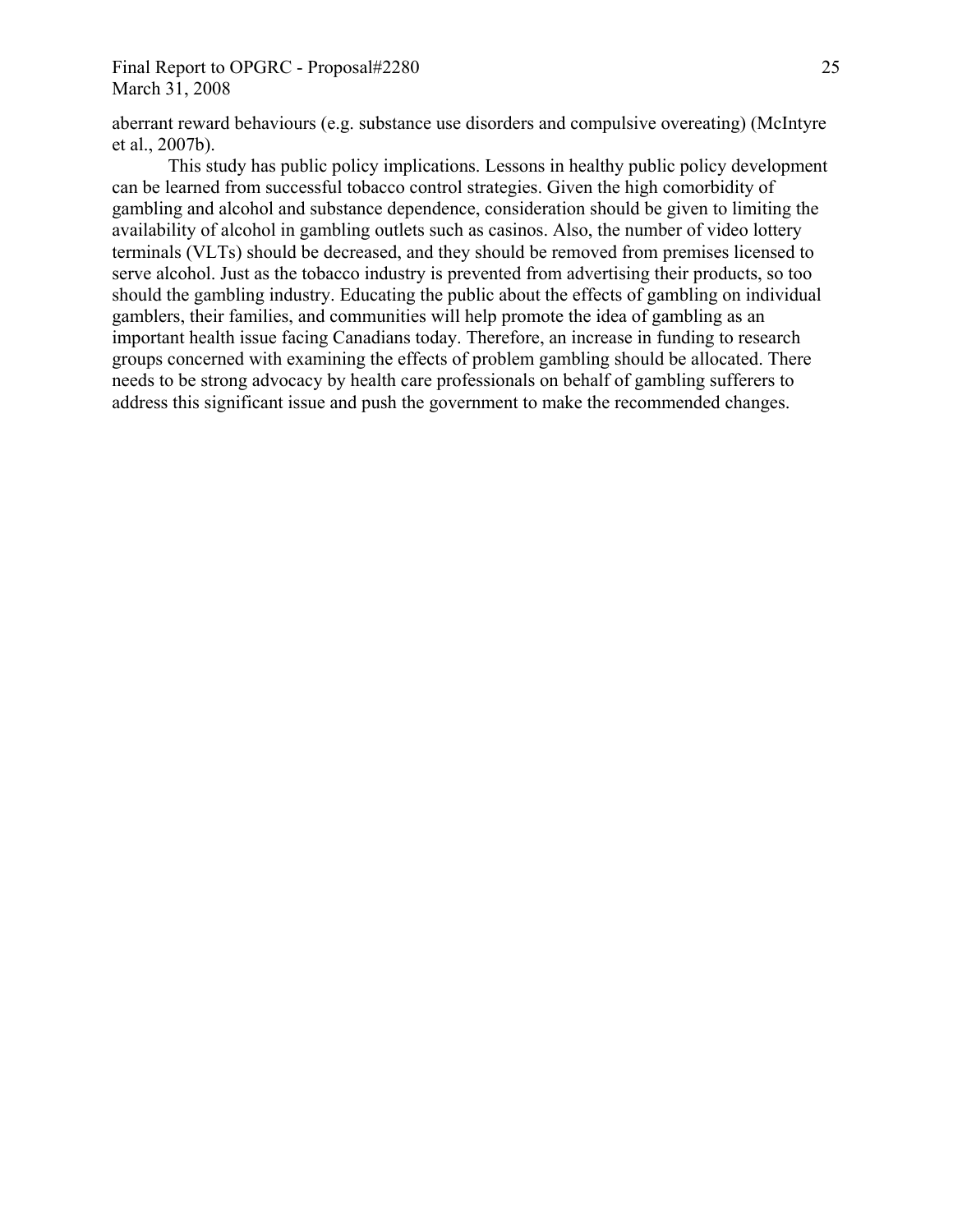#### Study Limitations

Several methodological issues should be noted. Firstly, not all study sites achieved their target recruitment; however there was an even distribution of participants with major depressive disorder and bipolar disorder.

Secondly, not all modules of the M.I.N.I.-PLUS were used. The M.I.N.I.-PLUS was shortened to include specific modules that contained lifetime expressions of mood and substances disorders (alcohol dependence, alcohol abuse, substance dependence, substance abuse) as well as current expression of anxiety disorders (panic disorder, agoraphobia, social phobia, specific phobia, obsessive-compulsive disorder, post-traumatic stress disorder (PTSD) and generalized anxiety disorder (GAD). Lifetime incidence of anxiety disorders is not included in the M.I.N.I-PLUS, save for panic disorder and agoraphobia. Individuals who met criteria for a diagnosis of schizophrenia or another psychotic disorder were excluded, though mood disorder with psychotic features was not exclusionary.

Thirdly, the M.I.N.I.-PLUS does not contain a module for assessing pathological gambling. The diagnosis of pathological gambling was not based on a validated scale, but was a DSM-IV-TR criteria checklist of pathological gambling and was administered by a clinician. However, the SOGS has been shown to be highly correlated with the DSM-III-R classification of pathological gambling, and was used in this study to confirm pathological gambling diagnoses. Also, the CPGI is a self-report scale used for screening of gambling problems, but is not a diagnostic tool.

Fourth, the Temporal Assessment of Mood (TAM) and the Temporal Assessment of Gambling (TAG) scales were developed to determine age of onset of mood disorder and gambling pathology. These scales are not validated questionnaires but include a series of subjective questions that mirrored each other to ensure that a temporal onset could be extracted when comparing one to the other. Another limitation is that causality cannot be inferred from the results of this study. To infer causality, one would need a component of randomization, which is not possible in a cross-sectional study.

Fifth, there were missing data in the sample in some self-report scales. As noted in the methods section of this report, the missing data will tend to skew the results to the lower end of the spectrum. As such, the prevalence of problem and pathological gambling in mood disorder populations may be higher than reported in this study. There were also some missing data for the clinician-rated scales such as the M.I.N.I.PLUS, and those data points were excluded from the analysis. This may skew the data, though it is not possible to infer whether the modules that are missing on individual clinician-rated scales would have represented positive findings or negative.

Sixth, 27 individuals withdrew consent from the study, and it is not possible to infer whether these individuals were problem or pathological gamblers, or those that had high psychiatric comorbidity.

Lastly, the sample was predominantly Caucasian, which did now allow for exploration of increased gambling pathology in non-Caucasian ethnic groups.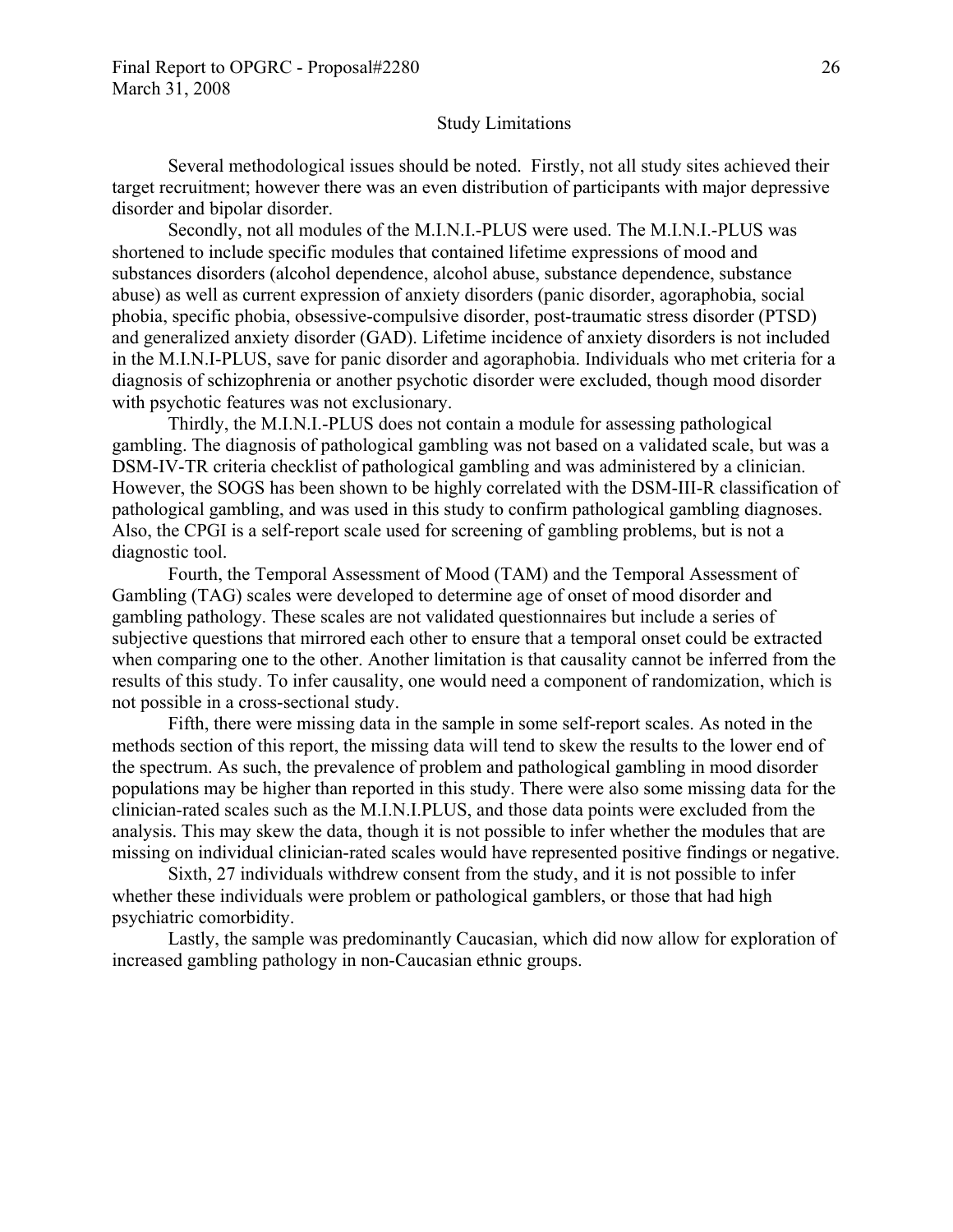## **Dissemination**

 Results from this study will be communicated to the community via formal and informal presentations. Submission has been made to the 2008 Canadian Psychiatric Association conference.

The authors will seek to publish the results in the *Journal of Affective Disorders*, the *Canadian Journal of Psychiatry*, and the Centre for Addiction and Mental Health's *Journal of Gambling Issues.*

 The research team at the Mood Disorders Psychopharmacology Unit at the University Health Network in Toronto, Ontario will also submit articles to Moods Magazine, and other layperson audience outlets.

 The Mood Disorders Society of Canada (MDSC) has well-developed high quality relationships with influential government policy makers at both the federal and provincial levels, ensuring that the research findings will be communicated in such a way as to heighten the awareness among key decision-makers regarding the human and fiscal costs of gambling problems. The MDSC will disseminate the research findings through its existing network of provincial and territorial self-help groups, as well as community mental health organizations. The MDSC will post study material on the MDSC website which receives an average of 300,000 hits per month. The MDSC-led role of translating findings into accessible language for a variety of audiences is a critical component in the dissemination.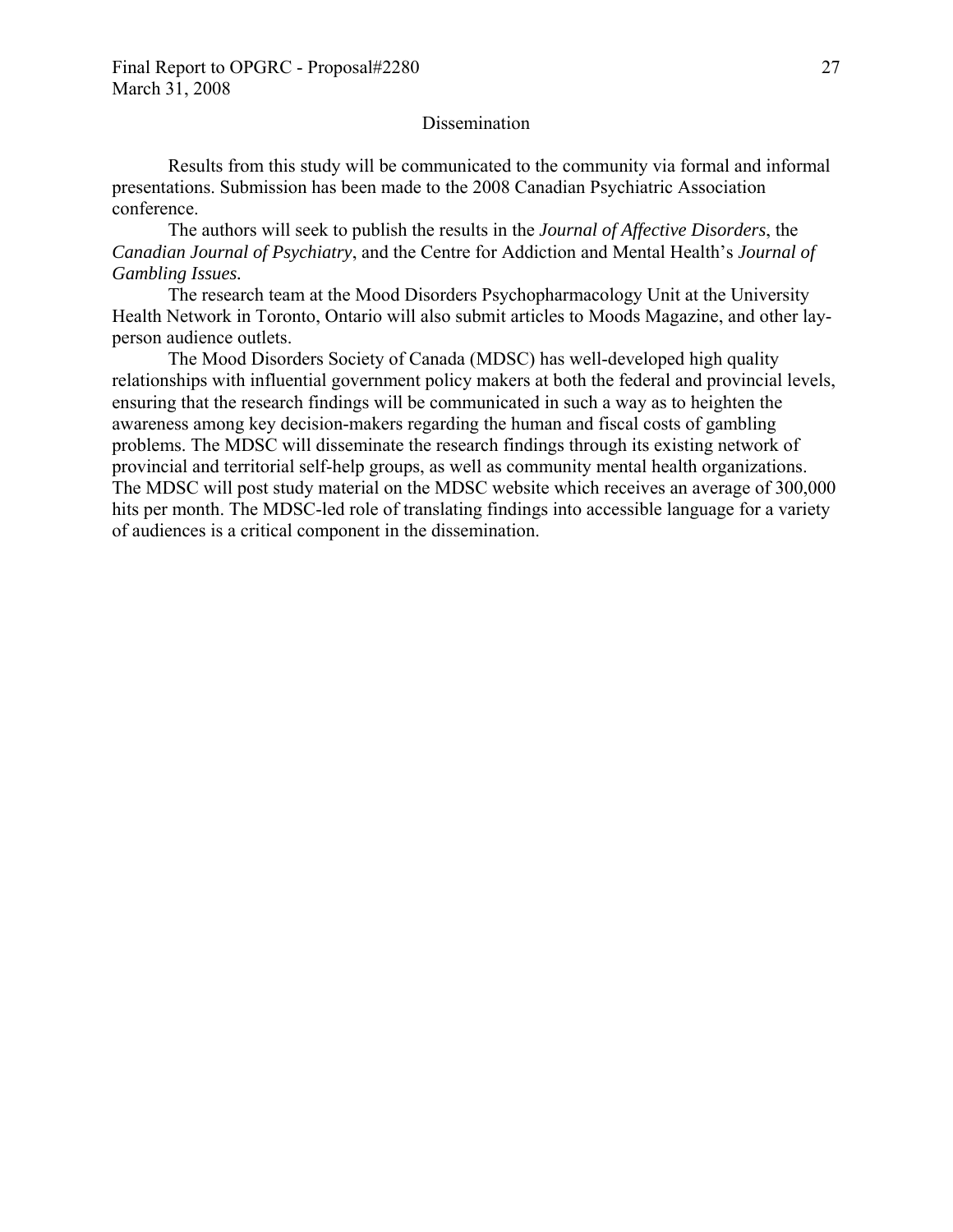#### APPENDIX A

Table 1

### *DSM-IV-TR "Diagnostic Criteria For 312.31 Pathological Gambling*

A. Persistent and recurrent maladaptive behaviour as indicated by five (or more) of the following.

1. Is preoccupied with gambling (e.g. preoccupied with reliving past gambling experiences, handicapping the next venture, or thinking of ways to get money with which to gamble).

2. Needs to gamble with increasing amounts of money in order to achieve the desired excitement.

3. Has repeated unsuccessful efforts to control, cut back or stop gambling.

4. Is restless or irritable when attempting to cut down or stop gambling.

5. Gambles as a way of escaping from problems or of relieving a dysphoric mood (e.g. feeling of helplessness, guilt, anxiety, depression)

6. After losing money gambling, often returns another day to get even ("chasing" one's losses)

7. Lies to family members, therapists, or others to conceal the extent of involvement with gambling.

8. Has committed illegal acts such as forgery, fraud, theft, or embezzlement to finance gambling.

9. Has jeopardized or lost significant relationship, job, or educational or career opportunity because of gambling.

10. Relies on others to provide money to relieve a desperate financial situation caused by gambling.

B. The gambling behaviour is not better accounted for by a Manic Episode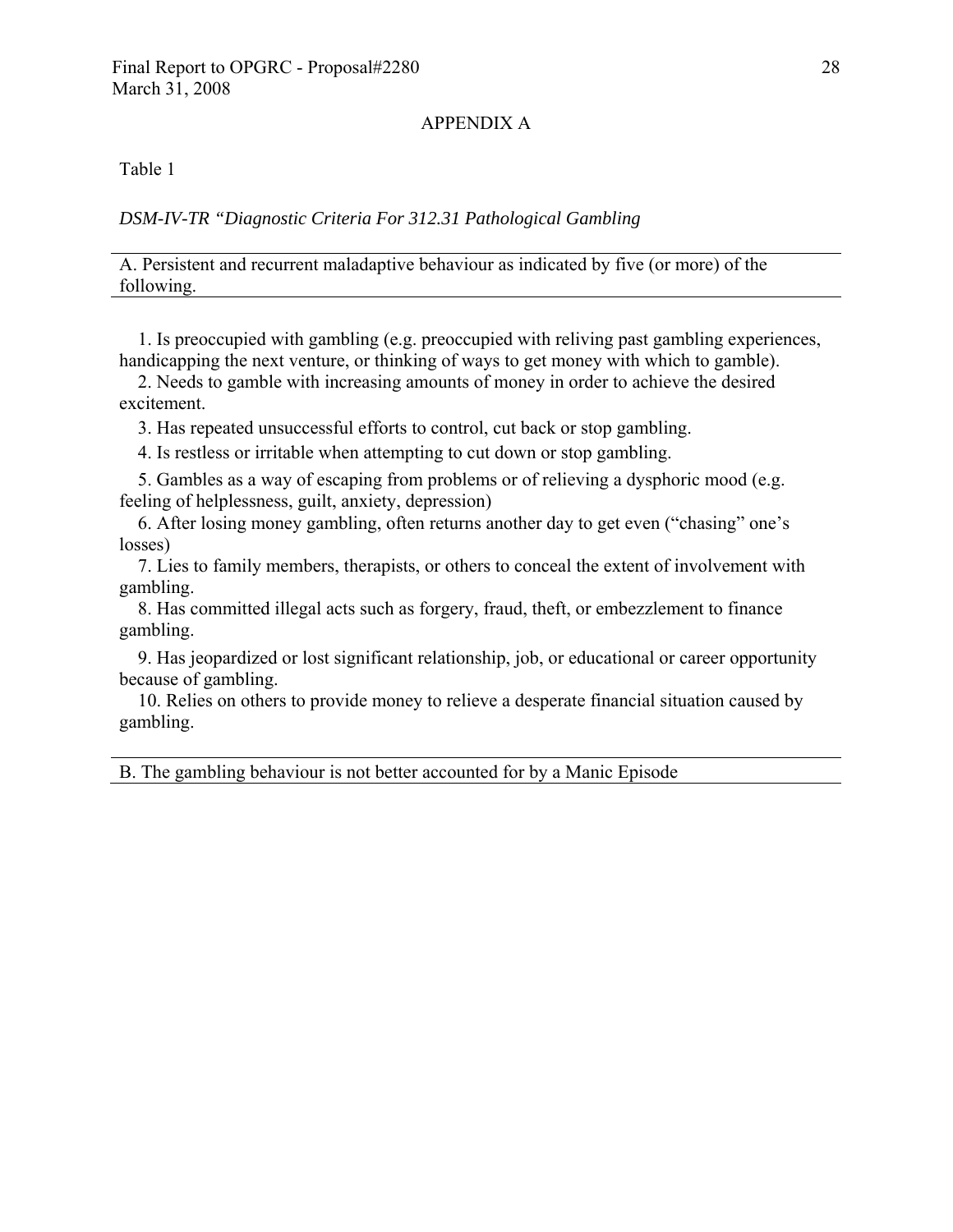# *Study recruitment by site*

| <b>Site</b>                                    | Number of<br>participants |
|------------------------------------------------|---------------------------|
| University Health Network, Toronto,<br>Ontario | 197                       |
| Royal Ottawa Hospital, Ottawa, Ontario         | 52                        |
| Dalhousie University, Halifax, Nova Scotia     | 94                        |
| University of Alberta, Edmonton, Alberta       | 50                        |
| Queens University, Kingston, Ontario           | 100                       |
| Brown University, Rhode Island, USA            | 86                        |
| Total                                          | 579                       |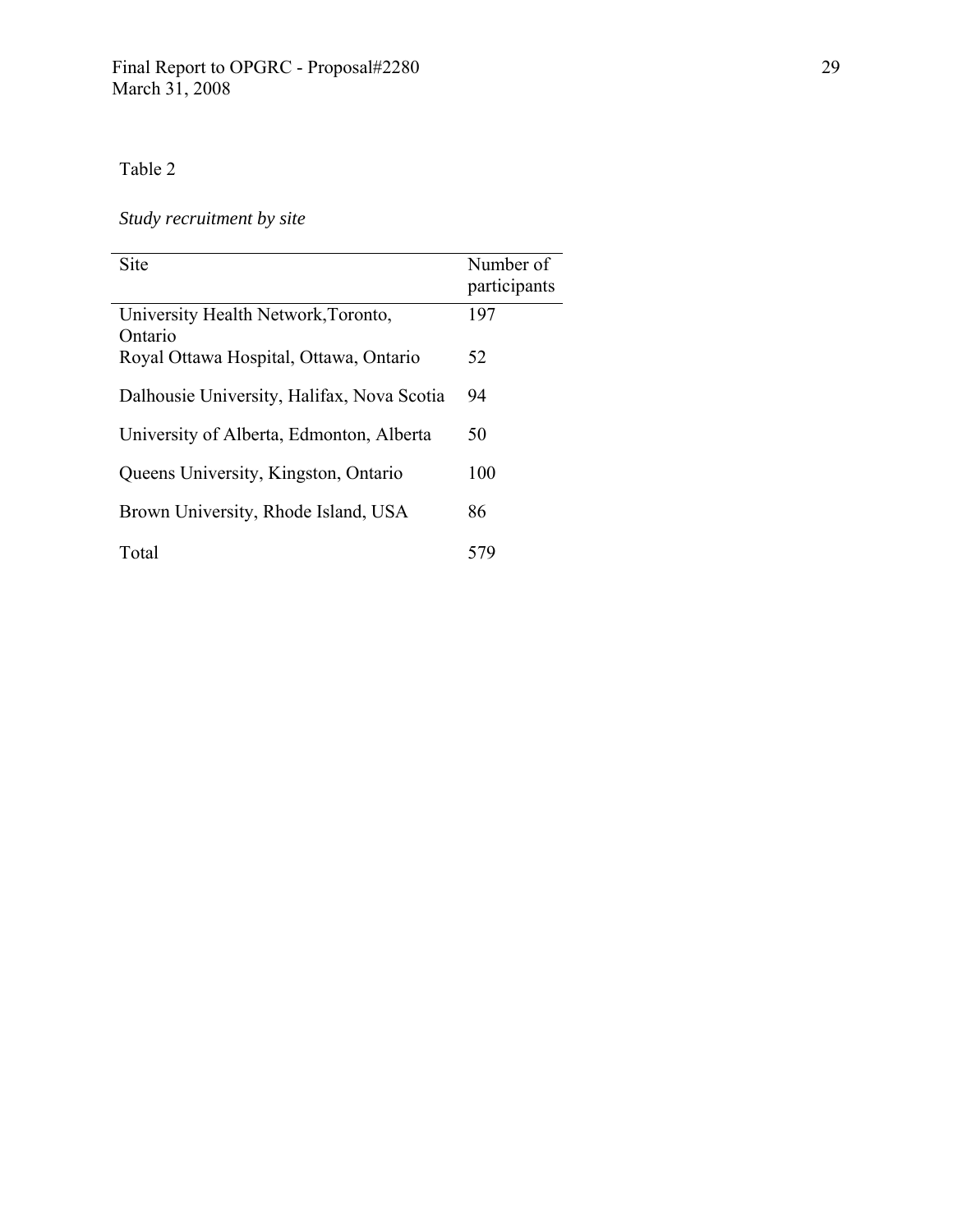*Prevalence of Problem and Pathological Gambling in Major Depressive Disorder and Bipolar Disorder* 

|                            | Mood     |               | <b>MDD</b> |               | <b>BD</b> |               | $\mathrm{X}^2$ | p-value |
|----------------------------|----------|---------------|------------|---------------|-----------|---------------|----------------|---------|
|                            | Disorder |               |            |               |           |               |                |         |
|                            | N        | $\frac{0}{0}$ | N          | $\frac{0}{0}$ | N         | $\frac{0}{0}$ |                |         |
| Pathological Gambling      |          |               |            |               |           |               |                |         |
| DSM-IV (current) $\geq 5$  | 31       | 5.30          | 16         | 5.80          | 15        | 5.00          | 0.22           | 0.636   |
| SOGS (lifetime) $\geq$ 5   | 50       | 9.00          | 24         | 9.20          | 26        | 8.80          | 0.02           | 0.896   |
| Problem Gambling           |          |               |            |               |           |               |                |         |
| CPGI (past-year)           |          |               |            |               |           |               | 0.81           | 0.848   |
| $1 - 2 - low risk$         | 61       | 11.10         | 31         | 11.90         | 30        | 10.30         |                |         |
| $3 - 7$ – moderate risk    | 39       | 7.10          | 20         | 7.70          | 19        | 6.60          |                |         |
| $\geq$ 8 – problem gambler | 30       | 5.40          | 13         | 5.00          | 17        | 5.90          |                |         |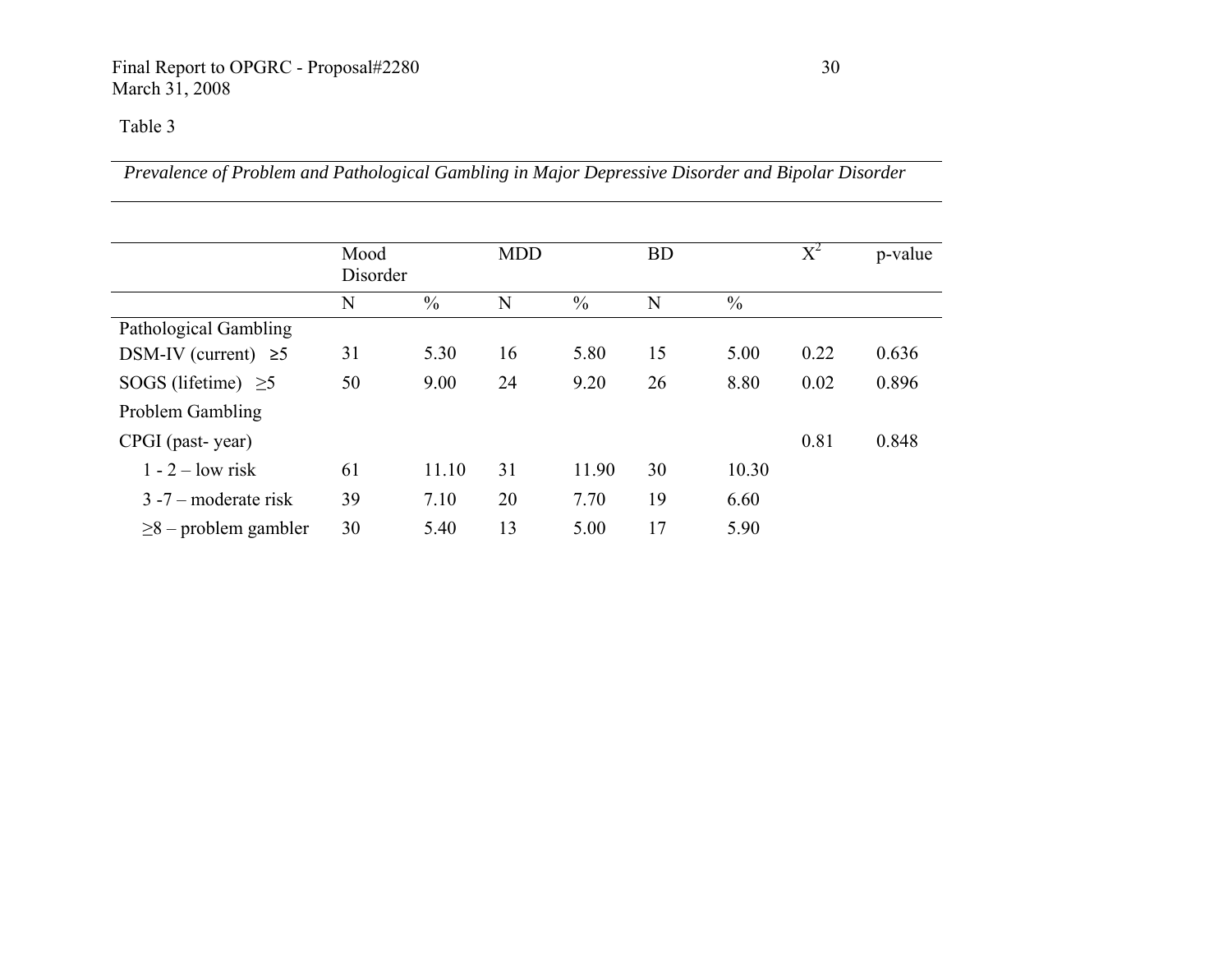### Final Report to OPGRC - Proposal#2280 31 March 31, 2008

Table 4

*Gambling prevalence rates by sex* 

|                                                                              | female |               | male |               |                |                                                                           |       |  |  |  |
|------------------------------------------------------------------------------|--------|---------------|------|---------------|----------------|---------------------------------------------------------------------------|-------|--|--|--|
|                                                                              | N      | $\frac{0}{0}$ | N    | $\frac{0}{0}$ | X <sub>2</sub> | p-value                                                                   |       |  |  |  |
|                                                                              |        |               |      |               |                | CPGI- Prevalence rates of past year problem gambling by sex and diagnosis |       |  |  |  |
| <b>MDD</b>                                                                   | 24     | 13.64         | 9    | 10.84         | 0.40           |                                                                           | 0.529 |  |  |  |
| <b>BD</b>                                                                    | 15     | 8.33          | 21   | 18.92         | 7.10           |                                                                           | 0.008 |  |  |  |
| SOGS-Prevalence rates of lifetime pathological gambling by sex and diagnosis |        |               |      |               |                |                                                                           |       |  |  |  |
| <b>MDD</b>                                                                   | 16     | 8.99          | 8    | 9.64          | 0.03           |                                                                           | 0.866 |  |  |  |
| <b>BD</b>                                                                    | 10     | 5.46          | 16   | 14.29         | 6.73           |                                                                           | 0.009 |  |  |  |
|                                                                              |        |               |      |               |                | DSM-IV-TR- Prevalence rates of current pathological gambling by sex and   |       |  |  |  |
| diagnosis                                                                    |        |               |      |               |                |                                                                           |       |  |  |  |
| <b>MDD</b>                                                                   | 11     | 5.82          | 5    | 5.88          | 0.00           |                                                                           | 0.984 |  |  |  |
| BD                                                                           |        | 3.66          | 8    | 7.08          | 1.76           |                                                                           | 0.184 |  |  |  |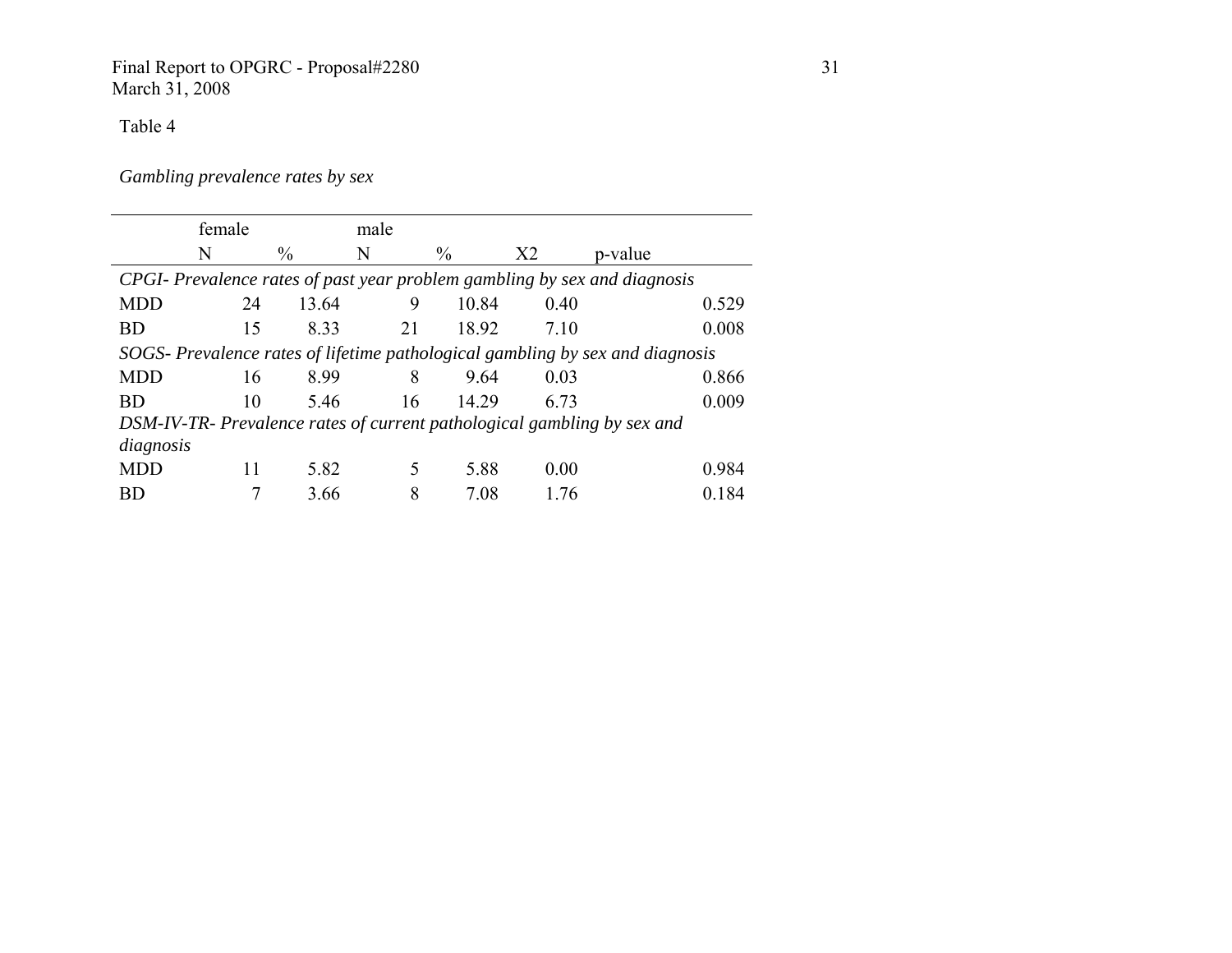### Final Report to OPGRC - Proposal#2280 32 March 31, 2008

## Table 5

## *Demographic and Socioeconomic characteristics for past-year problem gambling as measured with the Canadian Problem Gambling Index (CPGI)*

|                          |   | PG Absent              |               |                  |                     |                |         |
|--------------------------|---|------------------------|---------------|------------------|---------------------|----------------|---------|
|                          |   | $(N=482)$ <sup>+</sup> |               |                  | PG present $(n=69)$ | X <sub>2</sub> | p-value |
|                          | N |                        | $\frac{0}{0}$ | N                | $\frac{0}{0}$       |                |         |
| <b>Sex</b>               |   |                        |               |                  |                     | 2.32677        | 0.12717 |
| Males ( $n = 192$ )      |   | 164                    | 34.10         | 30               | 43.48               |                |         |
| Females ( $n = 336$ )    |   | 317                    | 65.90         | 39               | 56.52               |                |         |
| <b>Educational Level</b> |   |                        |               |                  |                     | 10.2253        | 0.00602 |
| less than high school    |   | 39                     | 8.37          | 7                | 10.94               |                |         |
| high school diploma      |   | 69                     | 14.81         | 19               | 29.69               |                |         |
| some college or more     |   | 358                    | 76.82         | 38               | 59.38               |                |         |
| Income                   |   |                        |               |                  |                     | 6.85997        | 0.23126 |
| Less than 19,999         |   | 151                    | 33.11         | 31               | 47.69               |                |         |
| $20,000 - 39,999$        |   | 97                     | 21.27         | 11               | 16.92               |                |         |
| $40,000 - 59,999$        |   | 75                     | 16.41         | 7                | 10.77               |                |         |
| $60,000 - 79,999$        |   | 54                     | 11.84         | 9                | 13.85               |                |         |
| $80,000 - 99,999$        |   | 30                     | 6.58          | 3                | 4.62                |                |         |
| >100,000                 |   | 49                     | 10.75         | 4                | 6.15                |                |         |
| <b>Employment status</b> |   |                        |               |                  |                     | 7.82994        | 0.45026 |
| Full-time employed       |   | 130                    | 26.97         | 16               | 23.19               |                |         |
| Part-time employed       |   | 55                     | 9.13          | 11               | 15.94               |                |         |
| Unemployed               |   | 50                     | 10.37         | 7                | 10.14               |                |         |
| Full-time student        |   | 21                     | 4.36          | $\boldsymbol{0}$ | 0.00                |                |         |
| Part-time student        |   | 5                      | 1.04          |                  | 1.45                |                |         |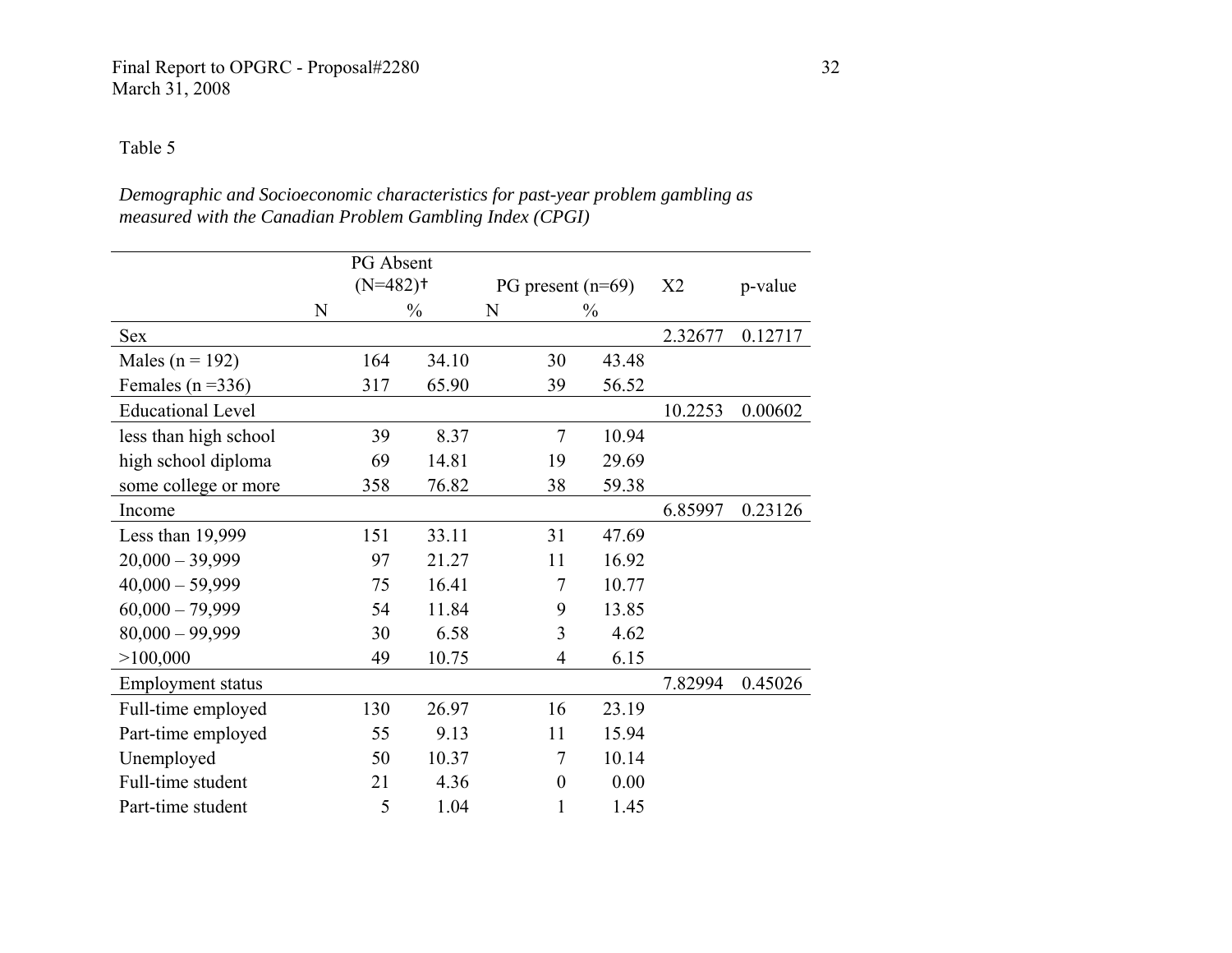### Final Report to OPGRC - Proposal#2280 33 March 31, 2008

| Homemaker      | 14    | 2.90   | 1        | 1.45   |         |         |
|----------------|-------|--------|----------|--------|---------|---------|
| Retired        | 42    | 8.71   | 3        | 4.35   |         |         |
| Disability     | 150   | 31.12  | 27       | 39.13  |         |         |
| Marital status |       |        |          |        | 8.38439 | 0.13628 |
| Single         | 165   | 35.79  | 33       | 50.00  |         |         |
| Married        | 159   | 34.49  | 15       | 22.73  |         |         |
| Cohabitating   | 28    | 6.07   | 5        | 7.58   |         |         |
| Separated      | 29    | 6.29   | 6        | 9.09   |         |         |
| Divorced       | 74    | 16.05  | 7        | 10.61  |         |         |
| Widowed        | 6     | 1.30   | $\theta$ | 0.00   |         |         |
| Ethnicity      |       |        |          |        | 10.0659 | 0.00652 |
| African Can/Am | 11    | 2.42   | 6        | 9.68   |         |         |
| Caucasian      | 419   | 92.29  | 51       | 82.26  |         |         |
| Other          | 24    | 5.29   | 5        | 8.06   |         |         |
|                |       |        |          |        |         |         |
|                |       |        |          |        |         |         |
|                | Mean  | S.D.   | Mean     | S.D.   |         | n       |
| Age            | 44.94 | 12.118 | 42.94    | 11.537 | 1.24827 | 0.21249 |

data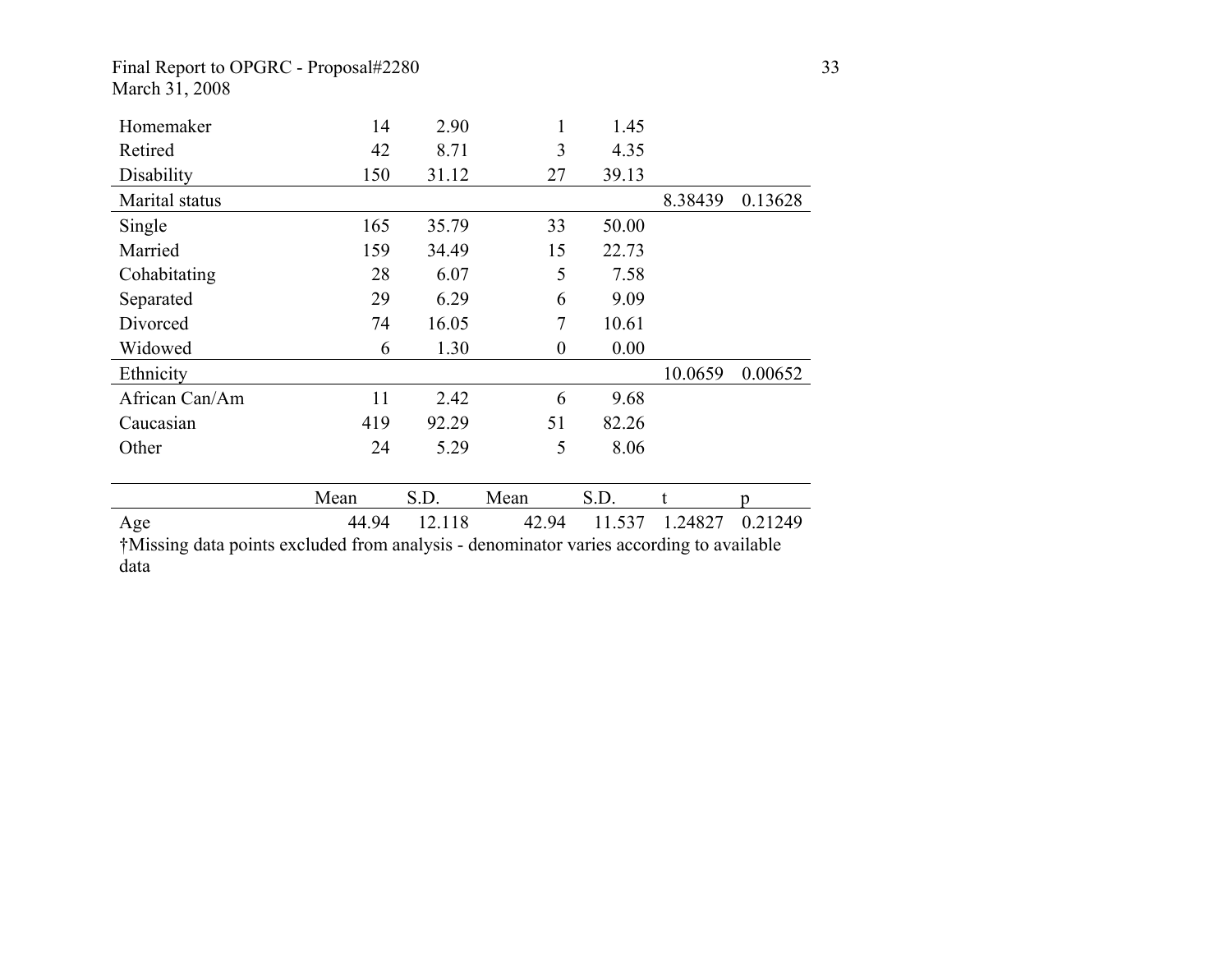*Demographic and Socioeconomic characteristics for lifetime pathological gambling as measured with the South Oaks Gambling Screen (SOGS)* 

|                          |     | PG Absent $(n=507)$ † |                | $PG$ present ( $n=50$ ) | X2   | p-value |
|--------------------------|-----|-----------------------|----------------|-------------------------|------|---------|
|                          | N   | $\frac{0}{0}$         | N              | $\frac{0}{0}$           |      |         |
| Sex                      |     |                       |                |                         | 4.03 | 0.045   |
| Males                    | 171 | 33.79                 | 24             | 48.00                   |      |         |
| Females                  | 335 | 66.21                 | 26             | 52.00                   |      |         |
| <b>Educational Level</b> |     |                       |                |                         | 3.79 | 0.150   |
| less than high school    | 42  | 8.55                  | $\overline{3}$ | 6.67                    |      |         |
| high school diploma      | 76  | 15.48                 | 12             | 26.67                   |      |         |
| some college or more     | 373 | 75.97                 | 30             | 66.67                   |      |         |
| Income                   |     |                       |                |                         | 6.80 | 0.236   |
| Less than 19,999         | 164 | 34.10                 | 23             | 50.00                   |      |         |
| $20,000 - 39,999$        | 98  | 20.37                 | 10             | 21.74                   |      |         |
| $40,000 - 59,999$        | 77  | 16.01                 | 5              | 10.87                   |      |         |
| $60,000 - 79,999$        | 59  | 12.27                 | 5              | 10.87                   |      |         |
| $80,000 - 99,999$        | 33  | 6.86                  | 1              | 2.17                    |      |         |
| >100,000                 | 50  | 10.40                 | $\overline{2}$ | 4.35                    |      |         |
| <b>Employment status</b> |     |                       |                |                         | 6.60 | 0.581   |
| Full-time employed       | 136 | 26.82                 | 10             | 20.00                   |      |         |
| Part-time employed       | 60  | 11.83                 | 9              | 18.00                   |      |         |
| Unemployed               | 52  | 10.26                 | 6              | 12.00                   |      |         |
| Full-time student        | 21  | 4.14                  | $\theta$       | 0.00                    |      |         |
| Part-time student        | 5   | 0.99                  |                | 2.00                    |      |         |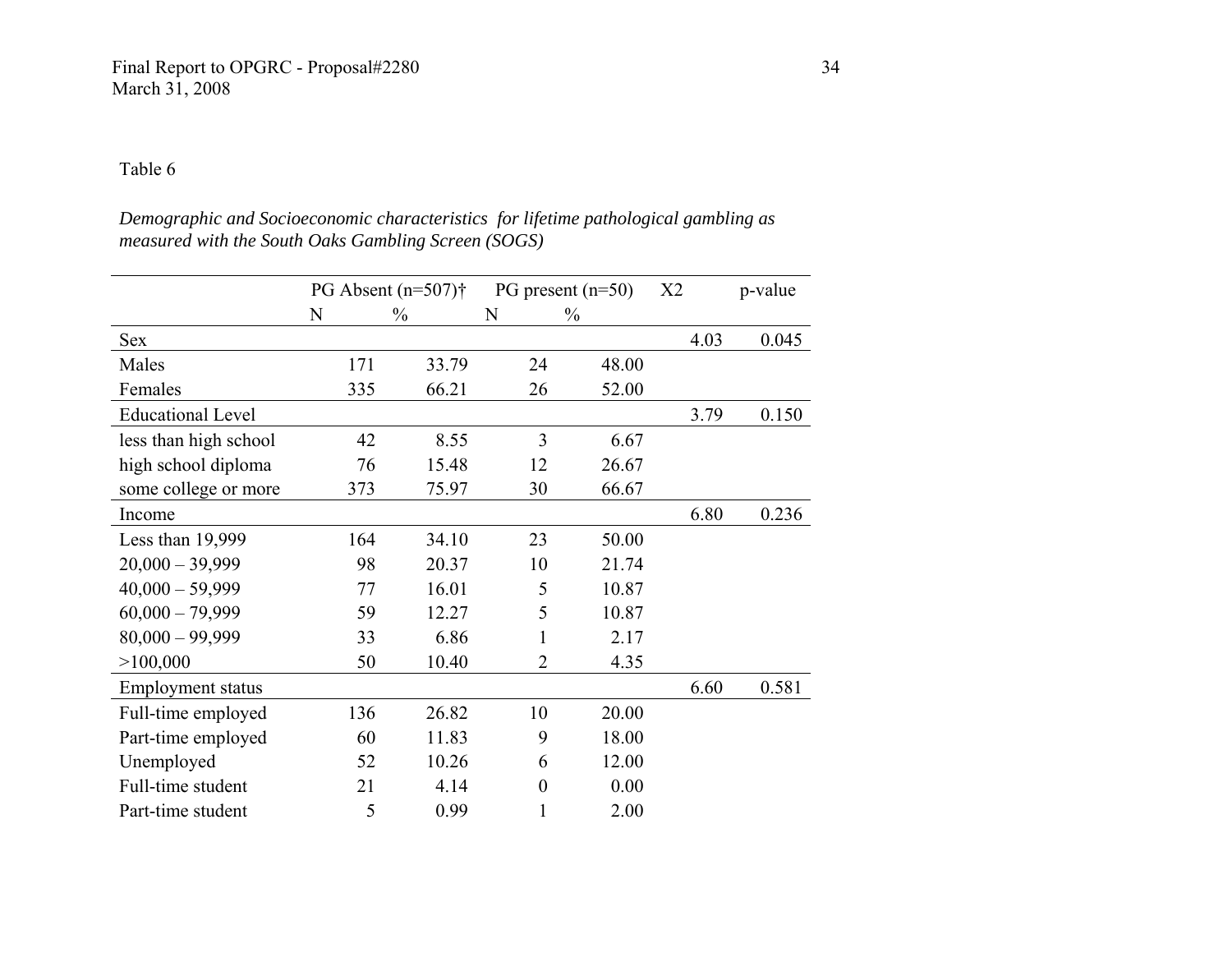## Final Report to OPGRC - Proposal#2280 35 March 31, 2008

| Homemaker                                                                               | 14    | 2.76   | 1                | 2.00   |      |       |
|-----------------------------------------------------------------------------------------|-------|--------|------------------|--------|------|-------|
| Retired                                                                                 | 42    | 8.28   | 3                | 6.00   |      |       |
| Disability                                                                              | 162   | 31.95  | 17               | 34.00  |      |       |
| Marital status                                                                          |       |        |                  |        | 7.26 | 0.202 |
| Single                                                                                  | 182   | 37.45  | 21               | 44.68  |      |       |
| Married                                                                                 | 166   | 34.16  | 9                | 19.15  |      |       |
| Cohabitating                                                                            | 27    | 5.56   | 5                | 10.64  |      |       |
| Separated                                                                               | 30    | 6.17   | 5                | 10.64  |      |       |
| Divorced                                                                                | 75    | 15.43  | 7                | 14.89  |      |       |
| Widowed                                                                                 | 6     | 1.23   | $\boldsymbol{0}$ | 0.00   |      |       |
| Ethnicity                                                                               |       |        |                  |        | 7.76 | 0.021 |
| African Can/Am                                                                          | 14    | 2.94   | 3                | 6.67   |      |       |
| Caucasian                                                                               | 439   | 92.23  | 26               | 57.78  |      |       |
| Other                                                                                   | 23    | 4.83   | 6                | 13.33  |      |       |
|                                                                                         | Mean  | S.D.   | Mean             | S.D.   |      | n     |
| Age                                                                                     | 44.69 | 12.157 | 43.83            | 10.737 | 0.47 | 0.642 |
| †Missing data points excluded from analysis - denominator varies according to available |       |        |                  |        |      |       |

data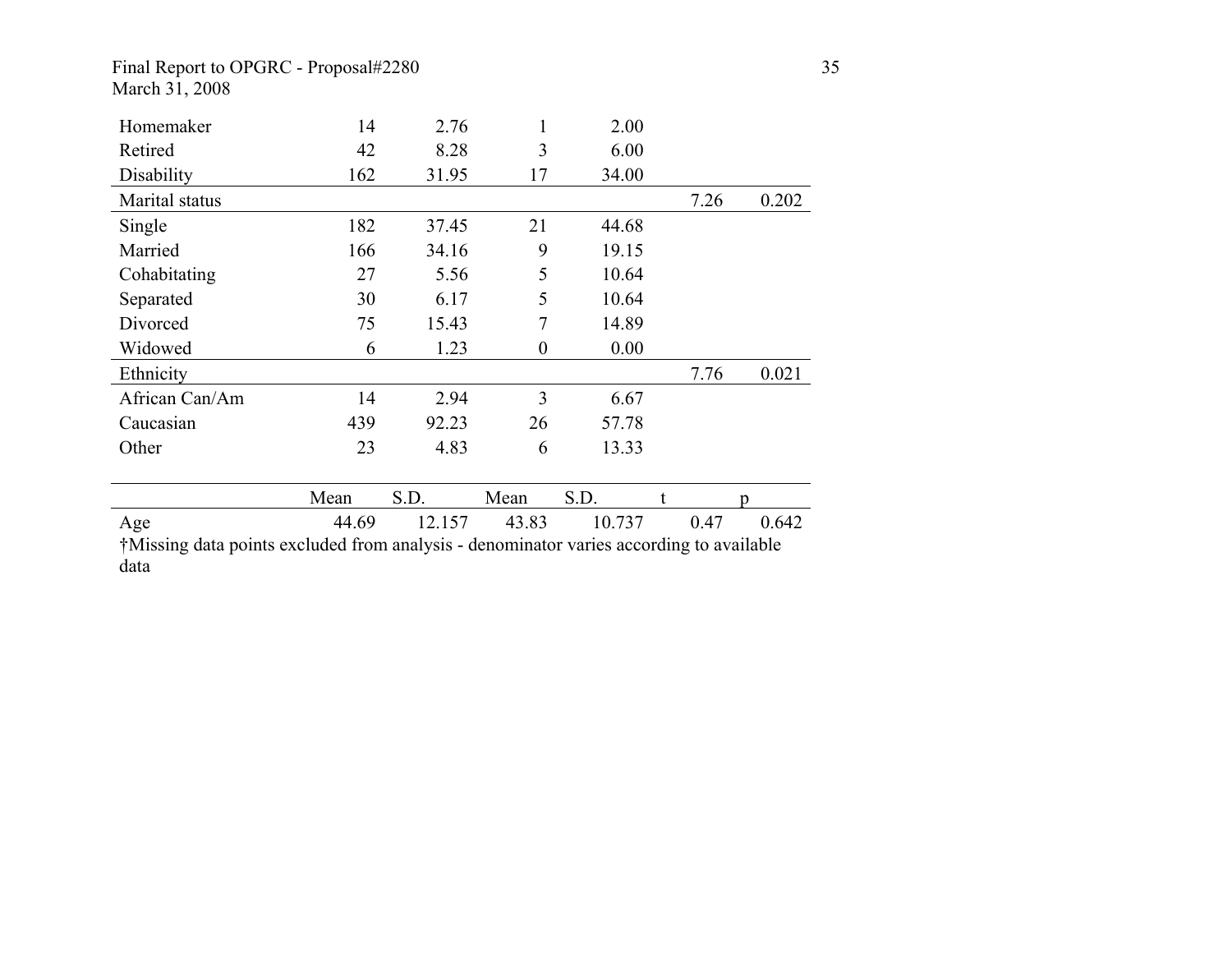*Demographic and Socioeconomic characteristics for current DSM-IV-defined pathological gambling* 

|                          |             | PG Absent<br>$(n=547)$ † |               |   | PG present<br>$(n=31)$ |               | X2   | p-value |
|--------------------------|-------------|--------------------------|---------------|---|------------------------|---------------|------|---------|
|                          | $\mathbf N$ |                          | $\frac{0}{0}$ | N |                        | $\frac{0}{0}$ |      |         |
| Sex                      |             |                          |               |   |                        |               | 0.86 | 0.354   |
| Males                    |             | 185                      | 33.82         |   | 13                     | 41.94         |      |         |
| Females                  |             | 362                      | 66.18         |   | 18                     | 58.06         |      |         |
| <b>Educational Level</b> |             |                          |               |   |                        |               | 1.79 | 0.408   |
| less than high school    |             | 45                       | 8.51          |   | 3                      | 10.71         |      |         |
| high school diploma      |             | 86                       | 16.26         |   | 7                      | 25.00         |      |         |
| some college or<br>more  |             | 398                      | 75.24         |   | 18                     | 64.29         |      |         |
| Income                   |             |                          |               |   |                        |               | 4.00 | 0.549   |
| Less than 19,999         |             | 180                      | 34.68         |   | 12                     | 42.86         |      |         |
| $20,000 - 39,999$        |             | 109                      | 21.00         |   | 7                      | 25.00         |      |         |
| $40,000 - 59,999$        |             | 80                       | 15.41         |   | 4                      | 14.29         |      |         |
| $60,000 - 79,999$        |             | 61                       | 11.75         |   | 4                      | 14.29         |      |         |
| $80,000 - 99,999$        |             | 36                       | 6.94          |   | $\boldsymbol{0}$       | 0.00          |      |         |
| >100,000                 |             | 53                       | 10.21         |   | 1                      | 3.57          |      |         |
| <b>Employment status</b> |             |                          |               |   |                        |               | 7.76 | 0.457   |
| Full-time employed       |             | 149                      | 27.19         |   | 5                      | 16.13         |      |         |
| Part-time employed       |             | 69                       | 12.59         |   | 3                      | 9.68          |      |         |
| Unemployed               |             | 54                       | 9.85          |   | 5                      | 16.13         |      |         |
| Full-time student        |             | 21                       | 3.83          |   | $\overline{0}$         | 0.00          |      |         |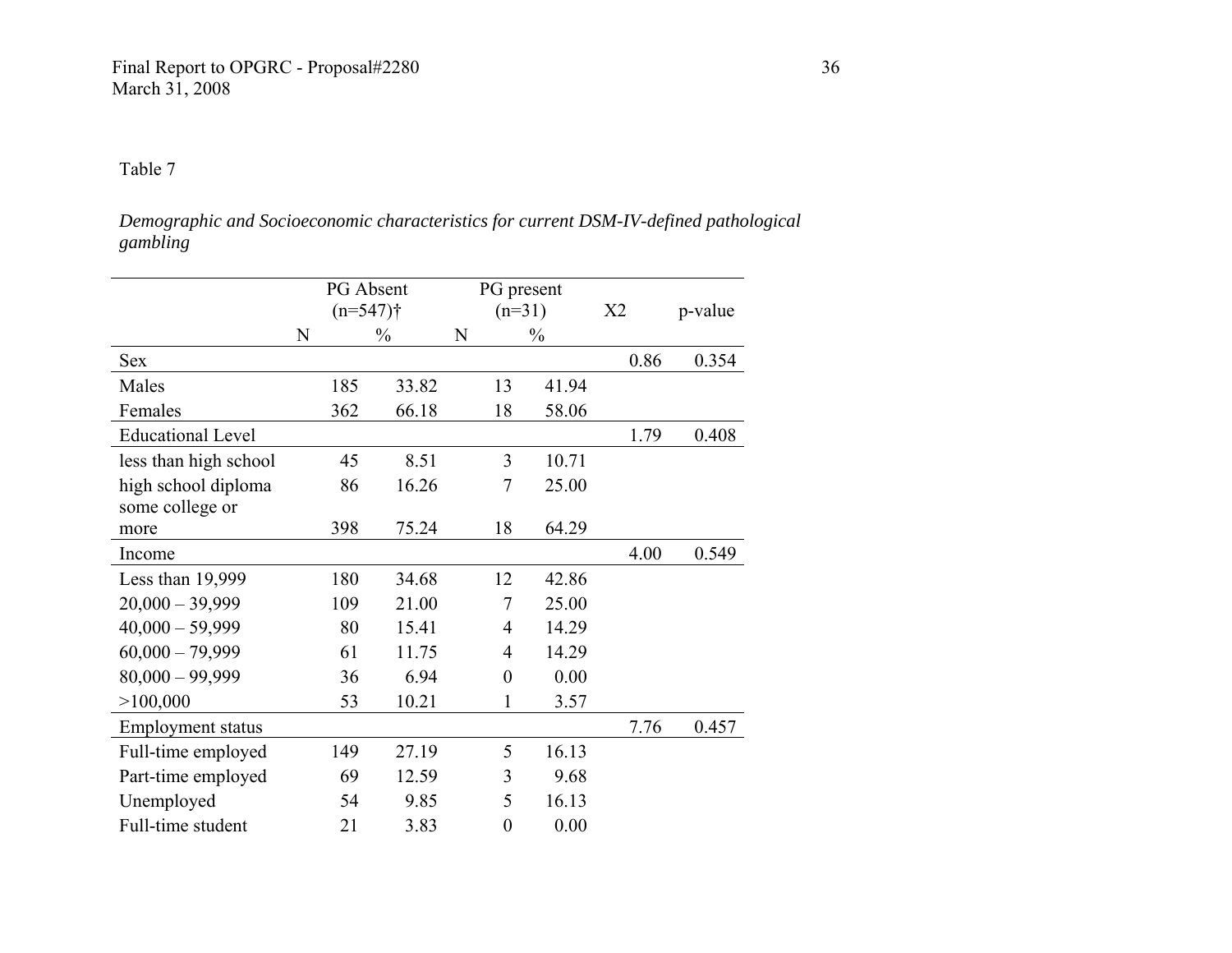## Final Report to OPGRC - Proposal#2280 37 March 31, 2008

| Part-time student                                                                   | 6              | 1.09   | $\boldsymbol{0}$ | 0.00  |   |      |       |
|-------------------------------------------------------------------------------------|----------------|--------|------------------|-------|---|------|-------|
| Homemaker                                                                           | 14             | 2.55   | 1                | 3.23  |   |      |       |
| Retired                                                                             | 44             | 8.03   | 1                | 3.23  |   |      |       |
| Disability                                                                          | 174            | 31.75  | 14               | 45.16 |   |      |       |
| Marital status                                                                      |                |        |                  |       |   | 3.81 | 0.577 |
| Single                                                                              | 191            | 36.38  | 14               | 48.28 |   |      |       |
| Married                                                                             | 175            | 33.33  | 8                | 27.59 |   |      |       |
| Cohabitating                                                                        | 30             | 5.71   | 3                | 10.34 |   |      |       |
| Separated                                                                           | 37             | 7.05   | 1                | 3.45  |   |      |       |
| Divorced                                                                            | 85             | 16.19  | 3                | 10.34 |   |      |       |
| Widowed                                                                             | $\overline{7}$ | 1.33   | $\boldsymbol{0}$ | 0.00  |   |      |       |
| Ethnicity                                                                           |                |        |                  |       |   | 8.81 | 0.012 |
| African Can/Am                                                                      | 15             | 2.92   | 3                | 10.34 |   |      |       |
| Caucasian                                                                           | 471            | 91.81  | 22               | 75.86 |   |      |       |
| Other                                                                               | 27             | 5.26   | $\overline{4}$   | 13.79 |   |      |       |
|                                                                                     |                |        |                  |       |   |      |       |
|                                                                                     | Mean           | S.D.   | Mean             | S.D.  | t |      |       |
| Age                                                                                 | 44.8           | 12.262 | 44.17            | 9.802 |   | 0.27 | 0.786 |
| *Missing data points excluded from analysis - denominator varies according to avail |                |        |                  |       |   |      |       |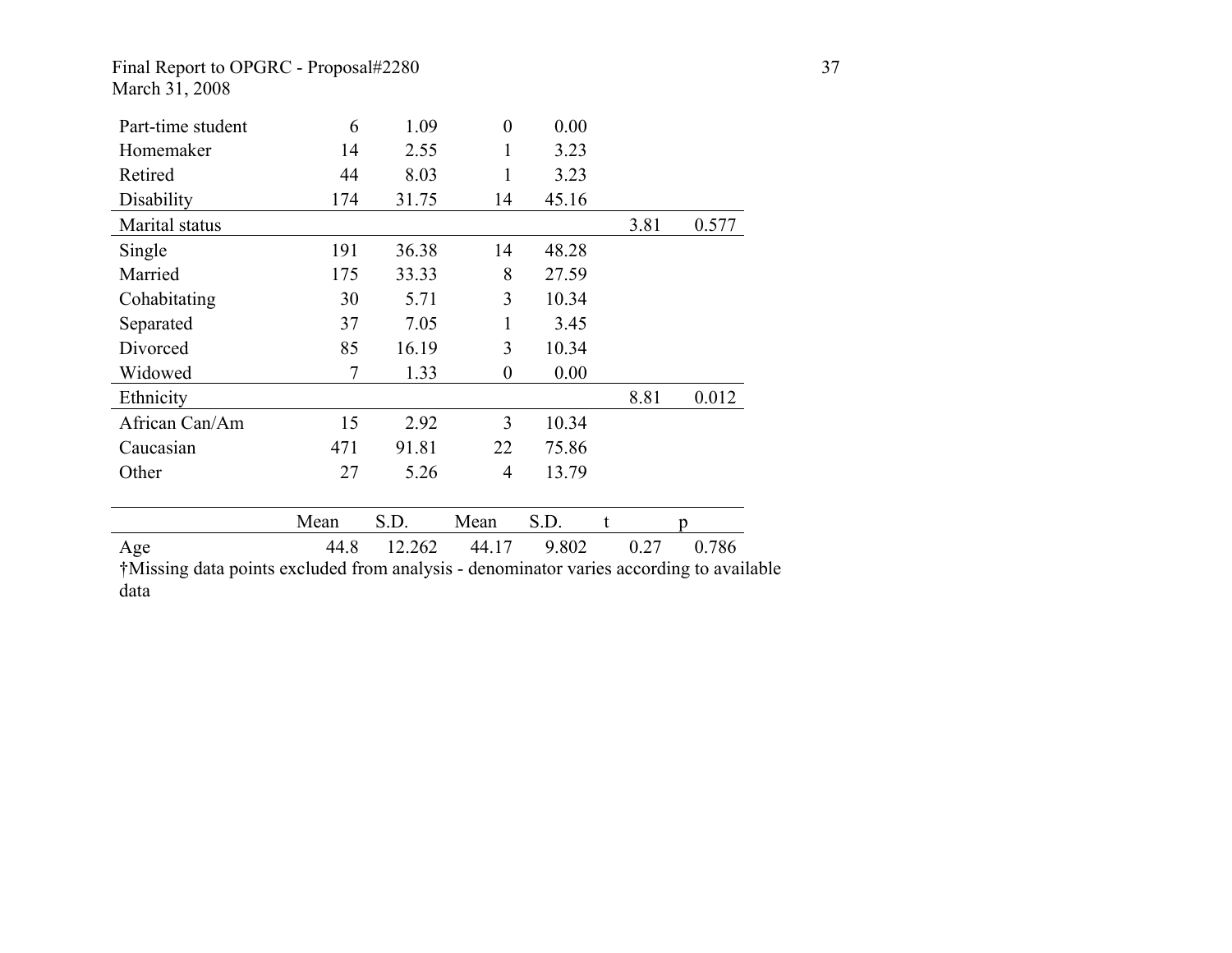## Final Report to OPGRC - Proposal#2280 38 March 31, 2008

## Table 8

## Mean Self-reported Ages on Temporal for Mood (TAM) questionnaire

|                                                                                                                  |         | Any Mood<br>Disorder |         | <b>MDD</b> |         | <b>BD</b> |        |
|------------------------------------------------------------------------------------------------------------------|---------|----------------------|---------|------------|---------|-----------|--------|
|                                                                                                                  | $n=572$ |                      | $n=272$ |            | $n=300$ |           |        |
|                                                                                                                  | Mean    |                      | Mean    |            | Mean    |           |        |
| Age at which                                                                                                     | vears   | <b>SD</b>            | Years   | <b>SD</b>  | Years   | <b>SD</b> |        |
| you first noticed something wrong with your mood                                                                 | 21.63   | 12.32                | 22.59   | 13.32      | 20.76   | 11.29     |        |
| these symptoms caused you significant problems in your life<br>when you saw someone for emotional or psychiatric | 24.87   | 12.6                 | 26.11   | 13.4       | 23.74   | $11.73$ * |        |
| problems                                                                                                         | 27.86   | 12.07                | 29.01   | 12.5       | 26.81   | $11.58$ * |        |
| when were you diagnosed with a mood disorder                                                                     | 31.26   | 11.79                | 32.14   | 12.11      | 30.46   | 11.45     |        |
| you first received treatment for a mood disorder                                                                 | 30.9    | 11.81                | 31.53   | 12.07      | 30.33   | 11.56     |        |
| your mood felt the worst                                                                                         | 34.93   | 12.29                | 36.36   | 12.41      | 33.62   | $12.06$ * |        |
| Mean age of mood onset on TAM                                                                                    | 28.48   | 10.64                | 29.53   | 11.18      | 27.53   | 10.05     | $\ast$ |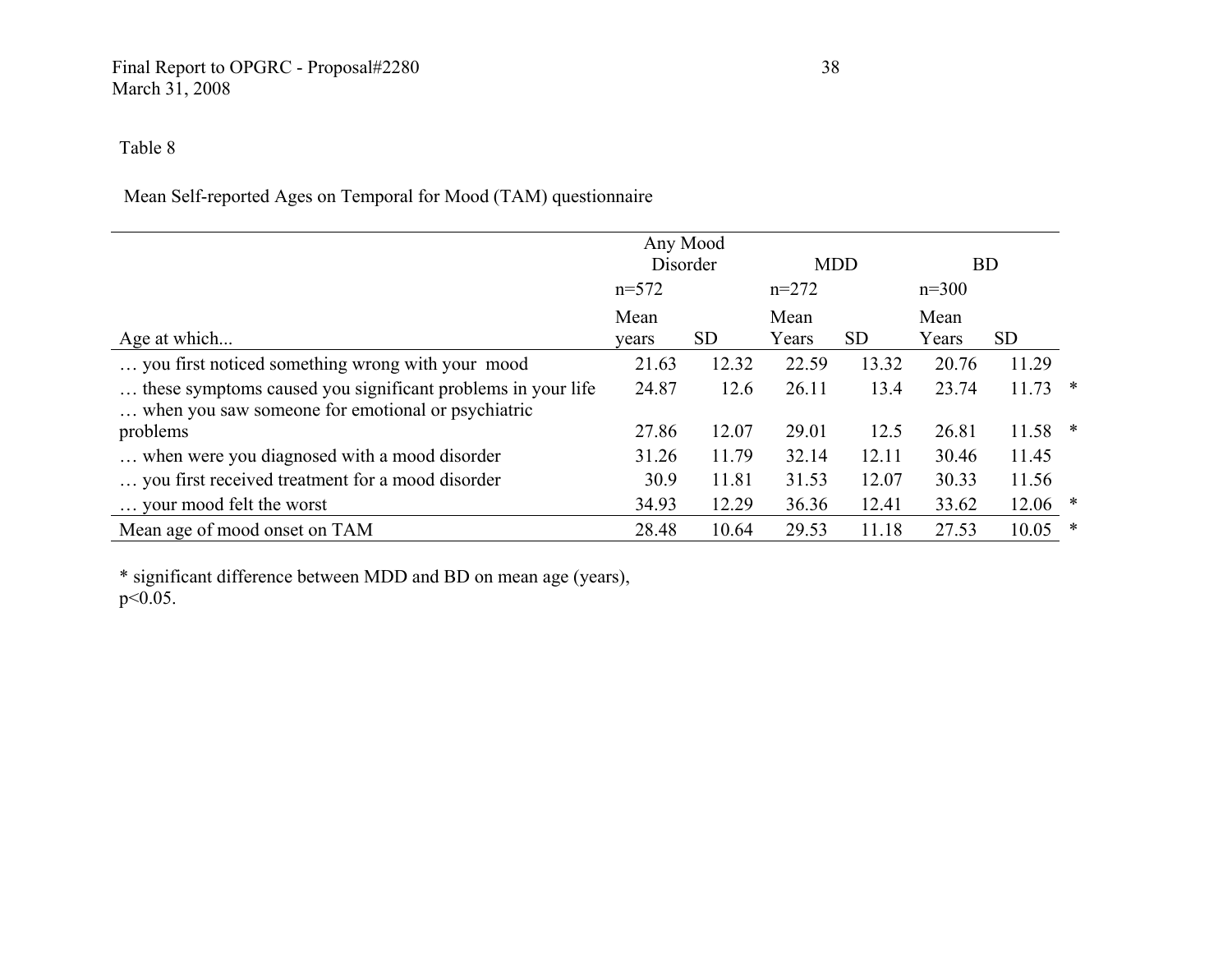## *Mean Self-reported Ages on Temporal for Gambling (TAG) questionnaire*

|                                                                                                                  | Any mood<br>disorder |           | <b>MDD</b> |           | <b>BD</b> |           |   |
|------------------------------------------------------------------------------------------------------------------|----------------------|-----------|------------|-----------|-----------|-----------|---|
|                                                                                                                  | $n=139$              |           | $n=63$     |           | $n=76$    |           |   |
| Age at which you first                                                                                           | Mean                 | <b>SD</b> | Mean       | <b>SD</b> | Mean      | <b>SD</b> |   |
| bet more than could really afford                                                                                | 31.1                 | 11.88     | 32.26      | 11.89     | 29.96     | 11.86     |   |
| gambled with larger amounts of money to get same                                                                 |                      |           |            |           |           |           |   |
| feeling or excitement                                                                                            | 30.85                | 9.99      | 32.12      | 9.49      | 29.91     | 10.38     |   |
| borrowed or sold anything to get money to gamble.                                                                | 32.13                | 11.21     | 34.22      | 12.91     | 30.25     | 9.37      |   |
| felt that you might have a problem with gambling                                                                 | 33.45                | 11.78     | 35.8       | 12.09     | 31.25     | 11.23     |   |
| had any health problems, including stress or anxiety                                                             |                      |           |            |           |           |           |   |
| due to gambling                                                                                                  | 33.76                | 12.68     | 37.67      | 12.34     | 29.86     | 12.06     | * |
| been criticized for you betting or told you that you had<br>a gambling problem, regardless of whether or not you |                      |           |            |           |           |           |   |
| thought it was true                                                                                              | 35.17                | 11.29     | 37.65      | 11.55     | 32.91     | 10.81     |   |
| had any financial problems due to gambling                                                                       | 35.35                | 12.11     | 38.24      | 12.99     | 33.22     | 11.23     |   |
| felt guilty about the way you gamble or what happens                                                             |                      |           |            |           |           |           |   |
| when you gamble                                                                                                  | 32.99                | 11.51     | 34.32      | 13.23     | 31.84     | 9.8       |   |
| Mean age of gambling onset on TAG                                                                                | 31.84                | 10.77     | 33.75      | 10.72     | 30.25     | 10.62     |   |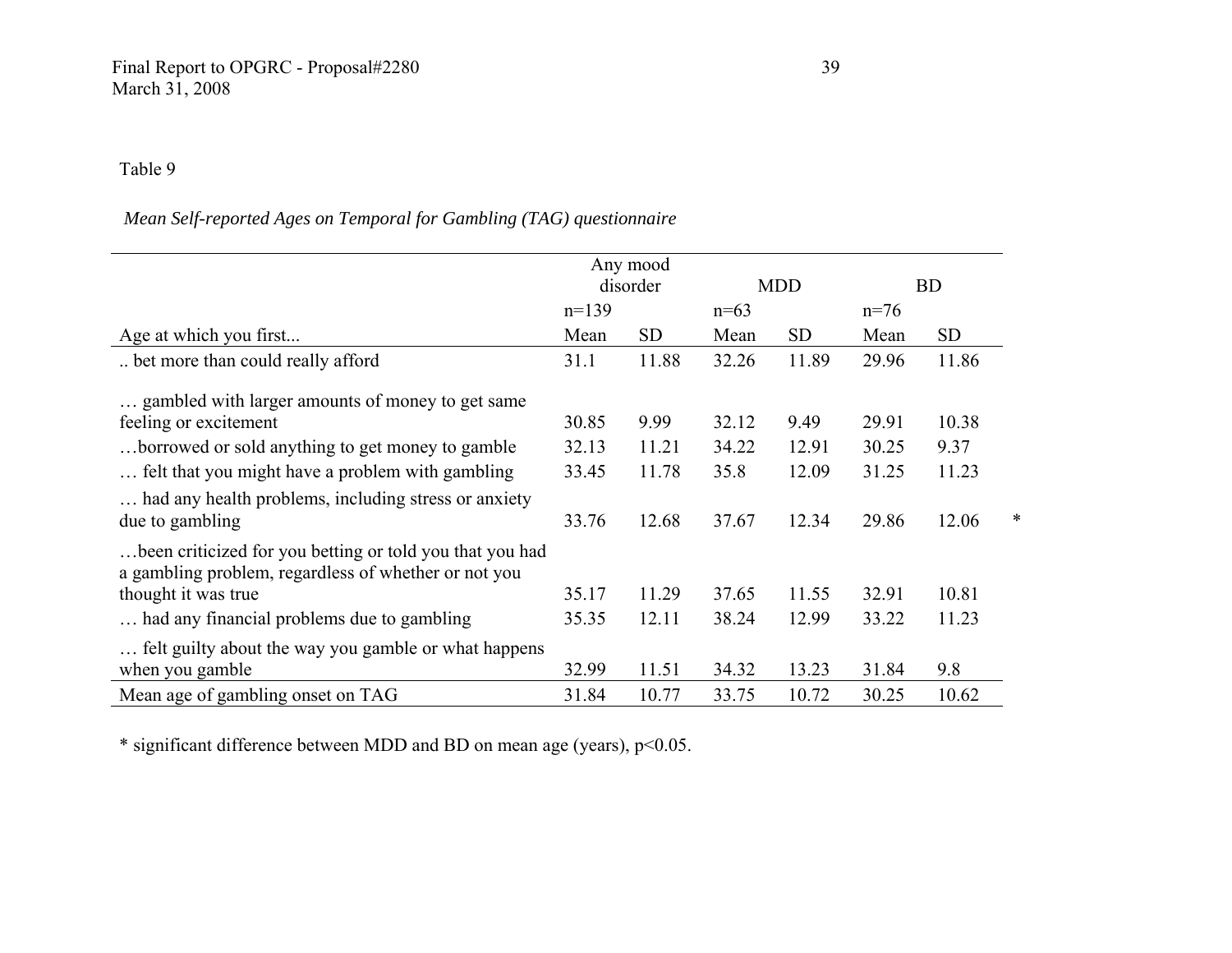*Mean Self-reported Ages on Temporal for Mood (TAM) questionnaire for males vs. females with any mood disorder* 

|                                                             |         | Males     |         | Females   |        |
|-------------------------------------------------------------|---------|-----------|---------|-----------|--------|
|                                                             | $n=195$ |           | $n=376$ |           |        |
| Age at which                                                | Mean    | <b>SD</b> | Mean    | <b>SD</b> |        |
| you first noticed something wrong with your mood            | 22.73   | 12.99     | 21.07   | 11.95     |        |
| these symptoms caused you significant problems in your life | 26.32   | 13.54     | 24.13   | 12.05     | *      |
| when you saw someone for emotional or psychiatric           |         |           |         |           |        |
| problems                                                    | 29.75   | 13.13     | 26.91   | 11.39     | *      |
| when were you diagnosed with a mood disorder                | 33.76   | 12.82     | 30.01   | 11.02     | *      |
| you first received treatment for a mood disorder            | 33.26   | 12.81     | 29.73   | 11.09     | $\ast$ |
| your mood felt the worst                                    | 36.26   | 13.17     | 34.28   | 11.76     |        |
| Mean age of mood onset on TAM                               | 30.24   | 11.49     | 27.60   | 10.08     | ∗      |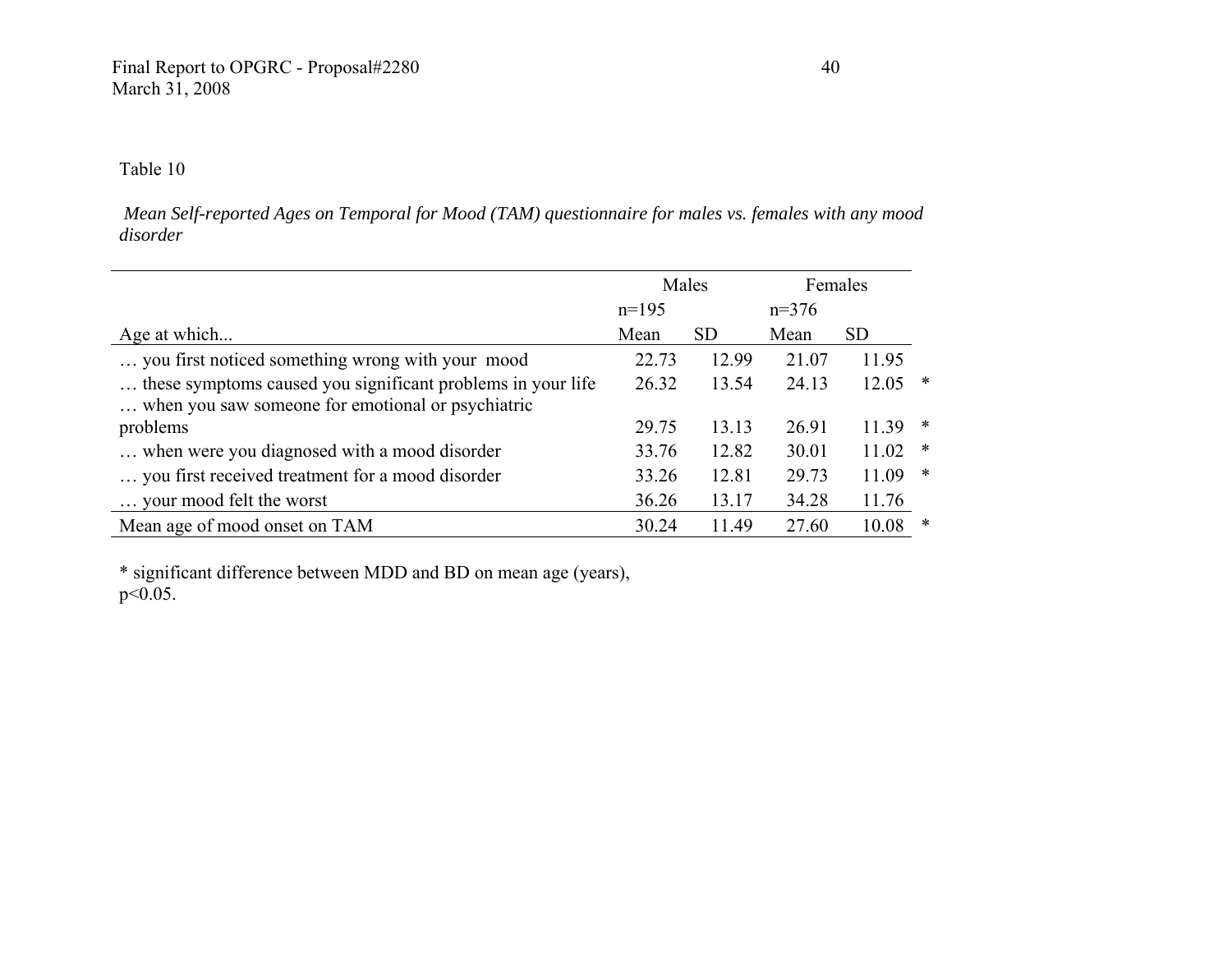*Mean Self-reported Ages on Temporal for Gambling (TAG) questionnaire for males vs. females with any mood disorder* 

|                                                                   |        | Males     |        | Females   |        |
|-------------------------------------------------------------------|--------|-----------|--------|-----------|--------|
|                                                                   | $n=42$ |           | $n=65$ |           |        |
| Age at which you first                                            | Mean   | <b>SD</b> | Mean   | <b>SD</b> |        |
| bet more than could really afford                                 | 26.67  | 9.15      | 33.97  | 12.60     |        |
| gambled with larger amounts of money to get same feeling or       |        |           |        |           |        |
| excitement                                                        | 26.64  | 9.33      | 33.94  | 9.43      | $\ast$ |
| borrowed or sold anything to get money to gamble                  | 30.06  | 9.66      | 33.64  | 12.21     |        |
| felt that you might have a problem with gambling                  | 28.88  | 9.49      | 36.54  | 12.28     |        |
| had any health problems, including stress or anxiety due to       |        |           |        |           |        |
| gambling                                                          | 31.22  | 10.07     | 35.67  | 14.25     |        |
| been criticized for you betting or told you that you had a        |        |           |        |           |        |
| gambling problem, regardless of whether or not you thought it was |        |           |        |           |        |
| true                                                              | 31.80  | 10.54     | 38.23  | 11.31     |        |
| had any financial problems due to gambling                        | 32.45  | 11.26     | 38.25  | 12.51     |        |
| felt guilty about the way you gamble or what happens when you     |        |           |        |           |        |
| gamble                                                            | 29.67  | 9.55      | 35.22  | 12.25     |        |
| Mean age of gambling onset on TAG                                 | 28.34  | 8.79      | 34.06  | 11.35     |        |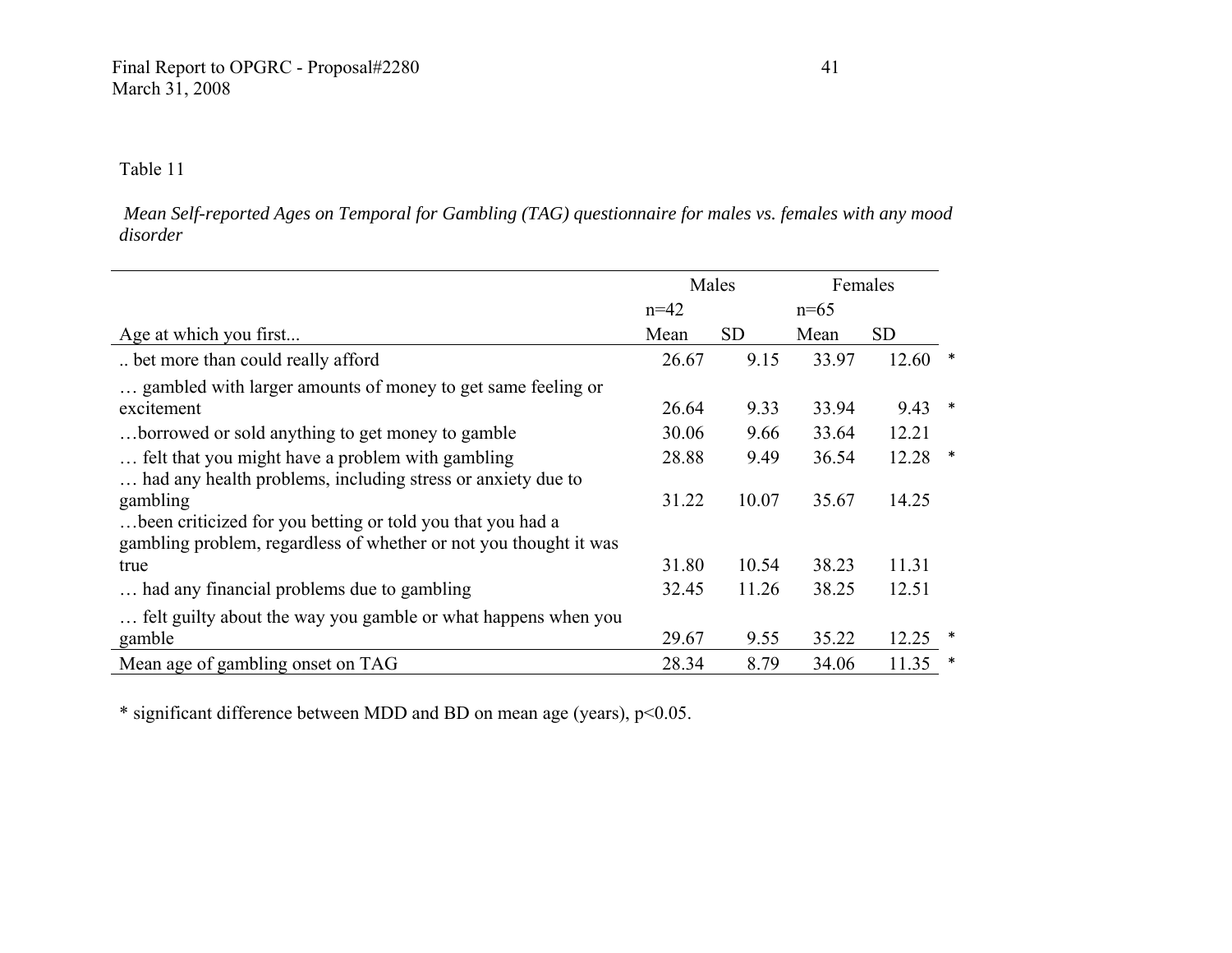*Mean Self-reported Ages on Temporal for Gambling (TAG) questionnaire for males vs. females with MDD*

|                                                                                                                  |       | Males     |       | Females   |   |
|------------------------------------------------------------------------------------------------------------------|-------|-----------|-------|-----------|---|
| Age at which you first                                                                                           | Mean  | <b>SD</b> | Mean  | <b>SD</b> |   |
| bet more than could really afford                                                                                | 25.94 | 5.93      | 35.25 | 12.86     |   |
| gambled with larger amounts of money to get same<br>feeling or excitement                                        | 29.29 | 8.86      | 33.22 | 9.74      |   |
| borrowed or sold anything to get money to gamble                                                                 | 28.00 | 10.37     | 36.62 | 13.35     |   |
| felt that you might have a problem with gambling                                                                 | 28.50 | 9.94      | 38.45 | 11.88     | * |
| had any health problems, including stress or anxiety<br>due to gambling                                          | 30.75 | 5.78      | 41.92 | 13.52     | ∗ |
| been criticized for you betting or told you that you had<br>a gambling problem, regardless of whether or not you |       |           |       |           |   |
| thought it was true                                                                                              | 34.00 | 9.17      | 39.62 | 12.55     |   |
| had any financial problems due to gambling                                                                       | 31.50 | 9.42      | 41.91 | 13.55     |   |
| felt guilty about the way you gamble or what happens<br>when you gamble                                          | 26.71 | 8.17      | 38.75 | 13.72     |   |
| Mean age of gambling onset on TAG                                                                                | 28.48 | 7.36      | 36.20 | 11.21     | * |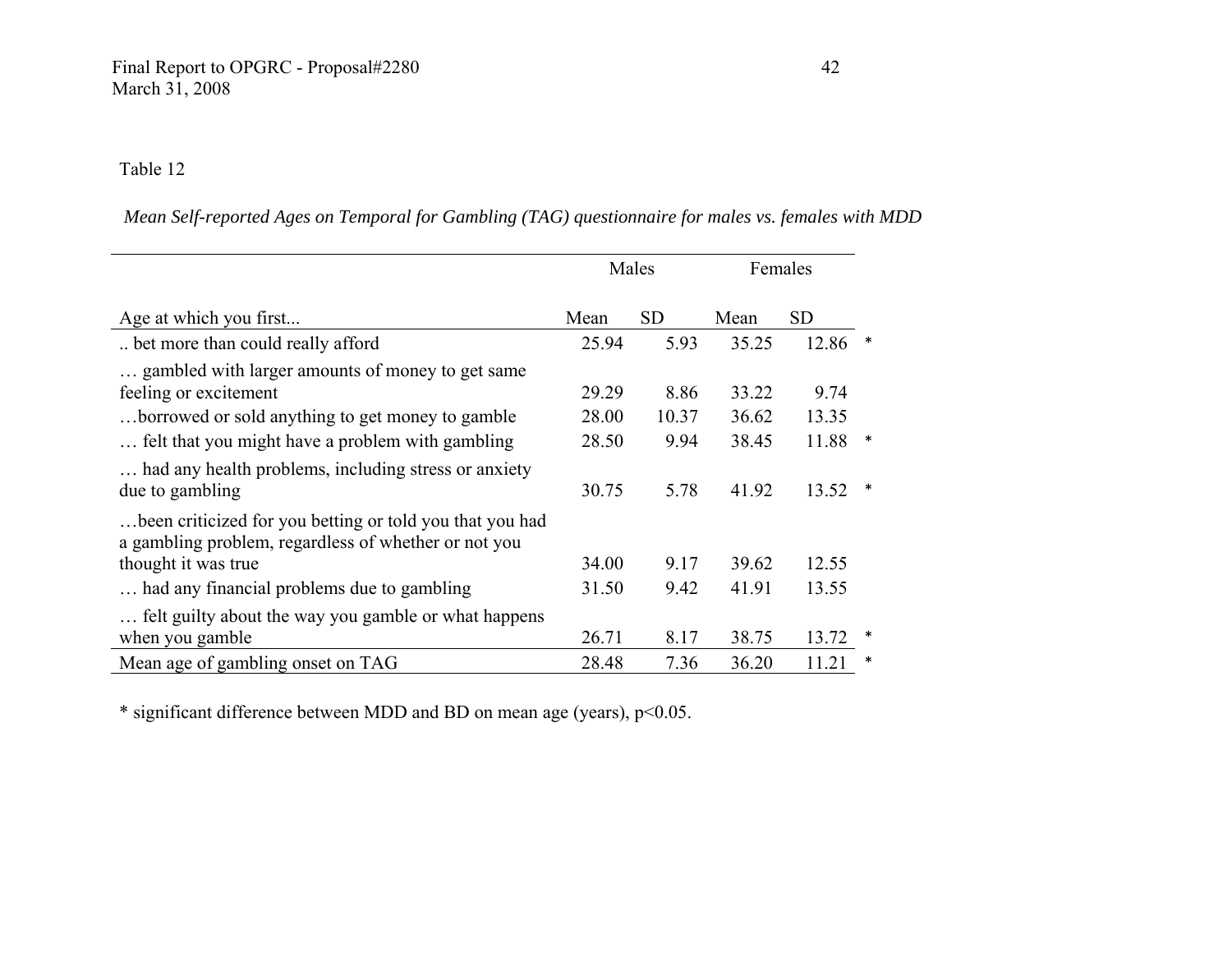*Mean Self-reported Ages on Temporal for Gambling (TAG) questionnaire for males vs. females with BD* 

|                                                                                                                  |       | Males     |       | Females   |  |
|------------------------------------------------------------------------------------------------------------------|-------|-----------|-------|-----------|--|
| Age at which you first                                                                                           | Mean  | <b>SD</b> | Mean  | <b>SD</b> |  |
| bet more than could really afford                                                                                | 27.16 | 10.90     | 32.38 | 12.31     |  |
| gambled with larger amounts of money to get same<br>feeling or excitement                                        | 25.61 | 9.54      | 34.75 | 9.31      |  |
| borrowed or sold anything to get money to gamble.                                                                | 31.00 | 9.70      | 29.33 | 9.45      |  |
| felt that you might have a problem with gambling                                                                 | 29.06 | 9.58      | 33.73 | 12.73     |  |
| had any health problems, including stress or anxiety<br>due to gambling                                          | 31.60 | 12.86     | 28.27 | 11.68     |  |
| been criticized for you betting or told you that you had<br>a gambling problem, regardless of whether or not you |       |           |       |           |  |
| thought it was true                                                                                              | 30.62 | 11.38     | 36.22 | 9.58      |  |
| had any financial problems due to gambling                                                                       | 32.86 | 12.28     | 33.78 | 10.06     |  |
| felt guilty about the way you gamble or what happens<br>when you gamble                                          | 31.84 | 10.11     | 31.84 | 9.76      |  |
| Mean age of gambling onset on TAG                                                                                | 28.25 | 9.64      | 31.87 | 11.21     |  |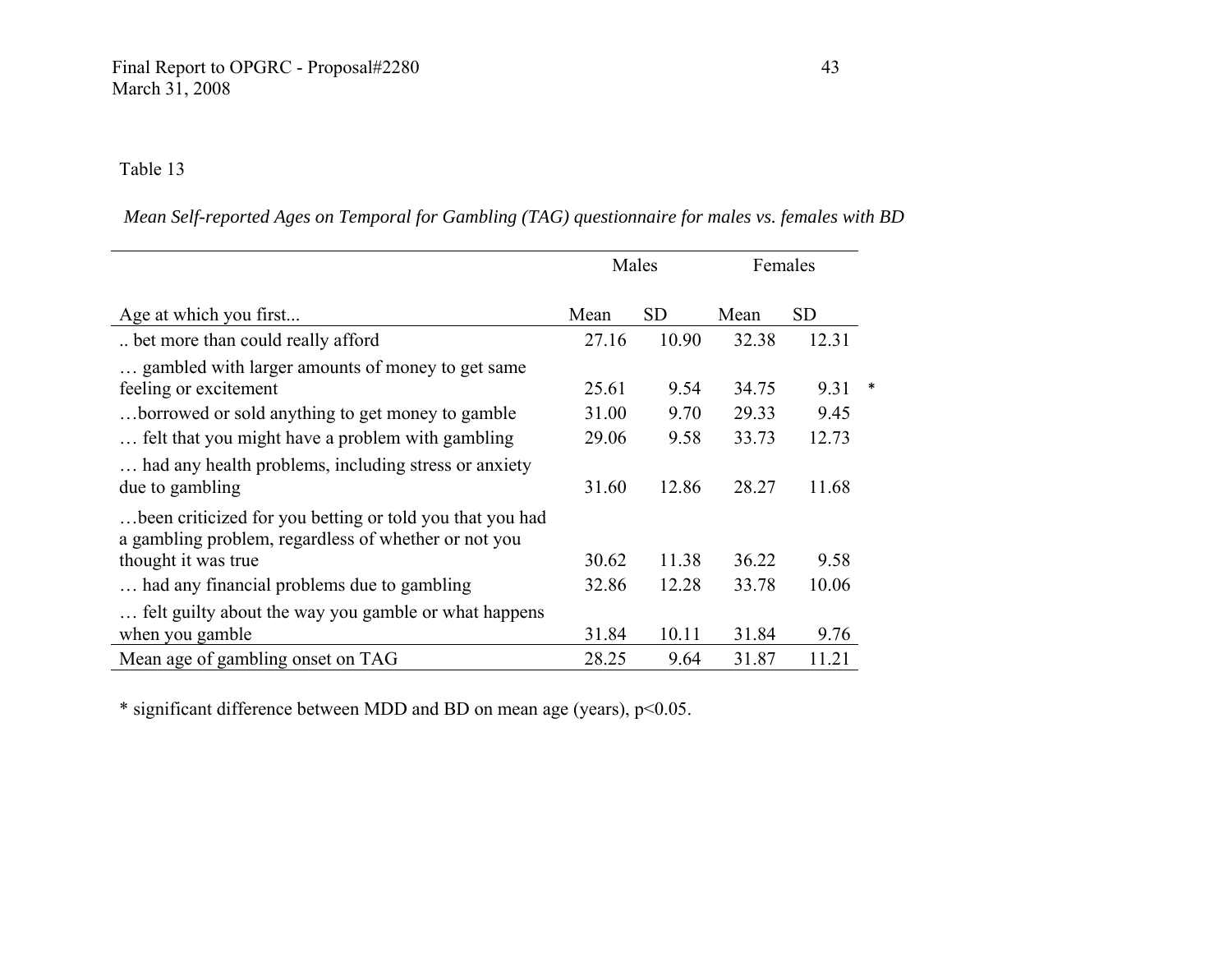*"Which came first" - mood symptoms or gambling problems - based on overall average of TAM and TAG* 

|                       |    | Any mood disorder |                | <b>MDD</b>    |    | BD            |
|-----------------------|----|-------------------|----------------|---------------|----|---------------|
|                       |    | $N = 137$         |                | $N = 62$      |    | $N = 75$      |
|                       | N  | $\%$              | N              | $\frac{0}{0}$ |    | $\frac{0}{0}$ |
| Mood First            | 94 | 68.61             | 4 <sub>1</sub> | 66.13         | 53 | 70.67         |
| <b>Gambling First</b> | 43 | 31.39             |                | 33.87         |    | 29.33         |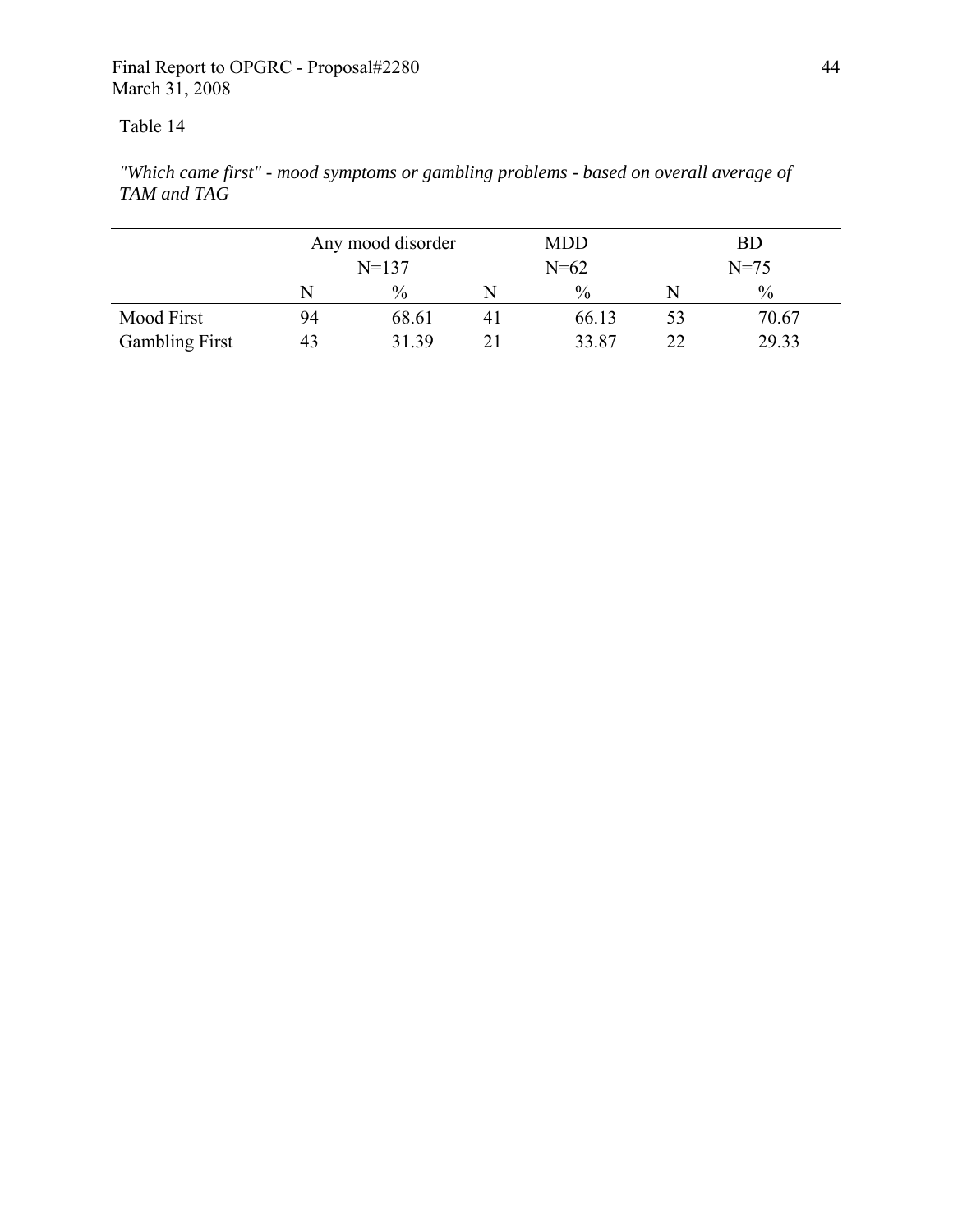*Sex differences in "Which came first" - mood symptoms or gambling problems* 

|                       |          | Female        |          | Male          |                |         |
|-----------------------|----------|---------------|----------|---------------|----------------|---------|
|                       | N        | $\frac{0}{0}$ | N        | $\frac{0}{0}$ | X <sub>2</sub> | p-value |
| Any mood              |          |               |          |               |                |         |
| disorder              | $N = 85$ |               | $N = 52$ |               | 10.8409        | 0.00099 |
| <b>Mood First</b>     | 67       | 78.82         | 27       | 51.92         |                |         |
| <b>Gambling First</b> | 18       | 21.18         | 25       | 48.08         |                |         |
| <b>MDD</b>            | $N = 43$ |               | $N=19$   |               | 14.6001        | 0.00013 |
| Mood First            | 35       | 81.3953       | 6        | 31.5789       |                |         |
| <b>Gambling First</b> | 8        | 18.6047       | 13       | 68.4211       |                |         |
| <i>BD</i>             | $N=42$   |               | $N=33$   |               | 1.40507        | 0.23588 |
| <b>Mood First</b>     | 32       | 76.1905       | 21       | 63.6364       |                |         |
| <b>Gambling First</b> | 10       | 23.8095       | 12       | 36.3636       |                |         |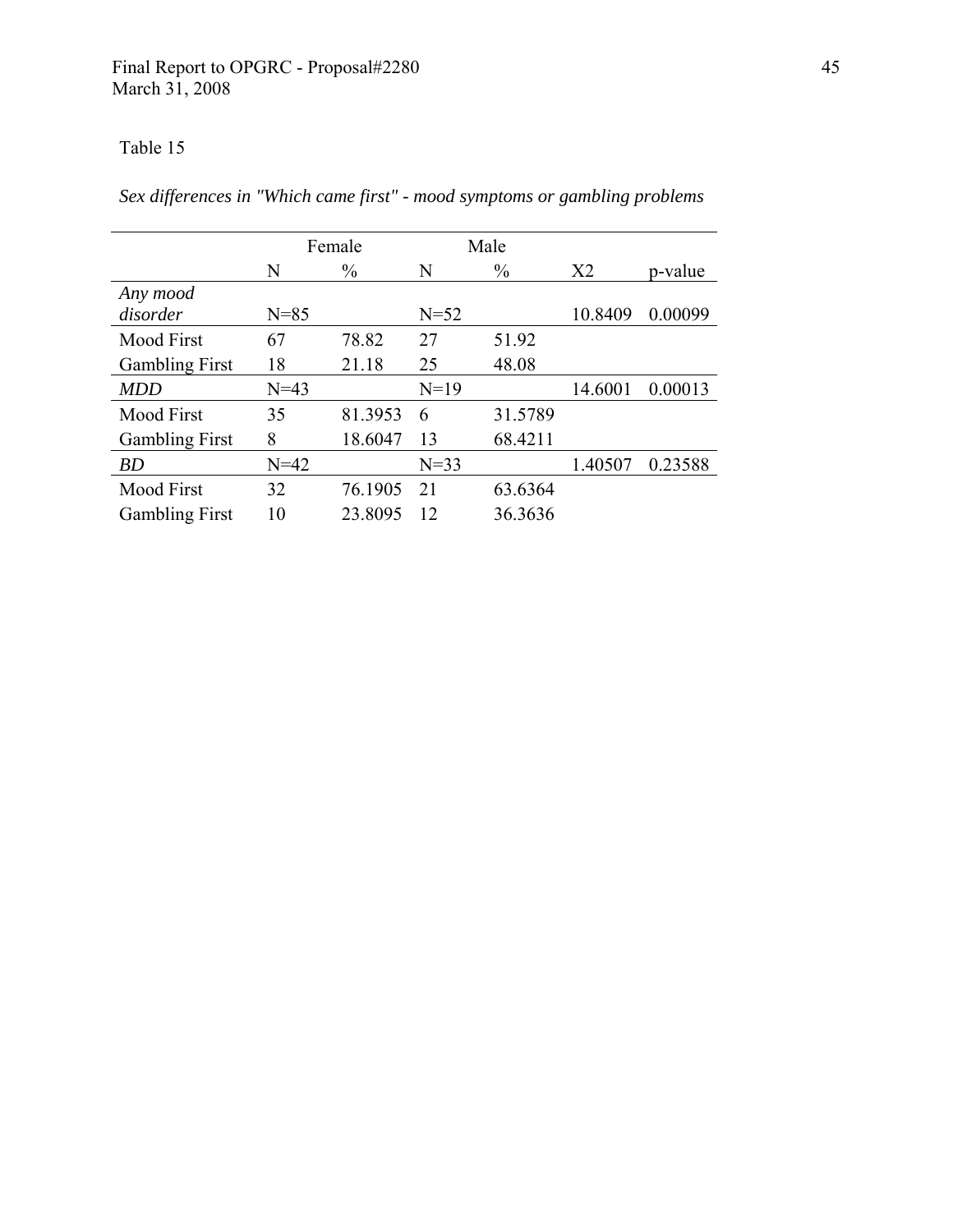## Final Report to OPGRC - Proposal#2280 46 March 31, 2008

Table 16

*Psychiatric Commorbidities in Past-year Moderate or Problem Gambling as defined by the CPGI criteria (score >=3)* 

|                                        |                 |                  |                 | <b>Any Mood Disorder</b> |                |               |                 |                  |                |               | <b>Major Depressive Disorder</b> |               |                  |                  |                                  | <b>Bipolar Disorder</b> |                |               |
|----------------------------------------|-----------------|------------------|-----------------|--------------------------|----------------|---------------|-----------------|------------------|----------------|---------------|----------------------------------|---------------|------------------|------------------|----------------------------------|-------------------------|----------------|---------------|
|                                        | $(482)$ †       | <b>PG Absent</b> | $(n=69)$        | PG present               | X <sub>2</sub> | $p-$<br>value | $(n=227)$ †     | <b>PG Absent</b> | $(n=33)$       | PG present    | X2                               | $p-$<br>value | $(n=255)$ †      | <b>PG Absent</b> | <b>PG</b><br>present<br>$(n=36)$ |                         | X <sub>2</sub> | $p-$<br>value |
|                                        | N               | $\frac{0}{0}$    | N               | $\frac{0}{0}$            |                |               | N               | $\frac{0}{0}$    | N              | $\frac{0}{0}$ |                                  |               | N                | $\frac{0}{0}$    | N                                | $\frac{0}{0}$           |                |               |
| Suicide risk                           | 245             | 53.38            | 47              | 70.15                    | 6.66           | 0.0099        | 103             | 49.52            | 22             | 70.97         | 4.975                            | 0.0257        | 142              | 56.57            | 25                               | 69.44                   | 2.144          | 0.1432        |
| <b>Anxiety Disorders</b>               |                 |                  |                 |                          |                |               |                 |                  |                |               |                                  |               |                  |                  |                                  |                         |                |               |
| Panic Disorder Lifetime                | 167             | 34.94            | 28              | 40.58                    | 0.84           | 0.360         | 80              | 35.56            | 10             | 30.30         | 0.35                             | 0.554         | 87               | 34.39            | 18                               | 50.00                   | 3.32           | 0.068         |
| Panic Disorder Current                 | $\overline{56}$ | 11.69            | $\overline{14}$ | 20.59                    | 4.22           | 0.040         | $\overline{27}$ | 11.95            | 6              | 18.75         | 1.16                             | 0.281         | $\overline{29}$  | 11.46            | 8                                | 22.22                   | 3.27           | 0.071         |
| Agoraphobia Lifetime                   | 180             | 37.50            | $\overline{27}$ | 39.13                    | 0.07           | 0.794         | $\overline{81}$ | 35.68            | 9              | 27.27         | 0.90                             | 0.343         | 99               | 39.13            | $\overline{18}$                  | 50.00                   | 1.55           | 0.214         |
| Agoraphobia Current                    | 114             | 23.75            | 21              | 30.43                    | 1.45           | 0.228         | 48              | 21.15            | 8              | 24.24         | 0.16                             | 0.686         | 66               | 26.09            | 13                               | 36.11                   | 1.59           | 0.207         |
| Social Phobia Current                  | 126             | 26.30            | 22              | 31.88                    | 0.95           | 0.329         | 63              | 27.88            | 11             | 33.33         | 0.42                             | 0.517         | 63               | 24.90            | 11                               | 30.56                   | 0.53           | 0.467         |
| Specific Phobia Current                | 40              | 8.33             | 12              | 17.65                    | 6.02           | 0.014         | 24              | 10.57            | 6              | 18.75         | 1.83                             | 0.176         | 16               | 6.32             | 6                                | 16.67                   | 4.79           | 0.029         |
| <b>OCD</b> Current                     | 67              | 13.96            | 16              | 23.19                    | 4.01           | 0.045         | $\overline{28}$ | 12.33            | 9              | 27.27         | 5.27                             | 0.022         | 39               | 15.42            | 7                                | 19.44                   | 0.38           | 0.536         |
| PTSD Current                           | 66              | 13.72            | 11              | 15.94                    | 0.25           | 0.619         | 36              | 15.86            | $\overline{7}$ | 21.21         | 0.60                             | 0.439         | 30               | 11.81            | $\overline{4}$                   | 11.11                   | 0.01           | 0.903         |
| <b>GAD</b> Current                     | 146             | 30.42            | 24              | 35.29                    | 0.66           | 0.416         | 79              | 34.80            | 15             | 45.45         | 1.42                             | 0.234         | 67               | 26.48            | 9                                | 25.71                   | 0.01           | 0.923         |
|                                        |                 |                  |                 |                          |                |               |                 |                  |                |               |                                  |               |                  |                  |                                  |                         |                |               |
| Any Anxiety Disorder                   | 276             | 57.26            | 43              | 62.32                    | 0.63           | 0.426         | 146             | 64.32            | 22             | 66.67         | 0.07                             | 0.792         | 130              | 50.98            | 21                               | 58.33                   | 0.68           | 0.408         |
| Current                                |                 |                  |                 |                          |                |               |                 |                  |                |               |                                  |               |                  |                  |                                  |                         |                |               |
|                                        |                 |                  |                 |                          |                |               |                 |                  |                |               |                                  |               |                  |                  |                                  |                         |                |               |
| <b>Substance Use Disorders</b>         |                 |                  |                 |                          |                |               |                 |                  |                |               |                                  |               |                  |                  |                                  |                         |                |               |
| Alcohol Dependence Current             | 34              | 7.10             | 21              | 30.43                    | 36.38          | 0.000         | 16              | 7.08             | 6              | 18.18         | 4.57                             | 0.033         | 18               | 7.11             | 15                               | 41.67                   | 37.20          | 0.000         |
| <b>Alcohol Abuse Current</b>           | 10              | 2.09             | $\overline{3}$  | 4.35                     | 1.33           | 0.249         | $\overline{2}$  | 0.88             |                | 3.03          | 1.17                             | 0.280         | 8                | 3.17             | $\overline{2}$                   | 5.56                    | 0.53           | 0.465         |
| Alcohol Dependence                     | 148             | 30.83            | 39              | 57.35                    | 18.63          | 0.000         | 61              | 26.87            | 14             | 43.75         | 3.88                             | 0.049         | $\overline{87}$  | 34.39            | 25                               | 69.44                   | 16.32          | 0.000         |
| Lifetime                               |                 |                  |                 |                          |                |               |                 |                  |                |               |                                  |               |                  |                  |                                  |                         |                |               |
| Alcohol Abuse Lifetime                 | 49              | 10.23            | 5               | 7.46                     | 0.50           | 0.477         | 22              | 9.69             | $\overline{2}$ | 6.45          | 0.34                             | 0.560         | $\overline{27}$  | 10.71            | 3                                | 8.33                    | 0.19           | 0.662         |
| <b>Substance Dependence</b>            | 89              | 18.58            | $\overline{22}$ | 31.88                    | 6.61           | 0.010         | $\overline{39}$ | 17.18            | $\tau$         | 21.21         | 0.32                             | 0.571         | 50               | 19.84            | $\overline{15}$                  | 41.67                   | 8.59           | 0.003         |
| Lifetime                               | 22              | 4.60             | $\overline{7}$  | 10.14                    | 3.69           | 0.055         | 10              | 4.42             |                | 3.03          | 0.14                             | 0.711         | $\overline{12}$  | 4.76             | 6                                | 16.67                   | 7.62           | 0.006         |
| <b>Substance Dependence</b><br>Current |                 |                  |                 |                          |                |               |                 |                  | $\mathbf{1}$   |               |                                  |               |                  |                  |                                  |                         |                |               |
| <b>Substance Abuse Current</b>         | 8               | 1.67             | $\mathbf{1}$    | 1.45                     | 0.02           | 0.893         | $\overline{3}$  | 1.32             | $\Omega$       | 0.00          | 0.44                             | 0.507         | 5                | 1.98             |                                  | 2.78                    | 0.10           | 0.755         |
|                                        |                 |                  |                 |                          |                |               |                 |                  |                |               |                                  |               |                  |                  |                                  |                         |                |               |
| Any Substance Use Current              | 59              | 12.24            | 26              | 37.68                    | 29.94          | 0.000         | 28              | 12.33            | 7              | 21.21         | 1.95                             | 0.163         | 31               | 12.16            | 19                               | 52.78                   | 36.58          | 0.000         |
| Any Substance Use Lifetime             | 220             | 45.64            | $\overline{45}$ | 65.22                    | 9.26           | 0.002         | $\overline{95}$ | 41.85            | 16             | 48.48         | 0.52                             | 0.472         | $\overline{125}$ | 49.02            | $\overline{29}$                  | 80.56                   | 12.59          | 0.000         |
|                                        |                 |                  |                 |                          |                |               |                 |                  |                |               |                                  |               |                  |                  |                                  |                         |                |               |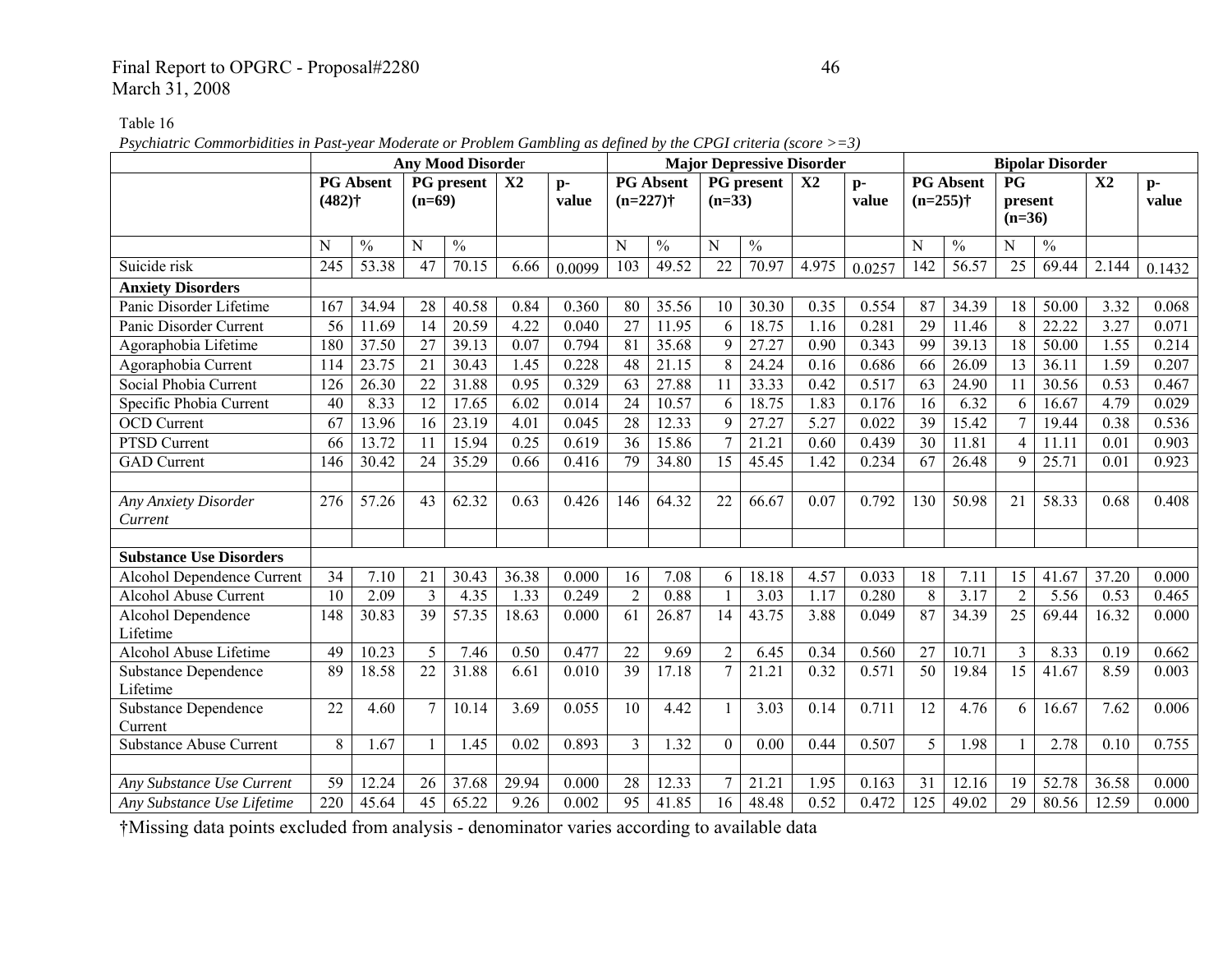## Final Report to OPGRC - Proposal#2280 47 March 31, 2008

Table 17

*Psychiatric Commorbidities in Lifetime Pathological Gambling as defined by the SOGS (score >=5)* 

|                                         |                 |                  |                | <b>Any Mood Disorder</b> |               |               |                |                  |                  |                   | <b>Major Depressive Disorder</b> |               |                 |                          |                                  | <b>Bipolar Disorder</b> |                |               |
|-----------------------------------------|-----------------|------------------|----------------|--------------------------|---------------|---------------|----------------|------------------|------------------|-------------------|----------------------------------|---------------|-----------------|--------------------------|----------------------------------|-------------------------|----------------|---------------|
|                                         | $(n=507)$ †     | <b>PG</b> Absent | $(n=50)$       | <b>PG</b> present        | $\mathbf{X}2$ | $p-$<br>value | $(n=238)$ †    | <b>PG</b> Absent | $(n=24)$         | PG present        | X <sub>2</sub>                   | $p-$<br>value | $(n=269)$ †     | <b>PG</b> Absent         | <b>PG</b><br>present<br>$(n=26)$ |                         | X <sub>2</sub> | $p-$<br>value |
|                                         | N               | $\frac{0}{0}$    | N              | $\frac{0}{0}$            |               |               | N              | $\frac{0}{0}$    | N                | $\frac{0}{0}$     |                                  |               | N               | $\overline{\frac{0}{0}}$ | N                                | $\frac{0}{0}$           |                |               |
| Suicide risk                            | 260             | 56.03            | 35             | 72.92                    | 6.515         | 0.0107        | 109            | 49.77            | 17               | 77.27             | 6.061                            | 0.0138        | 151             | 56.98                    | 18                               | 69.23                   | 1.459          | 0.2271        |
| <b>Anxiety Disorders</b>                |                 |                  |                |                          |               |               |                |                  |                  |                   |                                  |               |                 |                          |                                  |                         |                |               |
| Panic Disorder Lifetime                 | 180             | 35.79            | 17             | 34.00                    | 0.06          | 0.801         | 85             | 36.02            | 6                | 25.00             | 1.16                             | 0.281         | 95              | 35.58                    | 11                               | 42.31                   | 0.46           | 0.496         |
| Panic Disorder Current                  | 66              | 13.10            | $\overline{4}$ | 8.16                     | 0.98          | 0.322         | 31             | 13.08            | $\overline{2}$   | 8.70              | 0.36                             | 0.546         | $\overline{35}$ | 13.11                    | $\overline{2}$                   | 7.69                    | 0.63           | 0.427         |
| Agoraphobia Lifetime                    | 190             | 37.62            | 19             | 38.00                    | 0.00          | 0.958         | 84             | 35.29            | 6                | 25.00             | 1.02                             | 0.311         | 106             | 39.70                    | $\overline{13}$                  | 50.00                   | 1.04           | 0.307         |
| Agoraphobia Current                     | 123             | 24.36            | 14             | 28.00                    | 0.32          | 0.569         | 50             | 21.01            | 6                | 25.00             | 0.21                             | 0.649         | 73              | 27.34                    | 8                                | 30.77                   | 0.14           | 0.709         |
| Social Phobia Current                   | 136             | 25.00            | 12             | 24.00                    | 0.21          | 0.649         | 67             | 28.27            | 6                | 25.00             | 0.12                             | 0.734         | $\overline{69}$ | 25.84                    | 6                                | 23.08                   | 0.10           | 0.758         |
| Specific Phobia Current                 | 44              | 8.71             | 8              | 16.33                    | 3.04          | 0.081         | 26             | 10.92            | $\overline{4}$   | 17.39             | 0.86                             | 0.353         | $\overline{18}$ | 6.74                     | $\overline{4}$                   | 15.38                   | 2.55           | 0.110         |
| <b>OCD</b> Current                      | $\overline{73}$ | 14.48            | 10             | 20.00                    | 1.09          | 0.297         | 33             | 13.87            | $\overline{4}$   | 16.67             | 0.14                             | 0.707         | 40              | 15.04                    | 6                                | 23.08                   | 1.15           | 0.283         |
| PTSD Current                            | $\overline{68}$ | 13.44            | 9              | 18.00                    | 0.79          | 0.373         | 38             | 15.97            | 5                | 20.83             | 0.38                             | 0.540         | 30              | 11.19                    | $\overline{4}$                   | 15.38                   | 0.41           | 0.524         |
| <b>GAD</b> Current                      | 158             | 31.29            | 14             | 28.57                    | 0.15          | 0.695         | 85             | 35.71            | 9                | 37.50             | 0.03                             | 0.862         | 73              | 27.34                    | 5                                | 20.00                   | 0.63           | 0.428         |
|                                         |                 |                  |                |                          |               |               |                |                  |                  |                   |                                  |               |                 |                          |                                  |                         |                |               |
| Any Anxiety Disorder Current            | 292             | 57.59            | 31             | 62.00                    | 0.36          | 0.547         | 153            | 64.29            | 15               | 62.50             | 0.03                             | 0.862         | 139             | $\overline{51.67}$       | 16                               | 61.54                   | 0.93           | 0.336         |
|                                         |                 |                  |                |                          |               |               |                |                  |                  |                   |                                  |               |                 |                          |                                  |                         |                |               |
| <b>Substance Use Disorders</b>          |                 |                  |                |                          |               |               |                |                  |                  |                   |                                  |               |                 |                          |                                  |                         |                |               |
| Alcohol Dependence<br>Current           | 41              | 8.13             | 15             | 30.00                    | 23.93         | 0.000         | 16             | 6.75             | 6                | 25.00             | 9.40                             | 0.002         | 25              | 9.36                     | $\mathbf Q$                      | 34.62                   | 14.73          | 0.000         |
| <b>Alcohol Abuse Current</b>            | 11              | 2.18             | $\overline{2}$ | 4.00                     | 0.66          | 0.418         | $\overline{3}$ | 1.26             | $\mathbf{0}$     | 0.00              | 0.31                             | 0.580         | 8               | $\overline{3.01}$        | $\overline{2}$                   | 7.69                    | 1.57           | 0.210         |
| Alcohol Dependence<br>Lifetime          | 161             | 31.88            | 30             | 61.22                    | 17.02         | 0.000         | 63             | 26.47            | 13               | 56.52             | 9.18                             | 0.002         | 98              | 36.70                    | 17                               | 65.38                   | 8.17           | 0.004         |
| Alcohol Abuse Lifetime                  | 49              | 9.72             | 5              | 10.42                    | 0.02          | 0.877         | 24             | 10.08            | $\boldsymbol{0}$ | 0.00              | 2.44                             | 0.118         | 25              | 9.40                     | 5                                | 19.23                   | 2.48           | 0.115         |
| <b>Substance Dependence</b><br>Lifetime | 93              | 18.45            | 20             | 40.00                    | 13.01         | 0.000         | 38             | 15.97            | 8                | 33.33             | 4.54                             | 0.033         | 55              | 20.68                    | 12                               | 46.15                   | 8.70           | 0.003         |
| <b>Substance Dependence</b><br>Current  | 25              | 4.97             | $\varsigma$    | 10.00                    | 2.24          | 0.134         | 10             | 4.22             | $\mathbf{1}$     | 4.17              | 0.00                             | 0.990         | 15              | 5.64                     | $\overline{\mathcal{A}}$         | 15.38                   | 3.70           | 0.054         |
| <b>Substance Abuse Current</b>          | $\overline{10}$ | 1.98             |                | $\overline{2.00}$        | 0.00          | 0.994         | $\overline{3}$ | 1.26             | $\theta$         | $\overline{0.00}$ | 0.31                             | 0.580         | $\overline{7}$  | 2.63                     |                                  | 3.85                    | 0.13           | 0.717         |
|                                         |                 |                  |                |                          |               |               |                |                  |                  |                   |                                  |               |                 |                          |                                  |                         |                |               |
| Any Substance Use Current               | 69              | 13.61            | 18             | 36.00                    | 17.31         | 0.000         | 29             | 12.18            | 6                | 25.00             | 3.09                             | 0.079         | 40              | 14.87                    | 12                               | 46.15                   | 15.98          | 0.000         |
| Any Substance Use Lifetime              | 233             | 45.96            | 36             | 72.00                    | 12.36         | 0.000         | 99             | 41.60            | 13               | 54.17             | 1.41                             | 0.235         | 134             | 49.81                    | 23                               | 88.46                   | 14.22          | 0.000         |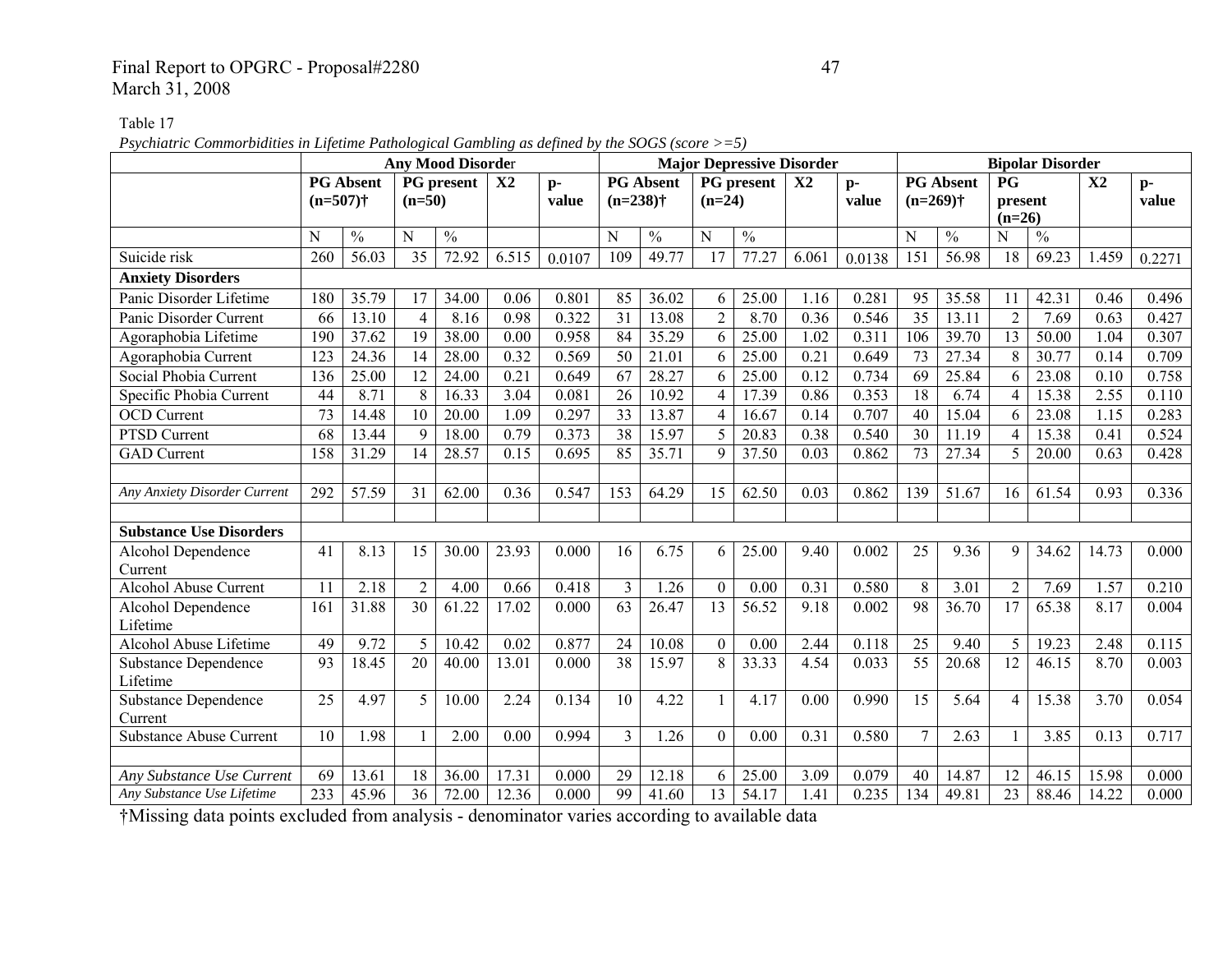## Final Report to OPGRC - Proposal#2280 48 March 31, 2008

Table 18

*Psychiatric Comorbidities in DSM-IV-defined Current Pathological Gambling* 

|                                        |                 |                  |                 | <b>Any Mood Disorder</b> |               |               |                 |                  |                  |                   | <b>Major Depressive Disorder</b> |               |                 |                  |                            | <b>Bipolar Disorder</b> |                |               |
|----------------------------------------|-----------------|------------------|-----------------|--------------------------|---------------|---------------|-----------------|------------------|------------------|-------------------|----------------------------------|---------------|-----------------|------------------|----------------------------|-------------------------|----------------|---------------|
|                                        | $(n=544)$ †     | <b>PG Absent</b> | $(n=31)$        | <b>PG</b> present        | $\mathbf{X}2$ | $p-$<br>value | $(n=259)$ †     | <b>PG Absent</b> | $(n=16)$         | <b>PG</b> present | $\mathbf{X}2$                    | $p-$<br>value | $(n=289)$ †     | <b>PG Absent</b> | P G<br>present<br>$(n=15)$ |                         | X <sub>2</sub> | $p-$<br>value |
|                                        | N               | $\frac{0}{0}$    | N               | $\frac{0}{0}$            |               |               | N               | $\frac{0}{0}$    | ${\bf N}$        | $\frac{0}{0}$     |                                  |               | N               | $\frac{0}{0}$    | N                          | $\frac{0}{0}$           |                |               |
| Suicide risk                           | 287             | 54.98            | $\overline{22}$ | 78.57                    | 6.007         | 0.0142        | 123             | 51.68            | 10               | 76.92             | 3.153                            | 0.0758        | 164             | 57.75            | 12                         | 80                      | 2.914          | 0.0878        |
| <b>Anxiety Disorders</b>               |                 |                  |                 |                          |               |               |                 |                  |                  |                   |                                  |               |                 |                  |                            |                         |                |               |
| Panic Disorder Lifetime                | 196             | 36.03            | 13              | 41.94                    | 0.43          | 0.511         | 94              | 36.72            | 5                | 31.25             | 0.19                             | 0.659         | 102             | 35.54            | 8                          | 53.33                   | 1.95           | 0.163         |
| Panic Disorder Current                 | 72              | 13.24            | $\overline{4}$  | 13.33                    | 0.00          | 0.988         | $\overline{35}$ | 13.62            | $\overline{2}$   | 13.33             | 0.00                             | 0.975         | 37              | 12.89            | $\overline{2}$             | 13.33                   | 0.00           | 0.960         |
| Agoraphobia Lifetime                   | 202             | 37.06            | 15              | 48.39                    | 1.60          | 0.206         | 89              | 34.50            | $\overline{7}$   | 43.75             | 0.57                             | 0.452         | 113             | 39.37            | 8                          | 53.33                   | 1.16           | 0.282         |
| Agoraphobia Current                    | 132             | 24.22            | 11              | 35.48                    | 1.99          | 0.158         | $\overline{54}$ | 20.93            | 6                | 37.50             | 2.42                             | 0.120         | 78              | 27.18            | 5                          | 33.33                   | 0.27           | 0.603         |
| Social Phobia Current                  | 141             | 25.92            | 12              | 38.71                    | 2.46          | 0.117         | 68              | 26.46            | 7                | 43.75             | 2.26                             | 0.133         | 73              | 25.44            | 5                          | 33.33                   | 0.46           | 0.496         |
| Specific Phobia Current                | 45              | 8.27             | $\overline{7}$  | 22.58                    | 7.30          | 0.007         | $\overline{27}$ | 10.51            | 3                | 18.75             | 1.05                             | 0.306         | 18              | 6.27             | $\overline{4}$             | 26.67                   | 8.78           | 0.003         |
| <b>OCD</b> Current                     | $\overline{76}$ | 13.97            | 9               | 29.03                    | 5.28          | 0.022         | $\overline{34}$ | 13.18            | $\overline{4}$   | 25.00             | 1.76                             | 0.184         | $\overline{42}$ | 14.69            | 5                          | 33.33                   | 3.76           | 0.052         |
| PTSD Current                           | 75              | 13.71            | 8               | 25.81                    | 3.49          | 0.062         | 41              | 15.83            | 5                | 31.25             | 2.57                             | 0.109         | 34              | 11.81            | $\overline{3}$             | 20.00                   | 0.89           | 0.345         |
| <b>GAD</b> Current                     | 165             | 30.33            | 11              | 35.48                    | 0.37          | 0.545         | 87              | 33.72            | 8                | 50.00             | 1.76                             | 0.184         | 78              | 27.27            | 3                          | 20.00                   | 0.38           | 0.536         |
|                                        |                 |                  |                 |                          |               |               |                 |                  |                  |                   |                                  |               |                 |                  |                            |                         |                |               |
| Any Anxiety Disorder<br>Current        | 313             | 57.12            | 23              | 74.19                    | 3.51          | 0.061         | 163             | 62.93            | 13               | 81.25             | 2.19                             | 0.139         | 150             | 51.90            | 10                         | 66.67                   | 1.25           | 0.264         |
|                                        |                 |                  |                 |                          |               |               |                 |                  |                  |                   |                                  |               |                 |                  |                            |                         |                |               |
| <b>Substance Use Disorders</b>         |                 |                  |                 |                          |               |               |                 |                  |                  |                   |                                  |               |                 |                  |                            |                         |                |               |
| Alcohol Dependence Current             | 48              | 8.82             | 10              | 32.26                    | 17.76         | 0.000         | 20              | 7.78             | $\overline{4}$   | 25.00             | 5.57                             | 0.018         | 28              | 9.76             | 6                          | 40.00                   | 13.05          | 0.000         |
| Alcohol Abuse Current                  | 13              | 2.39             | $\mathbf{1}$    | 3.23                     | 0.09          | 0.769         | $\overline{3}$  | 1.16             | $\boldsymbol{0}$ | 0.00              | 0.19                             | 0.664         | 10              | 3.50             | 1                          | 6.67                    | 0.41           | 0.524         |
| Alcohol Dependence Lifetime            | 174             | 31.99            | 22              | 70.97                    | 19.84         | 0.000         | $\overline{69}$ | 26.85            | 10               | 62.50             | 9.31                             | 0.002         | 105             | 36.59            | 12                         | 80.00                   | 11.32          | 0.001         |
| Alcohol Abuse Lifetime                 | 56              | 10.33            | $\overline{2}$  | 6.45                     | 0.49          | 0.486         | 26              | 10.16            | $\theta$         | 0.00              | 1.80                             | 0.180         | 30              | 10.49            | $\overline{2}$             | 13.33                   | 0.12           | 0.728         |
| Substance Dependence<br>Lifetime       | 103             | 18.93            | 13              | 41.94                    | 9.64          | 0.002         | 41              | 15.89            | 6                | 37.50             | 4.95                             | 0.026         | 62              | 21.68            | $\overline{7}$             | 46.67                   | 5.04           | 0.025         |
| <b>Substance Dependence</b><br>Current | 27              | 4.97             | 3               | 9.68                     | 1.31          | 0.252         | 10              | 3.89             |                  | 6.25              | 0.22                             | 0.642         | 17              | 5.94             | $\overline{2}$             | 13.33                   | 1.32           | 0.251         |
| Substance Abuse Current                | 11              | 2.02             | $\theta$        | 0.00                     | 0.64          | 0.424         | $\overline{3}$  | 1.16             | $\theta$         | 0.00              | 0.19                             | 0.664         | 8               | 2.80             | $\mathbf{0}$               | 0.00                    | 0.43           | 0.511         |
| Any Substance Use Current              |                 |                  |                 |                          |               |               |                 |                  |                  |                   |                                  |               |                 |                  |                            |                         |                |               |
| Any Substance Use Lifetime             | 79              | 14.42            | 11              | 35.48                    | 9.92          | 0.002         | 33              | 12.74            | $\overline{4}$   | 25.00             | .94                              | 0.163         | 46              | 15.92            | $\overline{7}$             | 46.67                   | 9.37           | 0.002         |
|                                        | 256             | 46.72            | 24              | 77.42                    | 11.08         | 0.001         | 108             | 41.70            | 10               | 62.50             | 2.66                             | 0.103         | 148             | 51.21            | 14                         | 93.33                   | 10.16          | 0.001         |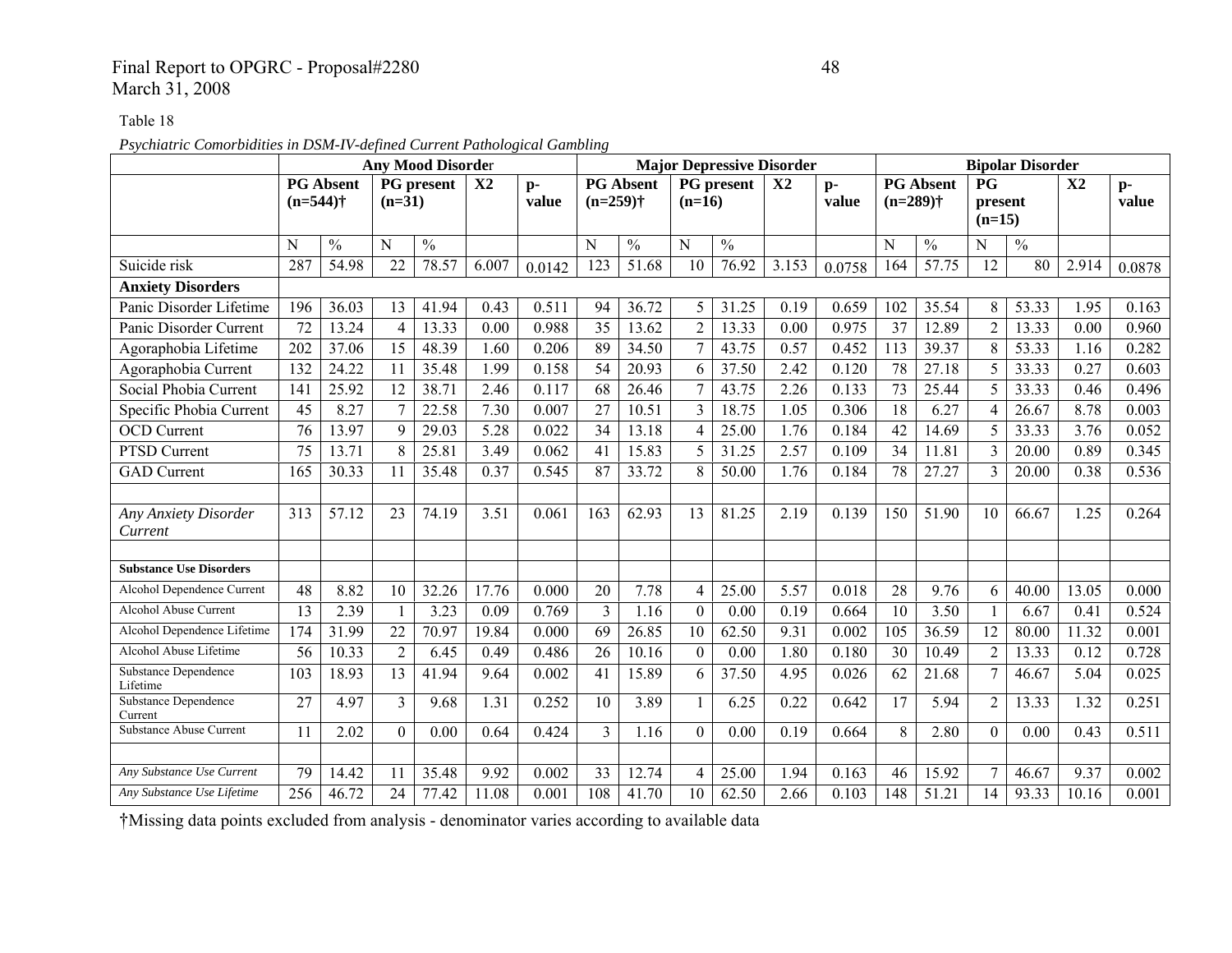# Final Report to OPGRC - Proposal#2280 49 March 31, 2008

#### Table 19

*Psychiatric Commorbidities in Past-year Moderate or Problem Gambling as defined by the CPGI criteria (score >=3)* 

|                                        |           | <b>Any Mood Disorder</b> |       |          |           |       | <b>Major Depressive Disorder</b> |       |           |       | <b>Bipolar Disorder</b> |         |
|----------------------------------------|-----------|--------------------------|-------|----------|-----------|-------|----------------------------------|-------|-----------|-------|-------------------------|---------|
|                                        |           | 95% CR                   |       | p-value  |           |       | 95% CR                           | $p-$  |           |       | 95% CR                  | p-value |
|                                        | <b>OR</b> |                          |       |          | <b>OR</b> |       |                                  | value | <b>OR</b> |       |                         |         |
| Suicide risk                           | 2.05      | 1.179                    | 3.574 | 0.011021 | 2.492     | 1.096 | 5.668                            | 0.029 | 1.74      | 0.823 | 3.70                    | 0.147   |
| <b>Anxiety Disorders</b>               |           |                          |       |          |           |       |                                  |       |           |       |                         |         |
| Panic Disorder Lifetime                | .27       | 0.76                     | 2.13  | 0.361    | 0.79      | 0.36  | 1.74                             | 0.555 | 1.91      | 0.94  | 3.85                    | 0.072   |
| Panic Disorder Current                 | 1.96      | 1.02                     | 3.75  | 0.043    | 1.70      | 0.64  | 4.51                             | 0.285 | 2.21      | 0.92  | 5.30                    | 0.076   |
| Agoraphobia Lifetime                   | 1.07      | 0.38                     | 1.80  | 0.794    | 0.68      | 0.30  | 1.52                             | 0.345 | 1.56      | 0.77  | 3.13                    | 0.216   |
| Agoraphobia Current                    | 1.40      | 0.81                     | 2.44  | 0.230    | 1.19      | 0.51  | 2.81                             | 0.686 | 1.60      | 0.77  | 3.34                    | 0.210   |
| Social Phobia Current                  | 1.31      | 0.76                     | 2.26  | 0.330    | 1.29      | 0.59  | 2.82                             | 0.518 | 1.33      | 0.62  | 2.85                    | 0.468   |
| Specific Phobia Current                | 2.36      | 1.17                     | 4.76  | 0.017    | 1.95      | 0.73  | 5.22                             | 0.183 | 2.96      | 1.08  | 8.15                    | 0.035   |
| Oppsessive Compulsive Disorder Current | 1.86      | 1.01                     | 3.45  | 0.048    | 2.67      | 1.13  | 6.31                             | 0.026 | 1.32      | 0.54  | 3.24                    | 0.537   |
| Post Traumatic Stress Disorder Current | 1.19      | 0.60                     | 2.39  | 0.619    | 1.43      | 0.58  | 3.54                             | 0.441 | 0.93      | 0.31  | 2.82                    | 0.903   |
| Generalized Anxiety Disorder Current   | 1.25      | 0.73                     | 2.13  | 0.416    | 1.56      | 0.75  | 3.26                             | 0.237 | 0.96      | 0.43  | 2.16                    | 0.923   |
|                                        |           |                          |       |          |           |       |                                  |       |           |       |                         |         |
| Any Anxiety Disorder Current           | 1.23      | 0.73                     | 2.075 | 0.427    | 1.11      | 0.51  | 2.40                             | 0.792 | 1.35      | 0.66  | 2.73                    | 0.410   |
| <b>Substance Use Disorders</b>         |           |                          |       |          |           |       |                                  |       |           |       |                         |         |
| Alcohol Dependence Current             | 5.73      | 3.08                     | 10.65 | < 0.001  | 2.92      | 1.05  | 8.09                             | 0.040 | 9.33      | 4.12  | 21.13                   | < 0.001 |
| <b>Alcohol Abuse Current</b>           | 2.13      | 0.57                     | 7.95  | 0.259    | 3.52      | 0.31  | 39.89                            | 0.310 | 1.79      | 0.37  | 8.80                    | 0.471   |
| Alcohol Dependence Lifetime            | 3.02      | 1.80                     | 5.07  | < 0.001  | 2.12      | 0.99  | 4.51                             | 0.052 | 4.34      | 2.04  | 9.23                    | < 0.001 |
| Alcohol Abuse Lifetime                 | 0.71      | 0.27                     | 1.84  | 0.479    | 0.64      | 0.14  | 2.88                             | 0.563 | 0.76      | 0.22  | 2.64                    | 0.663   |
| Substance Dependence Lifetime          | 2.05      | 1.17                     | 3.58  | 0.011    | 1.30      | 0.53  | 3.20                             | 0.572 | 2.89      | 1.39  | 6.00                    | 0.005   |
| <b>Substance Dependence Current</b>    | 2.34      | 0.96                     | 5.70  | 0.061    | 0.68      | 0.08  | 5.45                             | 0.712 | 4.00      | 1.40  | 11.44                   | 0.010   |
| <b>Substance Abuse Current</b>         | 0.87      | 0.11                     | 7.03  | 0.893    | 0.00      | 0.00  | 0.00                             | 0.999 | 1.41      | 0.16  | 12.44                   | 0.756   |
|                                        |           |                          |       |          |           |       |                                  |       |           |       |                         |         |
| Any Substance Use Current              | 4.34      | 2.48                     | 7.57  | < 0.001  | 1.91      | 0.76  | 4.82                             | 0.168 | 8.08      | 3.80  | 17.17                   | < 0.001 |
| Any Substance Use Lifetime             | 2.23      | 1.32                     | 3.78  | 0.003    | 1.31      | 0.63  | 2.72                             | 0.472 | 4.31      | 1.82  | 10.19                   | 0.001   |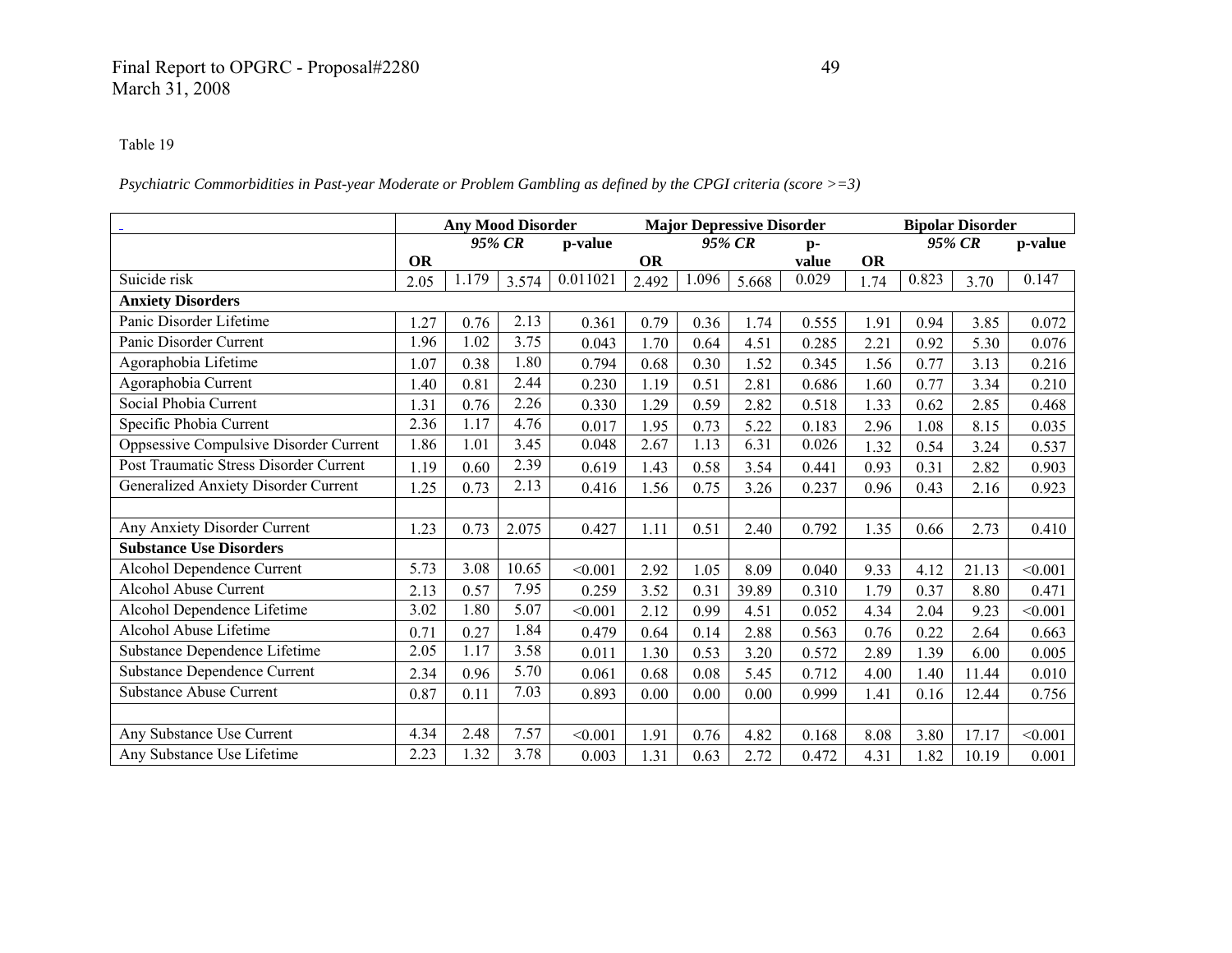## Final Report to OPGRC - Proposal#2280 50 March 31, 2008

#### Table 20

### *Psychiatric Commorbidities in Lifetime Pathological Gambling as defined by the SOGS (score >=5)*

|                                        |           |      | <b>Any Mood Disorder</b> |         |           |      | <b>Major Depressive Disorder</b> |       |           |      | <b>Bipolar Disorder</b> |         |
|----------------------------------------|-----------|------|--------------------------|---------|-----------|------|----------------------------------|-------|-----------|------|-------------------------|---------|
|                                        |           |      | 95% CR                   | $p-$    |           |      | 95% CR                           | $p-$  |           |      | 95% CR                  | p-value |
|                                        | <b>OR</b> |      |                          | value   | <b>OR</b> |      |                                  | value | <b>OR</b> |      |                         |         |
| Suicide risk                           | 2.3195    | 1.20 | 4.493                    | 0.013   | 3.43      | 1.22 | 9.63                             | 0.019 | 1.70      | 0.71 | 4.04                    | 0.231   |
| <b>Anxiety Disorders</b>               |           |      |                          |         |           |      |                                  |       |           |      |                         |         |
| Panic Disorder Lifetime                | 0.92      | 0.50 | 1.71                     | 0.802   | 0.59      | 0.23 | 1.55                             | 0.285 | 1.33      | 0.59 | 3.01                    | 0.497   |
| Panic Disorder Current                 | 0.59      | 0.21 | 1.69                     | 0.327   | 0.63      | 0.14 | 2.83                             | 0.550 | 0.55      | 0.13 | 2.44                    | 0.434   |
| Agoraphobia Lifetime                   | 1.02      | 0.56 | 1.85                     | 0.958   | 0.61      | 0.23 | 1.60                             | 0.315 | 1.52      | 0.68 | 3.40                    | 0.310   |
| Agoraphobia Current                    | 1.21      | 0.63 | 2.31                     | 0.569   | 1.25      | 0.47 | 3.32                             | 0.650 | 1.18      | 0.49 | 2.83                    | 0.709   |
| Social Phobia Current                  | 0.85      | 0.43 | 1.68                     | 0.649   | 0.85      | 0.32 | 2.22                             | 0.734 | 0.86      | 0.33 | 2.23                    | 0.758   |
| Specific Phobia Current                | 2.04      | 0.90 | 4.63                     | 0.087   | 1.72      | 0.54 | 5.44                             | 0.358 | 2.52      | 0.78 | 8.09                    | 0.122   |
| Oppsessive Compulsive Disorder Current | 1.48      | 0.71 | 3.08                     | 0.300   | 1.24      | 0.40 | 3.86                             | 0.708 | 1.69      | 0.64 | 4.48                    | 0.287   |
| Post Traumatic Stress Disorder Current | 1.41      | 0.66 | 3.04                     | 0.375   | 1.39      | 0.49 | 3.94                             | 0.541 | 1.69      | 0.64 | 4.48                    | 0.287   |
| Generalized Anxiety Disorder Current   | 0.88      | 0.46 | 1.68                     | 0.695   | 1.08      | 0.45 | 2.57                             | 0.862 | 0.66      | 0.24 | 1.84                    | 0.430   |
|                                        |           |      |                          |         |           |      |                                  |       |           |      |                         |         |
| Any Anxiety Disorder Current           | 1.20      | 0.66 | 2.184                    | 0.547   | 0.93      | 0.39 | 2.21                             | 0.862 | 1.50      | 0.66 | 3.42                    | 0.339   |
| <b>Substance Use Disorders</b>         |           |      |                          |         |           |      |                                  |       |           |      |                         |         |
| Alcohol Dependence Current             | 4.84      | 2.44 | 9.59                     | < 0.001 | 4.60      | 1.60 | 13.21                            | 0.005 | 5.12      | 2.07 | 12.69                   | < 0.001 |
| <b>Alcohol Abuse Current</b>           | 1.87      | 0.40 | 8.67                     | 0.425   | 0.00      | 0.00 |                                  | 0.999 | 2.69      | 0.54 | 13.38                   | 0.227   |
| Alcohol Dependence Lifetime            | 3.37      | 1.84 | 6.17                     | < 0.001 | 3.61      | 1.51 | 8.65                             | 0.004 | 3.26      | 1.40 | 7.59                    | 0.006   |
| Alcohol Abuse Lifetime                 | 1.08      | 0.41 | 2.85                     | 0.877   | 0.00      | 0.00 |                                  | 0.998 | 2.30      | 0.80 | 6.62                    | 0.124   |
| Substance Dependence Lifetime          | 2.95      | 1.60 | 5.41                     | 0.001   | 2.63      | 1.05 | 6.58                             | 0.039 | 3.29      | 1.44 | 7.51                    | 0.005   |
| Substance Dependence Current           | 2.12      | 0.78 | 5.82                     | 0.143   | 0.99      | 0.12 | 8.06                             | 0.990 | 3.04      | 0.93 | 9.96                    | 0.066   |
| <b>Substance Abuse Current</b>         | 1.01      | 0.13 | 8.04                     | 0.994   | 0.00      | 0.00 |                                  | 0.999 | 1.48      | 0.17 | 12.52                   | 0.719   |
|                                        |           |      |                          |         |           |      |                                  |       |           |      |                         |         |
| Any Substance Use Current              | 3.57      | 1.90 | 6.71                     | < 0.001 | 2.40      | 0.88 | 6.54                             | 0.087 | 4.91      | 2.12 | 11.38                   | < 0.001 |
| Any Substance Use Lifetime             | 3.02      | 1.59 | 5.74                     | 0.001   | 1.66      | 0.71 | 3.86                             | 0.239 | 7.72      | 2.27 | 26.34                   | 0.001   |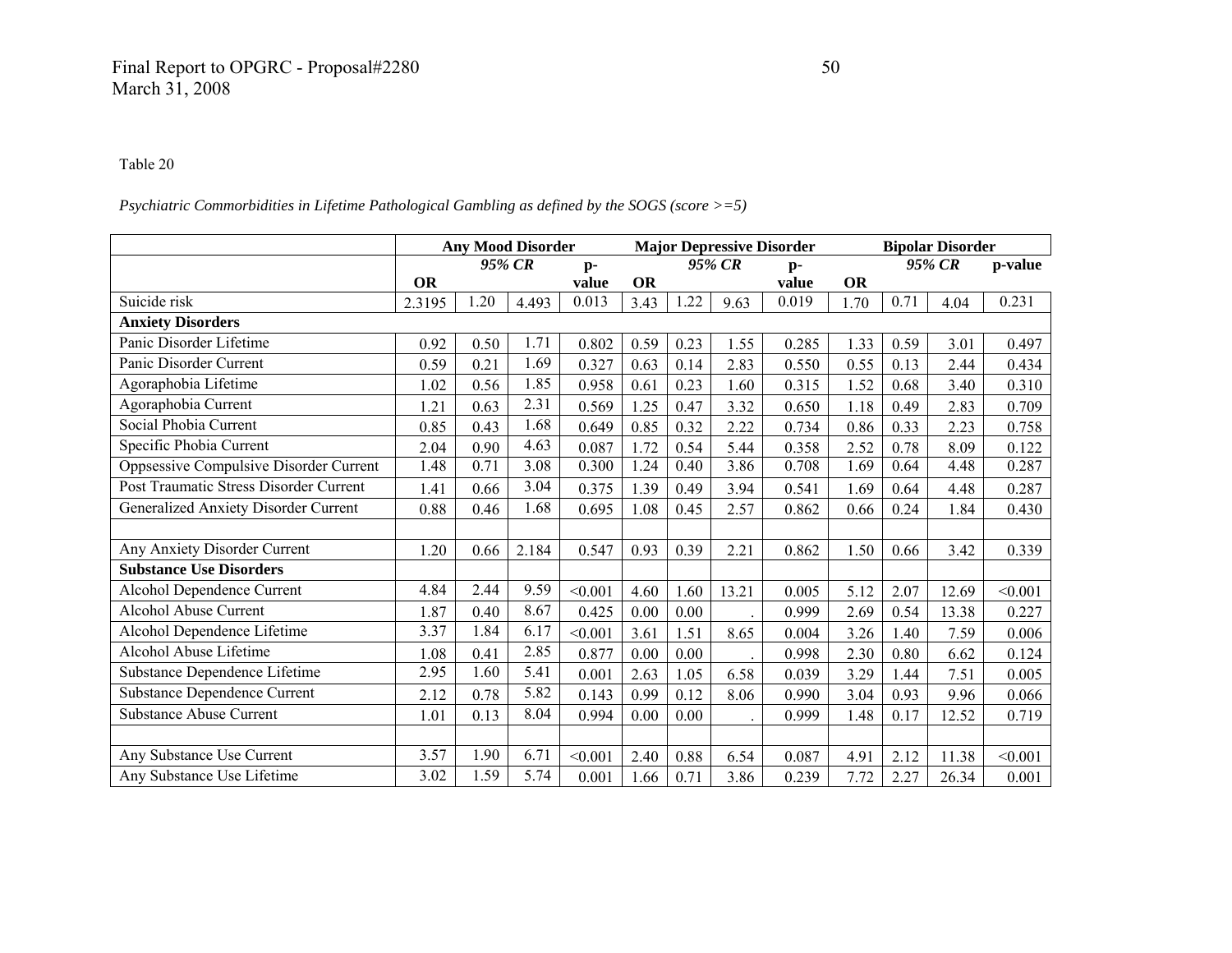## *Psychiatric Comorbidities in DSM-IV-defined Current Pathological Gambling*

|                                             |           | <b>Any Mood Disorder</b> |          |          |           |        | <b>Major Depressive Disorder</b> |       |           |      | <b>Bipolar Disorder</b> |         |
|---------------------------------------------|-----------|--------------------------|----------|----------|-----------|--------|----------------------------------|-------|-----------|------|-------------------------|---------|
|                                             |           |                          | 95% CR   | p-value  |           | 95% CR |                                  | $p-$  |           |      | 95% CR                  | p-value |
|                                             | <b>OR</b> |                          |          |          | <b>OR</b> |        |                                  | value | <b>OR</b> |      |                         |         |
| Suicide risk                                | 3.00      | 1.20                     | 7.526    | 0.019045 | 3.117     | 0.837  | 11.61                            | 0.090 | 2.93      | 0.81 | 10.60                   | 0.102   |
| <b>Anxiety Disorders</b>                    |           |                          |          |          |           |        |                                  |       |           |      |                         |         |
| Panic Disorder Lifetime                     | 1.28      | 0.61                     | 2.67     | 0.512    | 0.78      | 0.26   | 2.32                             | 0.660 | 2.07      | 0.73 | 5.88                    | 0.171   |
| Panic Disorder Current                      | 1.01      | 0.34                     | 2.97     | 0.988    | 0.98      | 0.21   | 4.51                             | 0.975 | 1.04      | 0.23 | 4.79                    | 0.960   |
| Agoraphobia Lifetime                        | 1.43      | 0.69                     | 2.97     | 0.343    | 1.48      | 0.53   | 4.10                             | 0.454 | 1.76      | 0.62 | 4.99                    | 0.288   |
| Agoraphobia Current                         | 1.72      | 0.80                     | 3.68     | 0.162    | 2.27      | 0.79   | 6.51                             | 0.129 | 1.34      | 0.44 | 4.04                    | 0.604   |
| Social Phobia Current                       | 1.81      | 0.85                     | 3.81     | 0.122    | 2.16      | 0.77   | 6.03                             | 0.141 | 1.47      | 0.49 | 4.43                    | 0.498   |
| Specific Phobia Current                     | 3.23      | 1.32                     | 7.92     | 0.010    | 1.97      | 0.53   | 7.34                             | 0.315 | 5.43      | 1.57 | 18.78                   | 0.007   |
| Oppsessive Compulsive Disorder Current      | 2.52      | 1.12                     | 5.68     | 0.026    | 2.20      | 0.67   | 7.20                             | 0.194 | 2.90      | 0.95 | 8.92                    | 0.063   |
| Post Traumatic Stress Disorder Current      | 2.19      | 0.94                     | 5.07     | 0.068    | 2.42      | 0.80   | 7.32                             | 0.119 | 1.87      | 0.50 | 6.96                    | 0.352   |
| <b>Generalized Anxiety Disorder Current</b> | 1.26      | 0.59                     | 2.70     | 0.546    | 1.97      | 0.71   | 5.41                             | 0.191 | 0.67      | 0.18 | 2.43                    | 0.538   |
|                                             |           |                          |          |          |           |        |                                  |       |           |      |                         |         |
| Any Anxiety Disorder Current                | 2.16      | 0.95                     | 4.91     | 0.067    | 2.55      | 0.71   | 9.18                             | 0.152 | 1.85      | 0.62 | 5.56                    | 0.271   |
| <b>Substance Use Disorders</b>              |           |                          |          |          |           |        |                                  |       |           |      |                         |         |
| Alcohol Dependence Current                  | 4.92      | 2.19                     | 11.06    | < 0.001  | 3.95      | 1.17   | 13.38                            | 0.027 | 6.17      | 2.04 | 18.60                   | 0.001   |
| <b>Alcohol Abuse Current</b>                | 1.36      | 0.17                     | 10.76    | 0.770    | 0.00      | 0.00   | 0.00                             | 0.999 | 1.97      | 0.24 | 16.50                   | 0.531   |
| Alcohol Dependence Lifetime                 | 5.20      | 2.35                     | 11.52    | 0.000    | 4.54      | 1.59   | 12.96                            | 0.005 | 6.93      | 1.91 | 25.13                   | 0.003   |
| Alcohol Abuse Lifetime                      | 0.60      | 0.14                     | 2.58     | 0.491    | 0.00      | 0.00   | 0.00                             | 0.998 | 1.31      | 0.28 | 6.10                    | 0.728   |
| Substance Dependence Lifetime               | 3.09      | 1.47                     | 6.51     | 0.003    | 3.18      | 1.09   | 9.22                             | 0.034 | 3.16      | 1.10 | 9.06                    | 0.032   |
| <b>Substance Dependence Current</b>         | 2.05      | 0.59                     | 7.16     | 0.262    | 1.65      | 0.20   | 13.73                            | 0.645 | 2.43      | 0.51 | 11.67                   | 0.266   |
| <b>Substance Abuse Current</b>              | 0.00      | 0.00                     | $0.00\,$ | 0.999    | 0.00      | 0.00   | 0.00                             | 0.999 | 0.00      | 0.00 | 0.00                    | 0.999   |
|                                             |           |                          |          |          |           |        |                                  |       |           |      |                         |         |
| Any Substance Use Current                   | 3.27      | 1.51                     | 7.08     | 0.003    | 2.28      | 0.70   | 7.50                             | 0.174 | 4.62      | 1.60 | 13.37                   | 0.005   |
| Any Substance Use Lifetime                  | 3.91      | 1.66                     | 9.23     | 0.002    | 2.33      | 0.82   | 6.60                             | 0.111 | 13.34     | 1.73 | 102.76                  | 0.013   |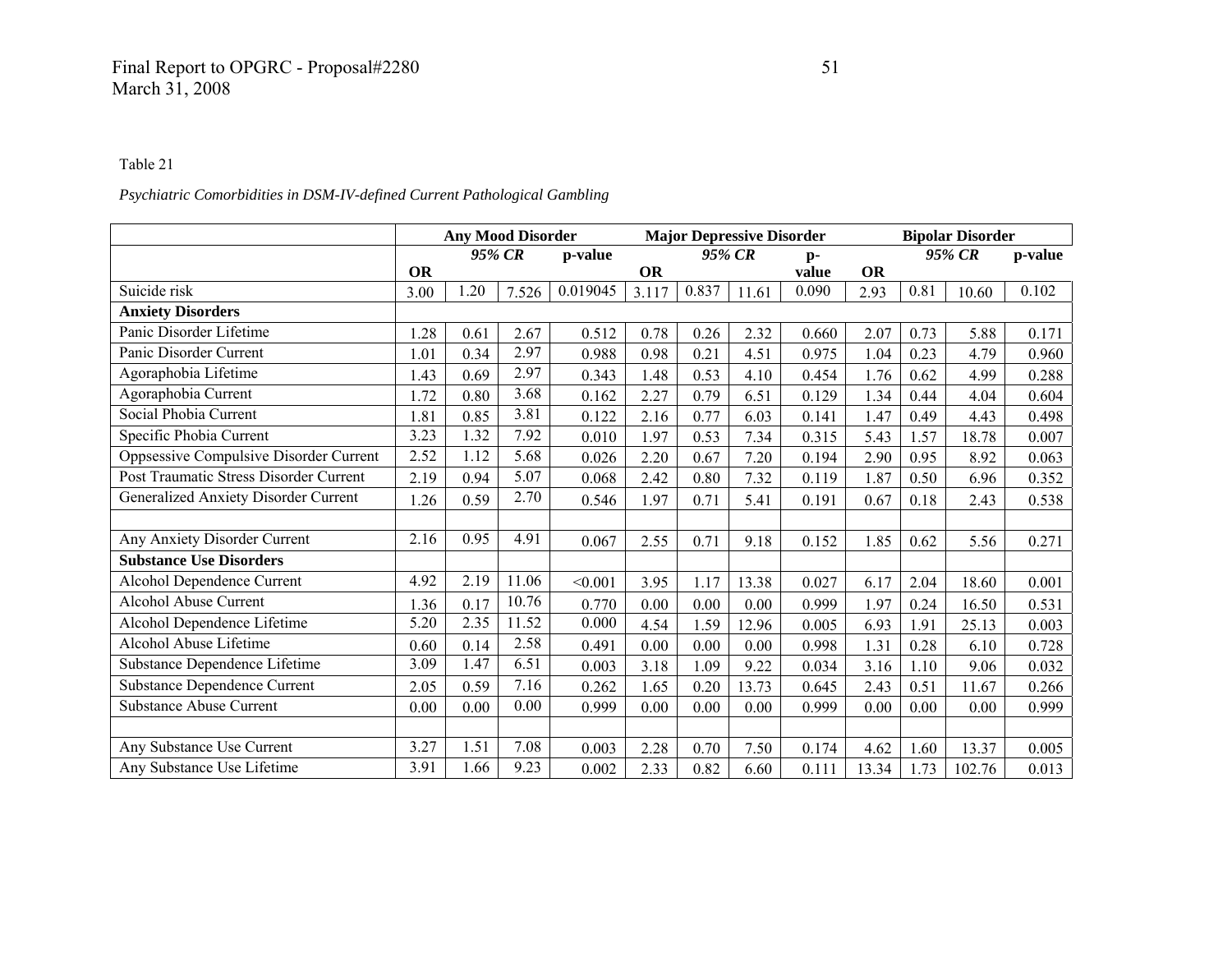## APPENDIX B

### *Table 1*

Temporal of Mood (TAM) questionnaire

Age at which... Years

- … you first noticed something wrong with your mood
- … these symptoms caused you significant problems in your life
- … when you saw someone for emotional or psychiatric problems
- … when were you diagnosed with a mood disorder
- … you first received treatment for a mood disorder
- … your mood felt the worst

## *Table 2*

Temporal for Gambling (TAG) questionnaire

Age at which you first...

.. bet more than could really afford

… gambled with larger amounts of money to get same feeling or excitement

…borrowed or sold anything to get money to gamble

… felt that you might have a problem with gambling

… had any health problems, including stress or anxiety due to gambling

…been criticized for you betting or told you that you had a gambling problem, regardless of whether or not you thought it was true

… had any financial problems due to gambling

… felt guilty about the way you gamble or what happens when you gamble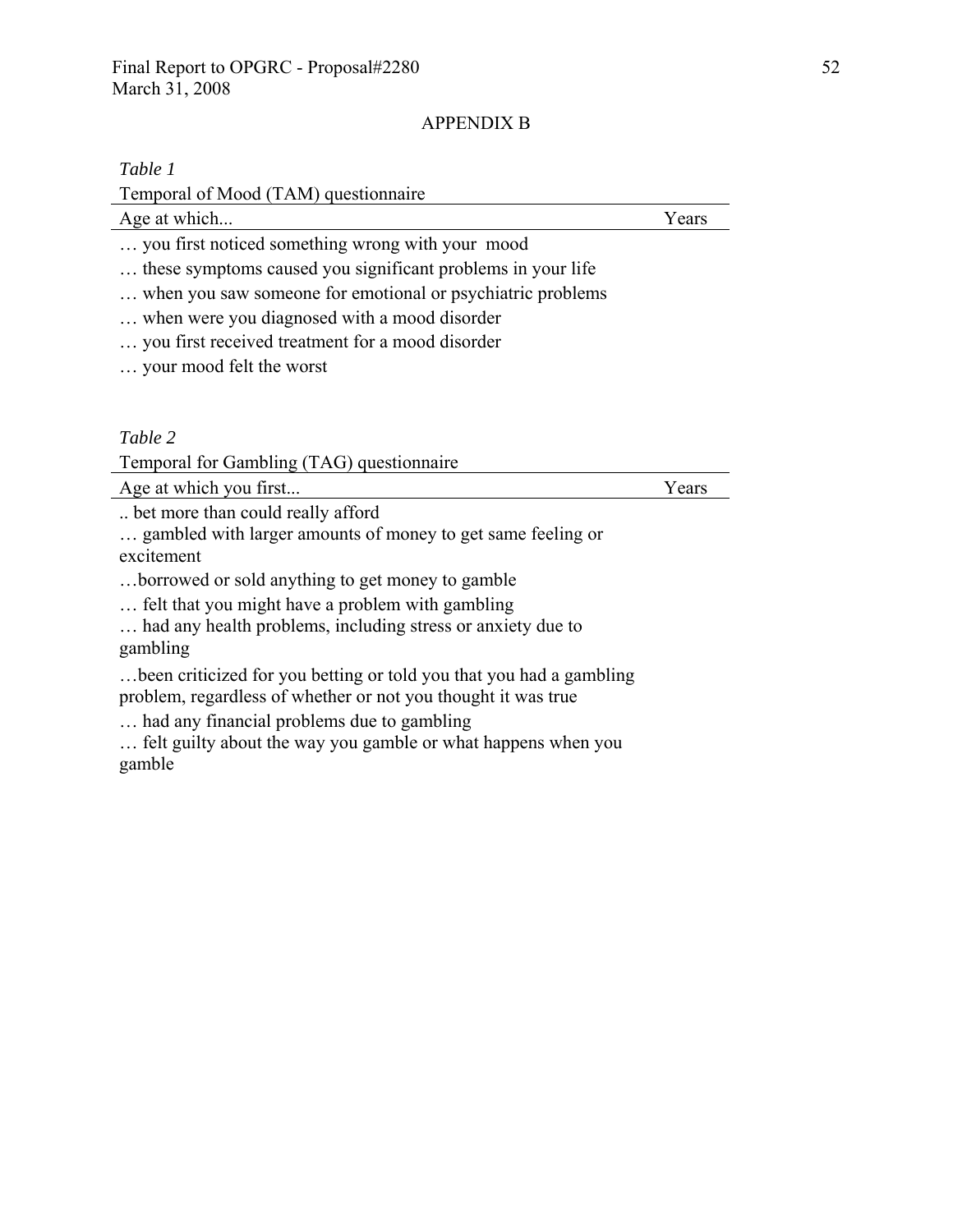#### References

- Alberta Lottery Fund. (2006). *Gaming in Alberta Quick Facts*. Retrieved July 10, 2007, from http://www.gaming.gov.ab.ca/pdf/quickfacts/quickfacts\_gaming.pdf
- American Psychiatric Association. (2000). *Diagnostic and Statistical Manual of Mental Disorders* (4<sup>th</sup> ed.). Washington, DC: American Psychiatric Association.
- Andresen, M. (2006). Governments' conflict of interest in treating problem gamblers. *Canadian Medical Association Journal*, 175, 1191-1192.
- Beaudoin, C. M., & Cox, B. J. (1999). Characteristics of problem gambling in a Canadian context: A preliminary study using a DSM-IV-based questionnaire. *Canadian Journal of Psychiatry*, 44, 483-487.
- Black, D.W. & Moyer, T. (1998). Clinical features and psychiatric comorbidity of subjects with pathological gambling behaviour. *Psychiatric Services*, 49, 1434-1439.
- Canada Safety Council. (2004). *Canadian roulette*. Retrieved January 18, 2006, from http://www.safety-council.org/info/community/gambling.html
- Canadian Gaming Association. (2007). *Canadian Gaming Association (CGA) Landmark Economic Impact Study Reveals Gaming Industry in Canada Worth \$15.3 billion in Direct Spending Alone.* Retrieved July 10, 2007 from http://www.canadiangaming.ca/english/press/pressrel\_detail.cfm?id=15
- Costa, P. & McCrae, R.R. (1992). *Revised NEO Personality Inventory (NEO-PR-I) and the Five Factor Inventory (NEO-FFI)* - Professional Manual. Odessa, Florida: Psychological Assessment Resources Inc.
- Cox, B.J., Yu, N., Afifi, T.O. & Ladouceur, R. (2005). A national survey of gambling problems in Canada. *Canadian Journal of Psychiatry,* 50, 213-7.
- Custer RL. (1984). Profile of the pathological gambler. *Journal of Clinical Psychiatry,* 45, 35-38.
- Derevensky, J.L. & Gupta, R. (1999). Youth Gambling: A clinical and research perspective. *The Electronic Journal of Gambling Issues.* Retrieved February 18, 2008, from http://www.camh.net/egambling/archive/pdf/EJGI-issue2/EJGI-issue2-feature.pdf
- el-Guebaly, N., Patten, S.B., Currie, S., Williams, J.V., Beck, C.A., Maxwell, C.J. & Wang, J.L. (2006). Epidemiological associations between gambling behaviour, substance use & mood and anxiety disorders. *Journal of Gambling Studies*, 22, 275-87.
- Endicott, J., Nee, J., Harrison, W., Blumenthal, R. (1993). Quality of Life Enjoyment and Satisfaction Questionnaire: A new measure. *Psychopharmacology Bulletin*, 29, 321-326.
- Ferris, J. & Wynne, H. (2001). *The Canadian Problem Gambling Index: Final Report*. Canadian Center on Substance Abuse, Ottawa.
- Grant, J.E. & Kim, S.W. (2005). Quality of life in kleptomania and pathological gambling. *Comprehensive psychiatry*, 46, 34-7.
- Henderson, M.J. (2004). Correlates of comorbid gambling in psychiatric outpatients: A pilot study. *Substance Use & Misuse*, 1341-1352.
- Ibáñez A, Blanco C, Donahue E, Lesieur HR, Pérez de Castro I, Fernández-Piqueras J, Sáiz-Ruiz J. (2001). Psychiatric comorbidity in pathological gamblers seeking treatment*. American Journal of Psychiatry,* 158, 1733-5.
- Kim S.W., Grant J.E., Eckert E.D., Faris P.L. & Hartman B.K. (2006). Pathological gambling and mood disorders: clinical associations and treatment implications. *Journal of Affective Disorders*, 92, 109-116.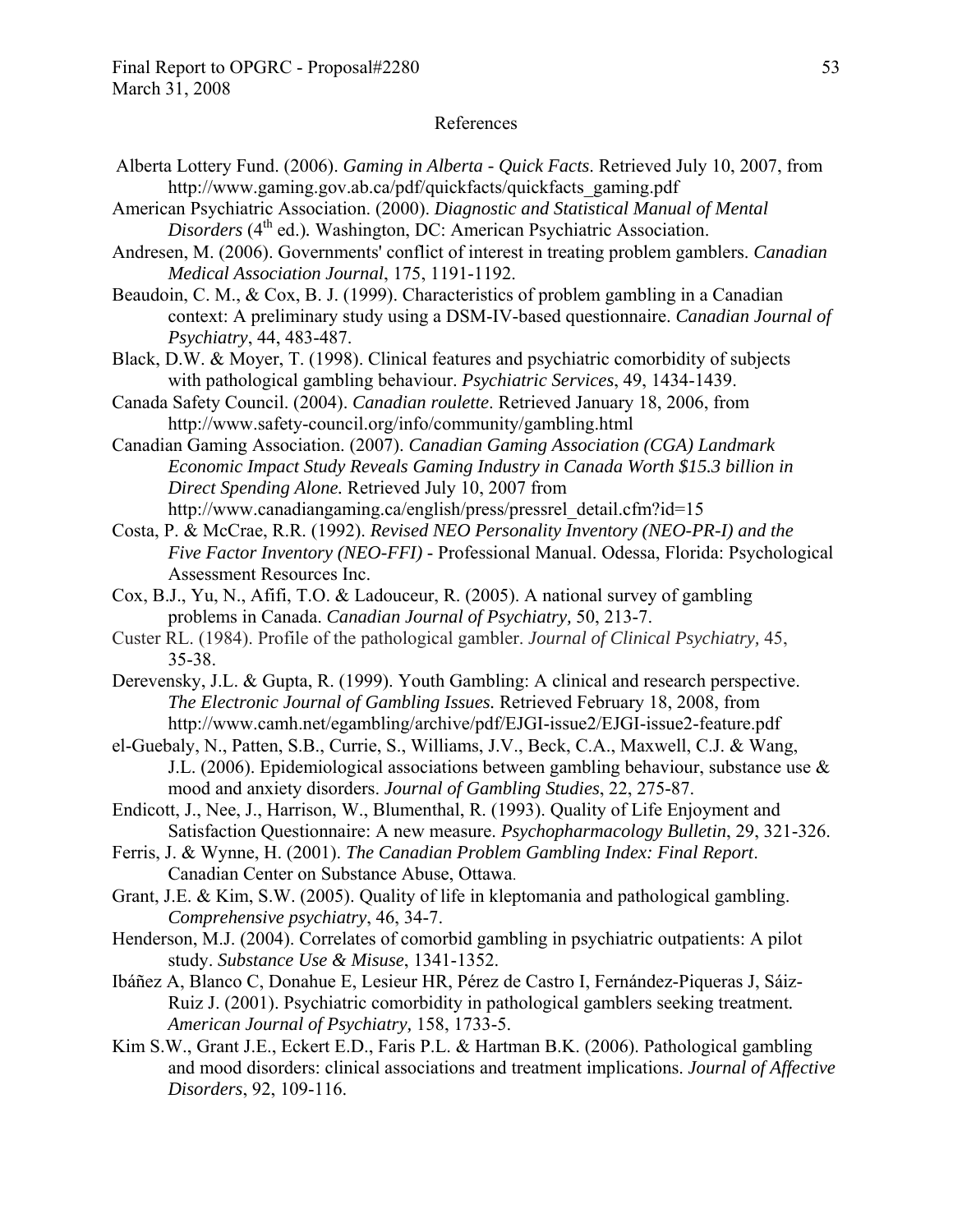- Korn, D.A. (2000). Expansion of Gambling in Canada: implications for health and social policy. *Canadian Medical Association Journal*, 163, 61-64.
- Ladouceur, R., Dubé, D., & Bujold, A. (1994). Prevalence of pathological gambling and related problems among college students in the Quebec metropolitan area. *Canadian Journal of Psychiatry*, 39, 289–293.
- Lehrer, P.M. & Woolfolk, R.L. (1982). Self-report assessment of anxiety: Somatic, cognitive, and behavioural modalities. *Behavioural Assessment*, 4, 167-177.
- Lesieur, H.R. & Blume, S.B. (1987). The South Oaks Gambling Screen (SOGS): A new instrument for the identification of pathological gamblers. *American Journal of Psychiatry*, 144, 1184-1188.
- Lynch, W.J., Maciejewski, P.K. & Potenza, M.N. (2004). Psychiatric correlates of gambling in adolescents and young adults grouped by age at gambling onset. *Archives of general psychiatry*, 61, 1116-1122.
- Marshall, K.. & Wynne, H. (2003). Fighting the Odds. *Perspectives on Labour & Income*, 4. Retrieved July 30, 2007, from http://www.statcan.ca/english/freepub/75-001- XIE/01203/ar-ar\_200312\_01\_a\_e.html
- Martins, S.S., Tavares, H., da Silva Lobo, D.S., Galetti, A.M. & Gentil, V. (2004). Pathological gambling, gender, and risk-taking behaviours. *Addictive Behaviours*, 29, 1231-5.
- McElroy SL, Pope HG Jr, Keck PE Jr, Hudson JI, Phillips KA, Strakowski SM. (1996). Are impulse-control disorders related to bipolar disorder? *Comprehensive Psychiatry*, 37, 229-40
- McIntyre, R.S., Konarski, J.Z., Mancini, D.A., Fulton, K.A., Parikh, S.V., Grigoriadis, S., Grupp, L.A., Bakish, D., Filteau, M.J., Gorman, C., Nemeroff, C.B. & Kennedy, S.H. (2005). Measuring the severity of depression and remission in primary care: validation of the HAMD-7 Scale. *Canadian Medical Association Journal,* 173, 1327-1134.
- McIntyre R.S., McElroy S.L., Konarski J.Z., Soczynska J.K., Wilkins K. & Kennedy S.H. (2007). Problem gambling in bipolar disorder: Results from the Canadian Community Health Survey. *Journal of Affective Disorders,* 102, 27-34.
- McIntyre, R.S., McElroy, S.L., Konarski, J.Z., Soczynska, J.K., Bottas, A., Castel, S., Wilkins, K. & Kennedy, S.H. (2007b). Substance use disorders and overweight/obesity in bipolar I disorder: preliminary evidence for competing addictions. *Journal of Clinical Psychiatry*, 68, 1352-7.
- Newman S.C. & Thompson A.H. (2007). The association between pathological gambling and attempted suicide: findings from a national survey in Canada. *Canadian Journal of Psychiatry*, 52, 605-12.
- Ontario Problem Gambling Research Centre. (2007). *Gambling: Definition and Differentiations.* Retrieved July 10, 2007 from http://www.gamblingresearch.org/contentdetail.sz?cid=2096&pageid=735
- Petry, N.M., Stinson, F.S. & Grant, B.F. (2005). Comorbidity of DSM-IV pathological gambling and other psychiatric disorders: results from the National Epidemiologic Survey on Alcohol and Related Conditions. *Journal of Clinical Psychiatry*, 66, 564–574.
- Pfuhlmann B. & Schmidtke, E. (2002). Pathological gambling and suicidal behaviour. *Archives of Suicide Research*, 6, 257-267.
- Poulin, C. (2006). Gambling. *Canadian Medical Association Journal*. 175, 1208-1209.
- Rush, A.J., Carmody, T. & Reimitz, P.E. (2000). The Inventory of Depressive